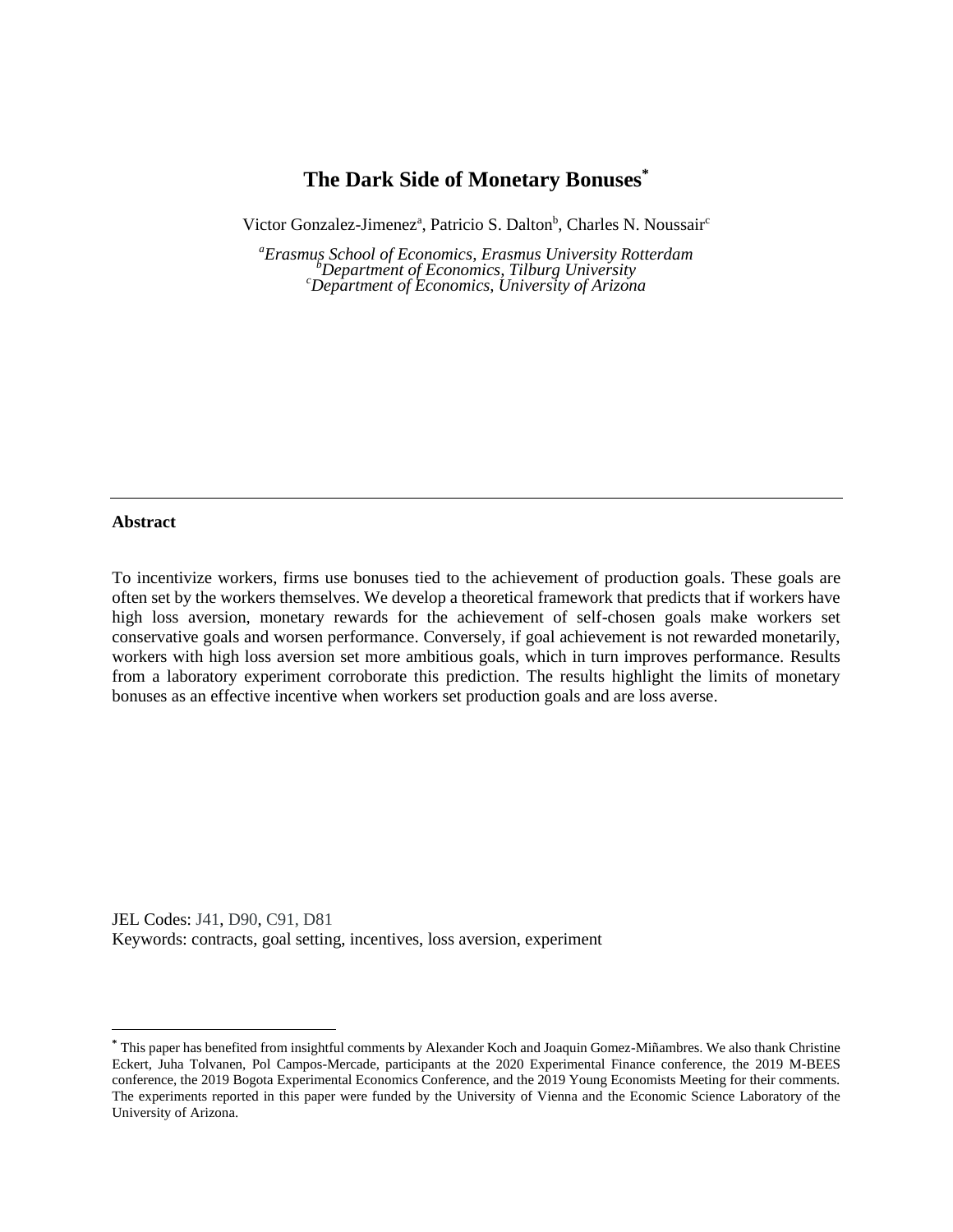### **1. Introduction**

Offering monetary bonuses for the achievement of goals is a widespread practice used by firms to incentivize employees. According to Worldatwork (2018), close to 98% of publicly traded American companies use at least one compensation scheme that includes bonuses, and 73% of these companies report that these bonuses are awarded when an individual or organizational goal is reached. The main theoretical rationale behind including bonuses in compensation packages is that the additional monetary incentive that the bonus creates boosts performance (Gibbons and Roberts, 2013).

There is also ample evidence from psychology showing that a goal that is challenging but attainable can lead to greater effort exertion even if the goal is not monetarily incentivized (Heath et al.,1999; Wu et al., 2008). Moreover, instead of exogenously imposing goals on employees, firms are increasingly involving employees in the decision to set production goals (Gallo 2011, Bourne et al., 2013, Groen et al., 2015, de Morree, 2018).<sup>1</sup> Workers who set their own goals feel that they have more control over outcomes, and that they are more involved with the decisions of the firm (Groen et al., 2012, 2015). 2 Indeed, recent experimental evidence confirms that contracts with self-chosen goals are more cost-effective than contracts with exogenously set goals (Groen et al., 2015, Brookins et al., 2017).

In this paper, we ask whether and under what conditions the attainment of a self-chosen goal should be rewarded with a monetary bonus. Throughout, we refer to a bonus as a discrete jump in the agent's compensation triggered when a production goal is met (Oyer, 2000, Kim 1997, Park 1995). On one hand, offering monetary bonuses tied to the achievement of a goal can incentivize the setting of challenging goals, provided that more ambitious goals are accompanied by higher bonuses. On the other hand, a monetary bonus can be counterproductive if it crowds out the intrinsic motivation from setting a goal, as has been observed in other contexts (Gneezy and Rustichini, 2000, Ariely et al., 2009a, Ariely et al., 2009b, Gneezy et al., 2011). If the intrinsic motivation to achieve a goal is sufficiently strong, monetary bonuses for goal achievement may not provide any additional incentive and may even crowd out the motivation that the presence of a goal creates. If so, money spent on the bonuses would be a wasteful expenditure for an employer.

We develop a theoretical model, presented in Section 2, which shows that when workers have referencedependent preferences and set their own goals, attaching a bonus to the goal can lower performance. This is because a loss averse worker will choose to set more conservative goals to increase her chance of obtaining the bonus. This behavior leads to lower performance, since the motivation from not falling short from the goal is not as strong as it would have been if the goal was higher. Consequently, workers with high loss aversion, that is, who are more sensitive to the losses associated with not attaining the bonus and

<sup>&</sup>lt;sup>1</sup> Setting one's own goal is also common outside the workplace. Fitness apps allow the user to set her own target for minutes exercised or steps walked each day. Many banks offer a calculator in which the account holder sets a savings goal and the amount that has to be saved each month is calculated for them. Apps such as Goals-on-Track and Lifetick permit the user to set their goals in a variety of areas and to track their progress.

<sup>&</sup>lt;sup>2</sup> There are at least two theoretical rationales for the effectiveness of goals. First, a goal can act as a costly self-commitment device (Koch and Nafziger, 2011, 2019, 2020; Hsiaw, 2013; Kaur, 2015) for workers with present-biased preferences. Second, a goal attains the status of a reference point, making the loss averse individual exert great effort to avoid experiencing the losses in utility that would result from falling short of the goal (Heath et al., 1999; Wu et al., 2008).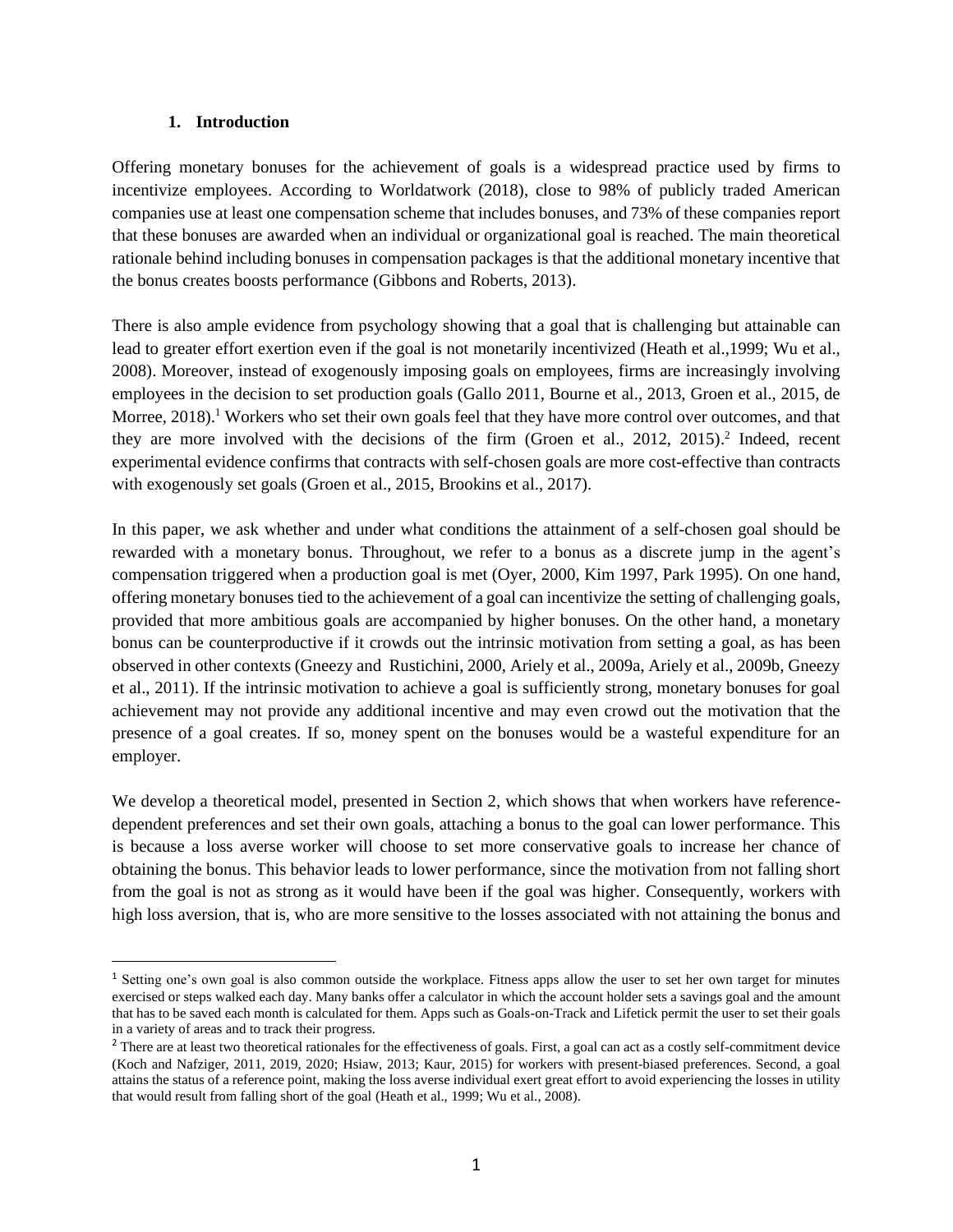who are more motivated by goals, will set lower goals when goals are rewarded monetarily and, as a consequence, exhibit worse performance.

We conduct a laboratory experiment to test the predictions of our model. In the experiment, described in Section 3, participants must complete a task that requires effort. The monetary incentives to perform the task depend on the treatment they are randomly assigned to. The design of the experiment can be viewed from the perspective of a firm that is considering changes to a simple piece-rate contract. The first treatment, called LOPR, is a low-powered piece-rate contract. The treatment GOAL+BONUS is a contract in which LOPR is complemented with a self-chosen goal that yields a monetary bonus if the goal is achieved. Comparing GOAL+BONUS to LOPR provides a measure of whether there is sufficient improvement in performance from adding a self-chosen goal to more than offset the bonuses that are paid. The GOAL treatment adds to LOPR a self-chosen goal without any monetary bonus. Comparing GOAL+BONUS and GOAL is key to our paper and indicates how much more (or less) performance one can get from the bonus. The fourth and last treatment is a higher-powered piece-rate contract called HIPR. Comparing the HIPR and GOAL (or GOAL+BONUS) provides a comparison of performance under self-chosen goals vis-à-vis a substantial piece rate increase.

Our model predicts that if individuals exhibit high loss aversion, GOAL yields higher performance and higher goals than GOAL+BONUS. If this is the case, GOAL dominates GOAL + BONUS from the point of view of the employer, because it involves lower employer expenditure for higher output. Since our theoretical predictions depend on the extent of individuals' loss aversion, we elicit the participants' loss aversion. We implement the parameter-free elicitation method developed by Abdellaoui et al. (2008). This elicitation method has the advantage that it allows the independent measurement of the curvature of participants' utility functions and their degree of loss-aversion, while accounting for the possibility that participants might exhibit probability weighting (Tversky and Kahneman, 1992, Gonzalez and Wu, 1999, Abdellaoui, 2000).

The experimental data, reported in Section 4, confirm the main predictions of the model. On average, participants assigned to the GOAL treatment set more ambitious goals than those assigned to GOAL+BONUS, and exhibit higher performance than participants assigned to any of the other three contracts. Specifically, a non-paid goal contract leads to 11% more output, an increase in performance of 0.36 standard deviations, over a paid goal contract. Moreover, as predicted by the model, we find that the performance of loss averse participants is especially greater when goals are not rewarded monetarily. Finally, we observe that performance under goals with no payment is significantly higher than performance under the two piece-rate contracts. We conclude that a goal contract with no monetary bonus is the cheapest way to improve performance among the contracts we study.

This paper contributes to several strands of literature. It adds to the literature on incentives and contracting (e.g. Laffont and Tirole, 1993; Laffont and Martimort, 2002). We show that offering monetary bonuses can be counterproductive when they are linked to a production goal that is set by loss-averse workers. This result constitutes a proof of principle that offering additional monetary incentives could inhibit psychological motives that would otherwise stimulate effort. Our study also adds to the recent and expanding area of behavioral contract theory (see Köszegi (2014) for a review). In contrast to the results of De Meza and Webb (2007) and Herweg et al. (2010), we show that the principal may obtain lower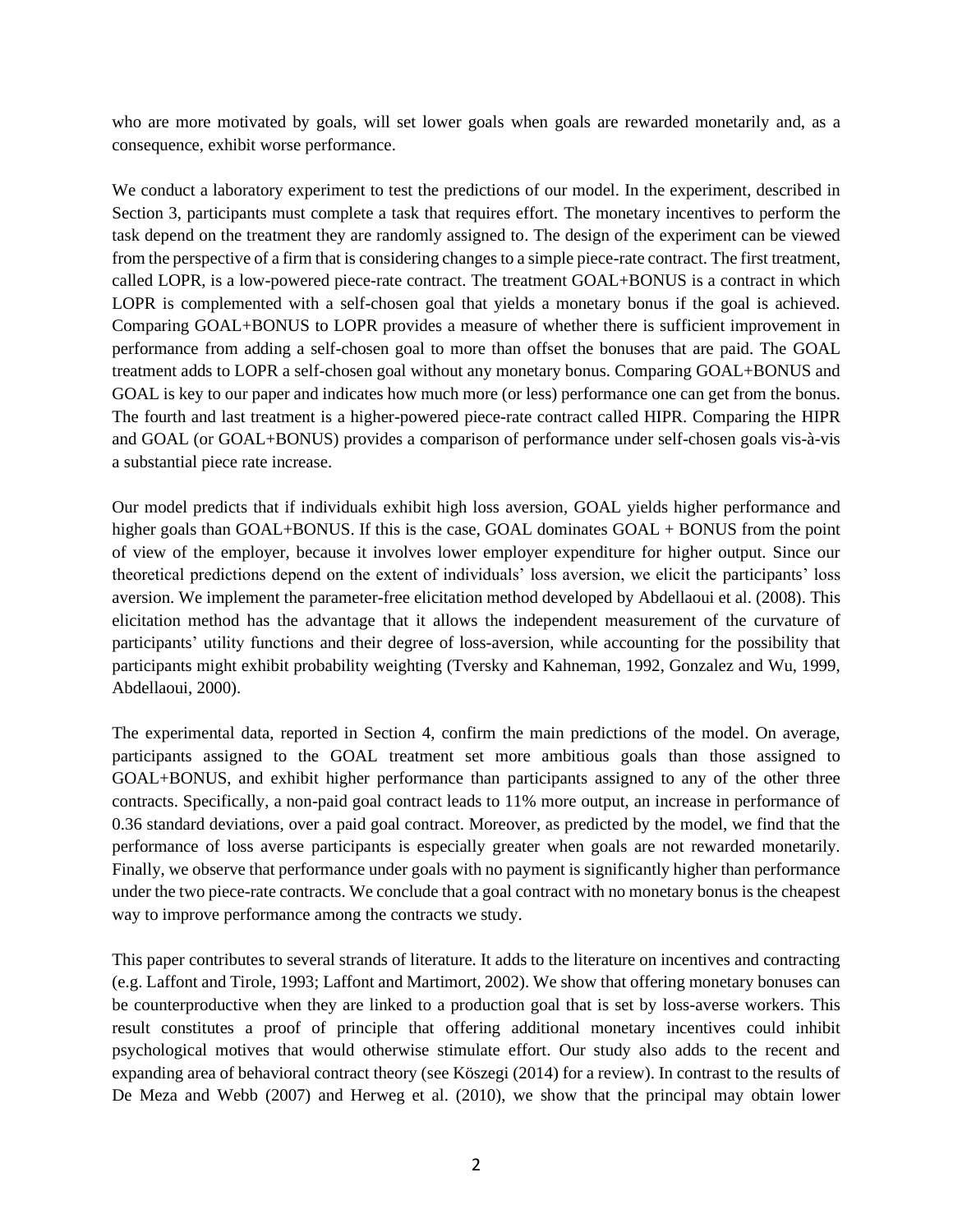performance when he offers an incentive scheme that includes a performance bonus to loss averse agents. The results of our work show that the principal should instead offer a contract that includes non-monetarily rewarded self-chosen goals to properly harness the worker's loss aversion.

Our paper also contributes to the emerging literature on goal setting in economics (Koch and Nafziger, 2011, 2019, 2020; Gómez-Miñambres, 2012; Corgnet et al., 2015, 2018; Kaur et al., 2015; Allen et al., 2017; Brookins et al., 2017; Markle et al., 2018). To our knowledge, this is the first paper studying theoretically and empirically how monetary bonuses interact with self-chosen goals and the role of loss aversion in moderating such interaction. We depart from the existing literature in two fundamental ways. We do not assume dynamic inconsistency as in Hsiaw (2013), Kaur et al. (2015), Hsiaw (2018) and Koch and Nafziger (2011, 2019). We also relax the assumption of deterministic performance, as assumed by Wu et al. (2008), Corgnet et al. (2015), Dalton et al. (2016a, 2016b), Brookins et al. (2017). Including uncertainty about reaching a self-chosen goal yields the novel prediction that adding monetary bonuses for the achievement of a goal can lower performance. This paper also contributes to this literature, as it is, to our knowledge, the first to quantify loss aversion and utility curvature to study their association with goal setting, monetary incentives, and performance. Eliciting these preference parameters also allows us to validate empirically the mechanism of the model.

Within the literature of goal setting, our study contributes to the literature on self-chosen goals. Kaur et al. (2015) show that self-chosen goals can act as a costly self-commitment device. In their experiment, workers were offered the option to choose a production goal. If they achieved the goal, they received a piece rate; if they fell short of it, they received only half of such piece rate for their output. We depart from Kaur et al (2015) in several ways. First, our focus is on loss aversion as a motivating force behind goal setting beyond time-inconsistent preferences. Moreover, in our goal contract, falling short of the self-chosen goal does not inflict any monetary penalty. On the contrary, setting a positive goal can only improve the expected payment from performance. In another related paper, Brookins et al. (2017) show evidence from a field experiment that self-chosen goals without a bonus improve performance compared to a cost-equivalent piece rate. In contrast to their work, our focus is on the effect of bonuses paid for goal achievement. Such monetary incentives are not considered in their study. We also differ from Brookins et al. (2017) in that we focus on the role of loss aversion and its interaction with bonuses and for that reason, we offer a model that predicts a crowding-out effect of motivation from bonuses, and we measure loss aversion at the individual level.

Finally, we add to the literature that examines how extrinsic incentives crowd-out intrinsic motivation (see Gneezy et al., 2011, and Bowles and Polanía-Reyes, 2012, for reviews and Benabou and Tirole, 2003, for a theoretical framework). In this literature, crowding-out effects appear when monetary incentives inhibit individuals from signaling to others, or to themselves, a favorable attribute such as intelligence (Ariely, et al., 2009b), pro-sociality (Ariely et al., 2009a, Mellstrom and Johannesson, 2016) or norm-conforming behavior (Frey and Oberholzer-Gee, 1997, Gneezy and Rustichini, 2000). Our main contribution to this literature is to provide a completely different microeconomic foundation, based on loss aversion, for the motivational crowding out effect. Specifically, the intrinsic incentives from setting an ambitious goal, which stem from loss aversion, are offset by monetary incentives that encourage more modest goal setting.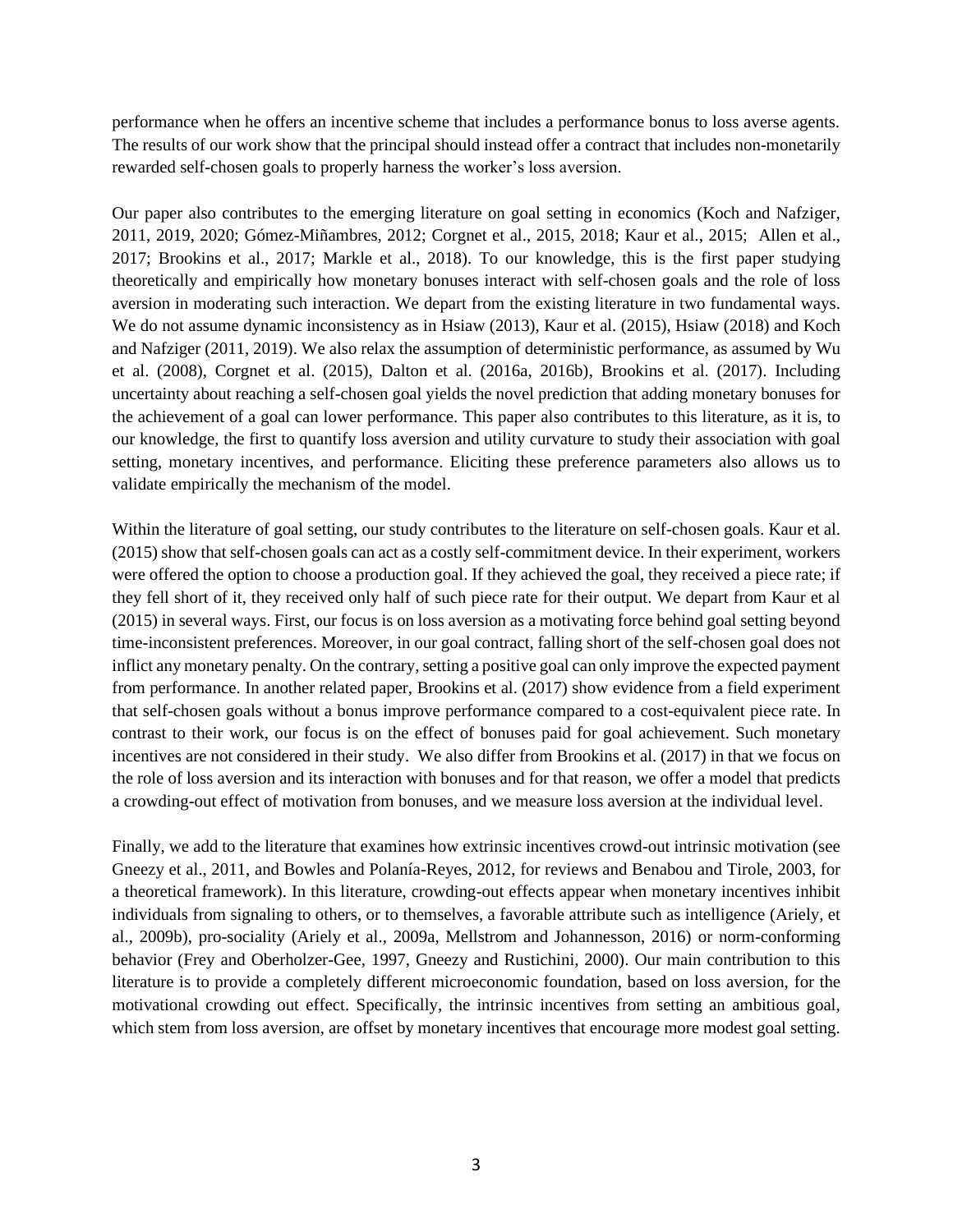#### **2. Theoretical Framework**

Consider a worker hired by a principal to produce output  $y \in [0, \overline{y}]$  on a task. The agent's action consists of exerting an effort level  $e \in \{e_L, e_H\}$ . Exerting effort implies incurring a cost  $c(e)$ , which is higher under high effort,  $e_H$ , than under low effort,  $e_L$ . For simplicity, we assume the following piece-wise function for  $c(e)$ :

**Assumption 1.** 
$$
c(e) = \begin{cases} c \text{ if } e_H, \\ 0 \text{ if } e_L, \end{cases}
$$

where  $c > 0$ . In addition to the agent's effort, other factors also affect production. We thus model  $y$  as a random variable conditional on effort. Both parties, principal and agent, know that  $y$  is distributed according to the cumulative distribution function  $F(y|e)$ , which has a probability density function  $f(y|e)$ . To keep the problem tractable, we assume that the mean output produced is positive and bounded for any effort level,  $0 < E(y|\epsilon) < \infty$ . Finally, we assume that higher effort boosts production in a manner exhibiting the monotone likelihood ratio property:

**Assumption 2.** 
$$
\frac{\partial}{\partial y} \left( \frac{f(y|e_H)}{f(y|e_L)} \right) \geq 0, \forall y \in [0, \overline{y}].
$$

An immediate consequence of Assumption 2 is the existence of a unique output level  $\hat{v} \in (0, \overline{v})$  such that  $f(\hat{y}|e_H) = f(\hat{y}|e_L)$ . For  $y \in [0,\hat{y})$  then  $f(y|e_H) < f(y|e_L)$ , likelihoods are higher under low effort, while for  $y \in (\hat{y}, \overline{y}]$  the opposite is true. We take advantage of this partition and sometimes informally refer to  $y \in [0, \hat{y}]$  as low output levels and  $y \in (\hat{y}, \overline{y}]$  as high output levels.

The principal is assumed to be risk neutral. Specifically, her objective function is:

$$
\int_{\underline{y}}^{\overline{y}} \bigl(S(y) - w(y)\bigr) f(y|e) dy,
$$

Where  $S(y)$  captures benefit and exhibits the properties,  $S'(y) > 0$  and  $S''(y) < 0$ , and  $W(y)$  is the wage offered to the agent. From the above equation is evident that the objective of the principal is to elicit high effort as it extracts higher output (Assumption 2).

We focus on a setting in which the agent is incentivized with a goal contract,  $w_q$ . That contract consists of a piece rate  $a > 0$ , i.e., a monetary amount given in exchange of each additional unit of output produced, and a bonus  $B(y, g)$ . The bonus pays a monetary amount if the agent meets or exceeds a goal,  $g \in [0, \overline{y}]$ . Specifically, the payoff of the agent is:

$$
w_g(y, B(y, g)) = ay + B(y, g), \quad (1)
$$

where

$$
B(y,g) = \begin{cases} 0 \text{ if } y < g, \\ bg \text{ if } y \ge g, \end{cases} \tag{2}
$$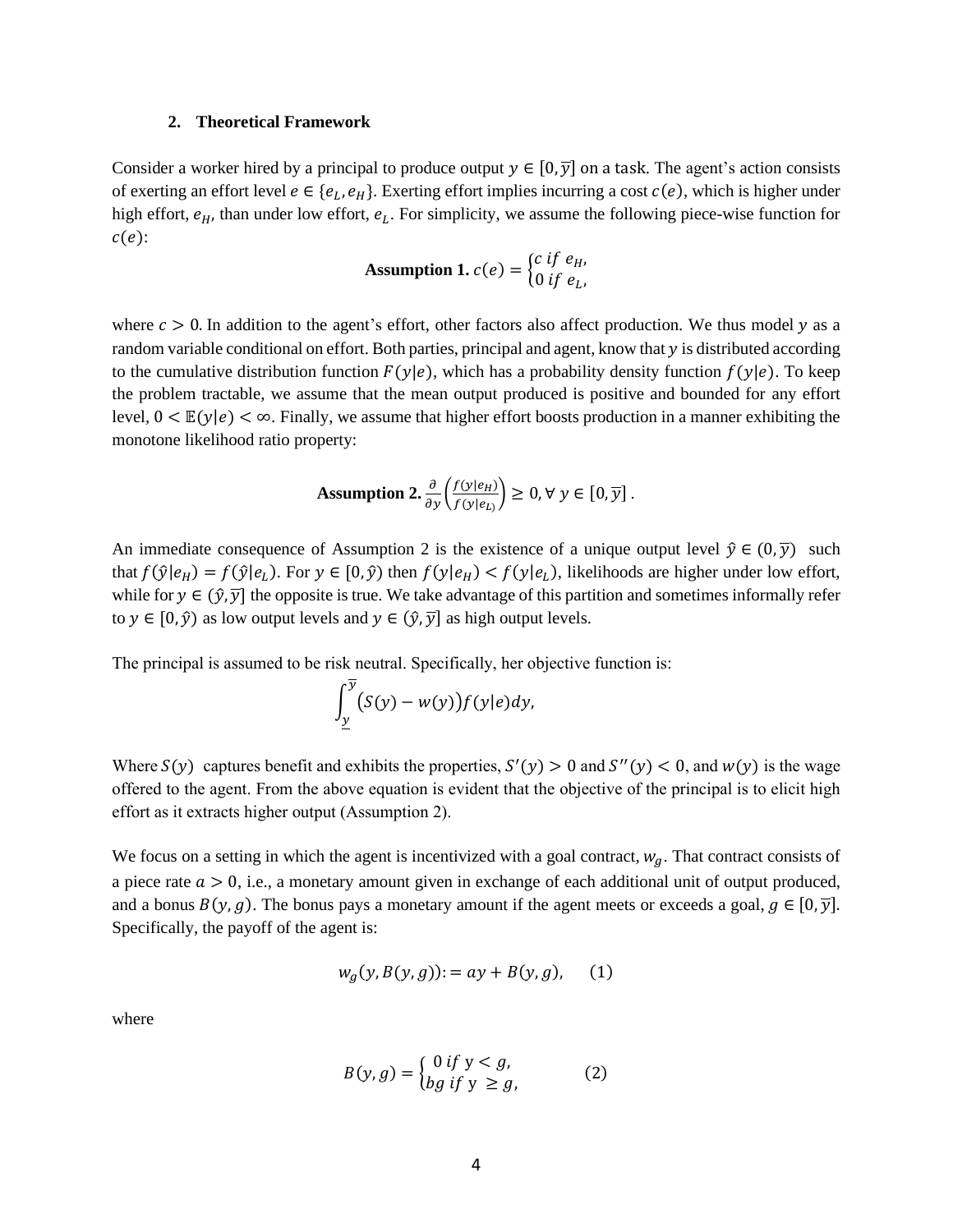and  $b > 0$ . That is, the agent receives a larger bonus for achieving more ambitious goals, and the bonus is not awarded if the goal is not attained. According to Chung et al. (2014), this type of contract is classified as a combination of linear commission, i.e., the piece rate, and a bonus. See their Figure  $1d<sup>3</sup>$ 

In this paper, we assume that the goal,  $q_i$ , is chosen by the agent. A key advantage of self-chosen goals, as opposed to exogenously set goals, is that the agent is more likely than the principal to know her own cost, , and can set a goal that is tailored to this parameter. Self-chosen goals are also useful in settings where there is potential heterogeneity regarding workers' ability in the task, as reflected by the parameter  $c$ , but it is not possible for the employer to impose different contracts on different workers. In such a setting, the trade-off under the contract described above is clear: the agent will want to set a goal that is high enough so that she can earn a higher bonus, but not so high as to be unachievable.

The timing of the contract is as follows. First, the agent simultaneously decides  $q$  and  $e$ . Then, the level of output *y* is realized, and the agent receives the benefits corresponding to *y* as well as the bonus, if the goal is achieved. Since we assume that the agent has time-consistent preferences, the fact that goals and effort are simultaneously chosen is equivalent to considering a framework in which goals are chosen first and the choice of effort follows. 4

Further, we assume that the worker has reference-dependent preferences. These preferences capture the notion that the agent does not only derive utility from the monetary incentives offered by the goal contract, but also that the presence of a goal induces a psychological (dis)utility from (not) achieving it. We assume that the goal acquires the status of a reference point (Heath et al., 1999, Wu et al., 2008, Markle et al., 2018). Hence, a production goal induces an intrinsic, non-monetary, psychological utility that satisfies the properties of Kahneman and Tversky's (1979) value function.

**Assumption 3.** The value function is given by 
$$
v(y, g) = \begin{cases} \mu(y - g) & \text{if } y \ge g \\ -\mu\lambda(g - y) & \text{if } y < g' \end{cases}
$$
  
with  $\mu \ge 0$  and  $\lambda > 1$ .

The parameter  $\lambda > 1$  reflects the agent's loss aversion, i.e., the psychological loss from failing short of a goal by some amount looms larger than the gain from surpassing the goal by the same amount. The parameter  $\mu \ge 0$  represents the weight of psychological utility on the overall utility. If  $\mu = 0$ , the agent's preferences are *standard* in the sense that no utility is derived from achieving or failing to achieve the goal, other than from the monetary payment that it yields.

The expected utility of an agent with reference-dependent preferences facing a self-chosen goal contract is:

<sup>3</sup> Note that this contract is different than that of Kaur et al. (2015). Let  $a = \frac{b}{3}$  $\frac{v}{2}$ . Our contract becomes  $w_g = \{$ b  $\frac{b}{2}$  if  $y < g$ , b  $\frac{b}{2}$  + *bg* if  $y \ge g$ *.* 

Their contract is  $w = \{$ b  $\frac{b}{2}$  if  $y < g$ , b if  $y \ge g$ . Setting a positive goal is, on expectation, dominated under Kaur's et al (2015) contract but

not under ours.

<sup>&</sup>lt;sup>4</sup> Formally, the agent can be thought as having exponential discounting with discount factor  $\delta = 1$ . See Eq. (3).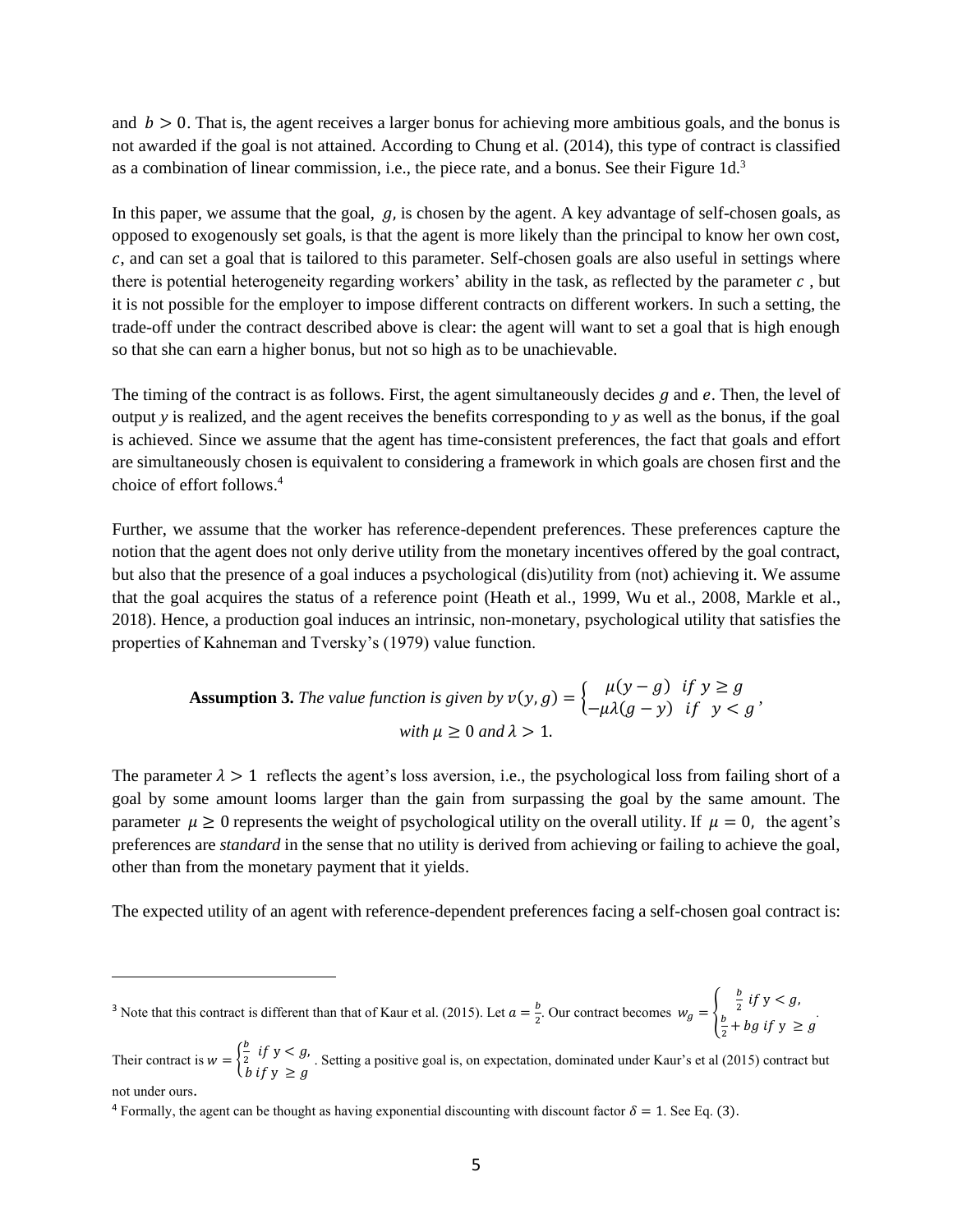$$
\mathbb{E}\left(U(w_g, e, g)\right) = \int_0^{\overline{y}} ay f(y|e)dy + \int_g^{\overline{y}} bg + \mu(y - g) f(y|e)dy - \int_0^g \lambda \mu(g - y) f(y|e)dy - c(e)\tag{3}
$$

The first term in (3) is the expected monetary utility from the piece-rate payment. The second term is the expected utility from producing y above the goal. This term includes both monetary (if  $b > 0$ ) and psychological utility gains. The third term is the expected psychological disutility from producing below the goal. This representation of preference with the goal as the reference point is widely adopted in the literature on goal setting (Koch and Nafziger 2011, Corgnet et al., 2015, 2018, Dalton et al., 2016a,2016b, Brookins et al. 2017).

After solving the integrals using integration by parts, equation (3) becomes:

$$
\mathbb{E}\left(U\big(w_g,e,g\big)\right)=(a+\mu)\mathbb{E}(y|e)-c(e)+bg\big(1-F(g|e)\big)-\mu g-\mu(\lambda-1)\int_0^g F(y|e)dy. \tag{4}
$$

When the agent sets goals herself, she chooses the goal that maximizes (4). The following lemma characterizes the optimal goal level as a function of effort,  $g(e)$ . This function can be thought as a bestresponse function of goals for any level of effort.

Lemma 1. *The optimal goal for a given effort,*  $g(e)$ *, satisfies the following condition:* 

$$
g(e) = \frac{b(1 - F(g(e)|e)) - \mu(1 + (\lambda - 1)F(g(e)|e))}{b f(g(e)|e)}.
$$

*This function is non-decreasing in the bonus,*  $\frac{dg(e)}{dt}$  $\frac{g(e)}{ab} \ge 0$ , decreasing in loss-aversion,  $\frac{dg(e)}{d\lambda} < 0$ , and *independent of the piece-rate,*  $\frac{dg(e)}{dx}$  $\frac{g(e)}{da} = 0$ , and the cost of effort,  $\frac{dg(e)}{dc} = 0$ .

Lemma 1 shows that when the effort level is taken as given, higher bonuses motivate higher goals, and higher loss aversion decreases goals.

Consider now the agent's decision to exert effort for a given goal level. Using (4), we can establish that the agent chooses high effort if the following incentive compatibility constraint holds:

$$
IC(g): (a + \mu)(\mathbb{E}(y|e_H) - \mathbb{E}(y|e_L)) + bg(F(g|e_L) - F(g|e_H))
$$
  
+  $\mu(\lambda - 1)\int_0^g F(y|e_L) - F(y|e_H)dy \ge c.$  (5)

Note that the magnitude of  $c$  determines how affordable high effort is. From  $(5)$ , it is evident that a higher  $c$  makes choosing high effort less likely. We think of this parameter as a measure of productivity of an agent.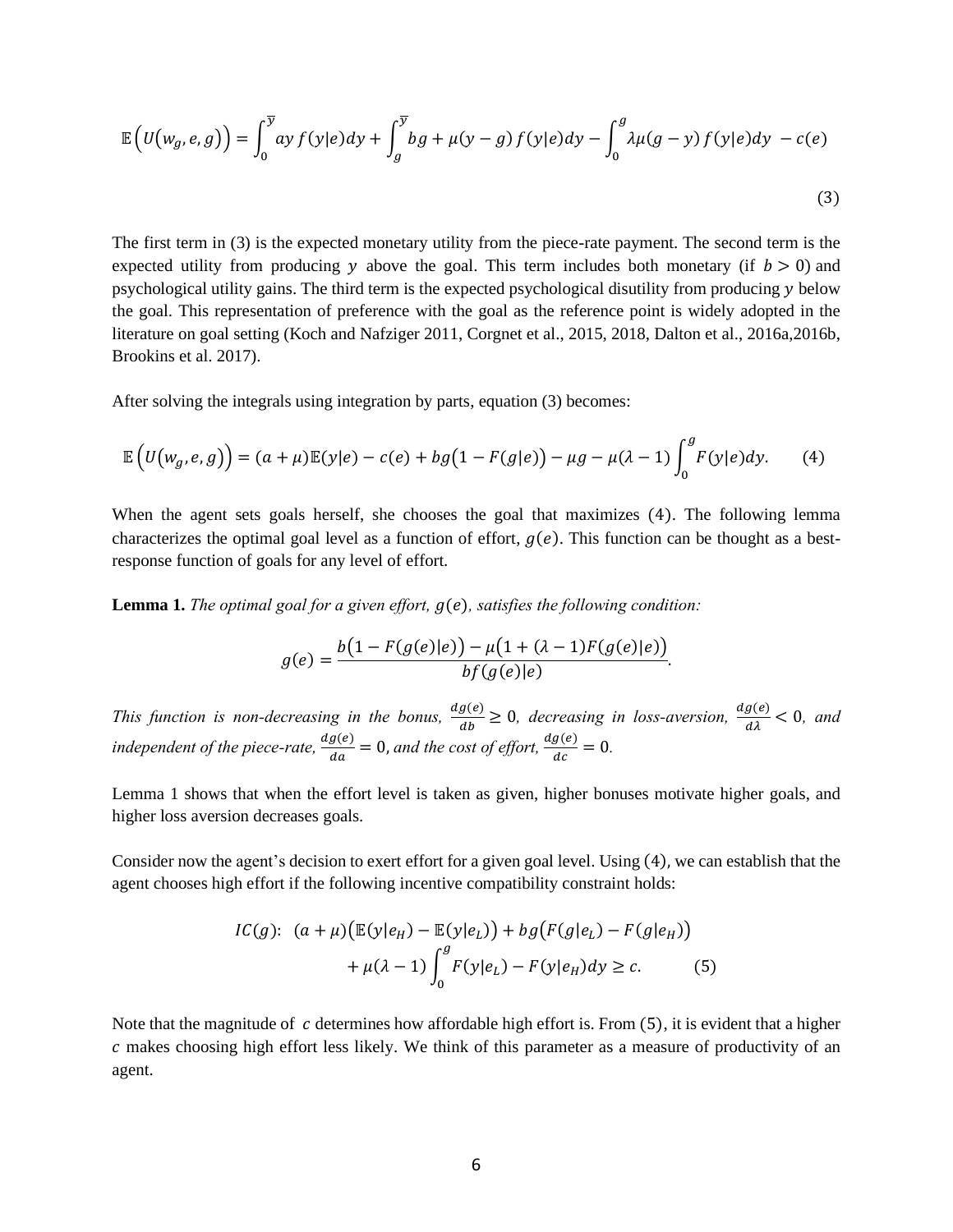The following lemma characterizes the decision to exert high effort as a function of a given goal. Again, this function can be thought as a best-response function of the agent for a given goal level.

**Lemma 2.** For a given goal, the decision to exert high effort is non-decreasing in the bonus,  $\frac{dI(C(g))}{dt}$  $\frac{c(y)}{db} \geq 0,$  $loss-aversion, \frac{dIC(g)}{d\lambda} \geq 0$ , and the piece-rate,  $\frac{dIC(g)}{da}$  $\frac{\partial(u)}{\partial a} \geq 0$ , while it is decreasing with the cost of effort,  $dIC(g)$  $\frac{c(y)}{dc} < 0.$ 

Lemma 2 shows that for a given goal, choosing high effort is more likely when an agent is more loss averse, or when the bonus or the piece-rate are higher.

Thus far, Lemma 1 and Lemma 2 point at bonuses as motivational devices: they boost effort (for a given goal) as well as goals (for a given effort). However, the way effort responds to goals is crucial to understanding why bonuses can backfire. This relationship depends on the bonus level in a non-trivial way. The following Lemma characterizes this dependence.

**Lemma 3.** *The decision to exert high effort depends on the goal level in the following way:*

i. If 
$$
b = 0
$$
, then  $\frac{dI C(g)}{dg} \ge 0$ ;

*ii.* If 
$$
b > 0
$$
 and  $g < \hat{y}$ , then  $\frac{dI(C(g))}{dg} \ge 0$ ;

$$
\text{iii.} \qquad \text{Let } \hat{\lambda} = 1 + \frac{b}{\mu} \left( \frac{g\big(f(g|e_H) - f(g|e_L)\big)}{F(g|e_L) - F(g|e_H)} - 1 \right). \text{ If } b > 0, \lambda > \hat{\lambda}, \text{ and } g > \hat{y}, \text{ then } \frac{\text{d}I(C(g))}{\text{d}g} \ge 0.
$$

The key insight of Lemma 3 is that high effort increases with higher goals when there is no bonus associated with reaching goals. However, this is not necessarily true in the presence of a bonus. In that case, higher goals motivate high effort either if goals are not high enough,  $q \in [0, \hat{y})$ , or if goals are high,  $q \in (\hat{y}, \overline{y}]$ *and* the agent's loss aversion is high enough (higher than the threshold  $\hat{\lambda}$ ). Note that the threshold  $\hat{\lambda}$ increases with the size of the bonus, so the probability that high goals motivate high effort decreases with higher bonuses.<sup>5</sup>

We are now in condition to define an optimal solution in this model. We assume that the principal anticipates  $g(e)$ , the optimal goal function of the agent for a given effort level (see Lemma 1) and offers a contract  $w_a$  that implements agent's high effort. We are interested in the properties of that contract. In the optimum, the agent chooses a goal consistent with high effort. The following proposition characterizes the solution of this model and shows that when the agent is sufficiently loss-averse, higher bonuses imply lower goals.

**Proposition**. *In the optimal solution, an agent with*  $\mu > 0$  *and loss aversion level*  $\lambda \geq \hat{\lambda}$  *sets a positive goal* that is optimal under high effort,  $g^*(e_H) > 0$ . That optimal goal is decreasing in the bonus,  $\frac{\partial g^*(e_H)}{\partial b} < 0$ . *Therefore, a higher bonus decreases the values c for which a solution with high effort can be implemented.* 

<sup>&</sup>lt;sup>5</sup> Lemma 4 in the Appendix show that a similar conclusion is achieved when optimal goals consistent with high effort,  $g(e_H)$ , are compared to optimal goals consistent with low effort,  $g(e_l)$ .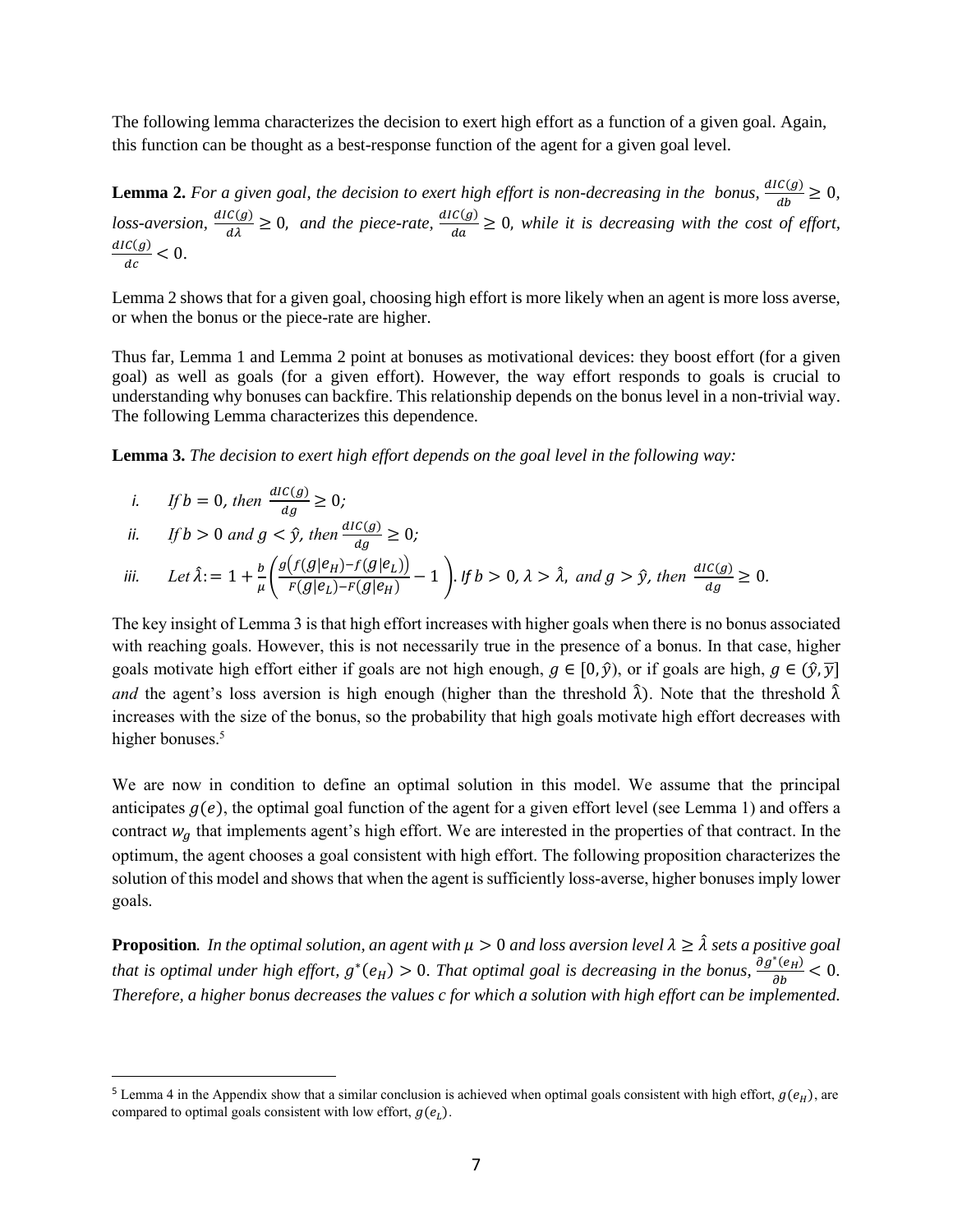The Proposition shows that offering a monetary bonus for the achievement of a self-chosen goal will backfire if the agent is sufficiently loss averse. That is because the probability of losing the monetary bonus if the goal is not reached will induce a loss averse agent to set lower goals compared to a situation with no bonus. A lower goal leads to lower motivation to exert high effort. In such a case, the principal will achieve higher output at lower cost with a contract without a bonus than with one with bonus.

The intuition of the solution presented in the Proposition is as follows. When a bonus is offered, higher goals motivate high effort for an individual whose loss aversion is greater than  $\hat{\lambda}$  (Lemma 3 (iii)). Since the loss aversion threshold  $\hat{\lambda}$  depends positively on the bonus, higher levels of loss aversion are required for goals to be motivating under higher bonuses. However, higher levels of loss aversion also lead to lower goal setting (Lemma 1), and these lower goals in turn demotivate the choice of high effort. This demotivational effect counteracts the positive effect of higher loss aversion on effort (Lemma 2). Alternatively, the agent could set a low goal,  $g^*(e_H) < \hat{y}$  (Lemma 3 (ii)), but doing so also leads to lower motivation than when no bonus is awarded.

We turn to the special case of  $b = 0$ , a goal with no monetary bonus. Our proposition shows that higher bonuses generate lower goals and thus lower motivation. Hence, the goal levels and the motivation to exert high effort must be greatest in the absence of a bonus. The following corollary confirms that intuition.

**Corollary 1.** *Consider an agent with*  $\mu > 0$  *working under a self-chosen goal contract with*  $b = 0$ *. The* agent sets the highest possible goal  $g^*(e_H) = \overline{y}$  and exerts high effort for the largest possible range of *costs .*

When goals are not combined with a monetary bonus for the attainment of the goal, higher goals always incentivize high effort (Lemma 3 (i)). This is because, under  $b = 0$ , not achieving a goal is costless in the money dimension, while the motivation that the agent derives from not incurring psychological losses remains. Since higher goals lead to larger psychological losses, more challenging goals generate greater motivation.

This result seems to contradict Lemma 1, in which the optimal goal, conditional on effort approaches zero when  $b = 0$ . However, recall that the solution that is characterized implements high effort and, contrary to Lemma 1, does not consider goals for any effort level.<sup>6</sup>

To conclude this section, we investigate the effect of bonuses when the agent does not exhibit referencedependent preferences. The following Corollary presents the result.

**Corollary 2.** *Consider an agent with*  $\mu = 0$  *working under a self-chosen goal contract. As the bonus b increases, the agent exerts high effort for a greater range of costs, .*

Under standard preferences ( $\mu = 0$ ), higher bonuses motivate high effort and never backfire. When there is no psychological cost from not achieving the goal, the agent with standard preferences sets a goal and exerts high effort to maximize the chances of achieving it.

<sup>&</sup>lt;sup>6</sup> One way to understand this result uses Lemma 4, in the Appendix. It states that  $b = 0$ ,  $\mu > 0$ , and high loss aversion imply  $g(e_H) > g(e_L)$ . Thus, it cannot be that  $g(e_H) = 0$ . Let  $g(e_L) = 0$  which is in turn consistent with Lemma 1. Then, according to Lemma 3 (i) it must be that  $g(e_H)$  is set at the maximum.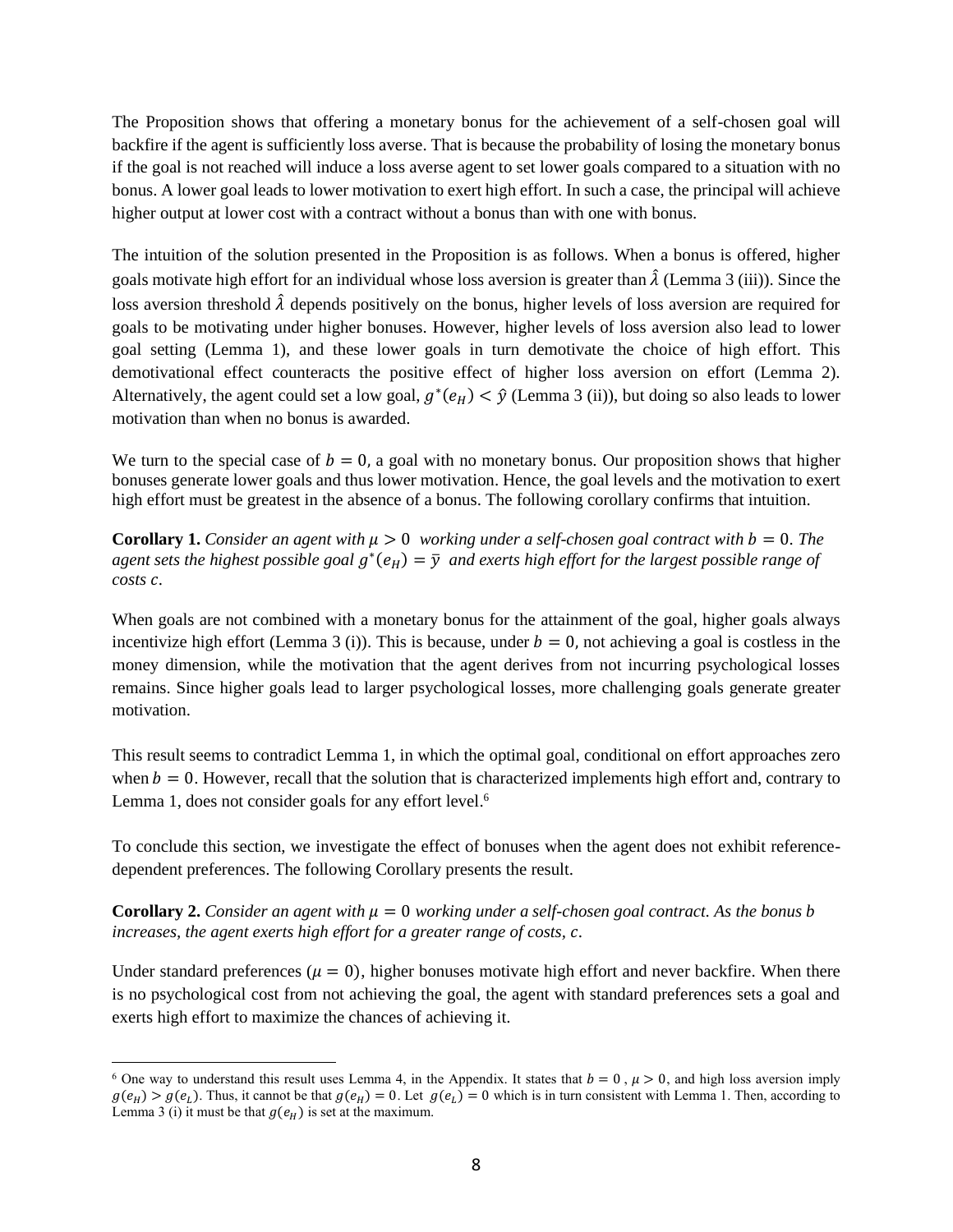# **2.2 Hypotheses**

The model yields a set of predictions that we test with a laboratory experiment. When formulating these predictions, it is assumed, as it is typically found in laboratory experiments, that individuals are loss averse (Tversky and Kahneman 1992, Abdellaoui et al., 2007, 2008, 2016). Regarding performance, the main hypothesis is derived from our Proposition and Corollary 1.

**Hypothesis 1***: Participants will exhibit higher performance under GOAL than under GOAL+BONUS and this difference will be larger for participants with relatively high levels of loss aversion.* 

If we instead find that GOAL+BONUS leads to higher performance as compared to GOAL and subjects are not loss averse, the data will also support the model. In this case Corollary 2 will apply and successfully describe the data.

Two hypotheses predicting goal-setting behavior emerge from the Proposition and Corollary 1.

**Hypothesis 2:** *Participants will set higher goals in GOAL than in GOAL+BONUS.* 

**Hypothesis 3:** *The difference in goal levels between GOAL and GOAL+BONUS will be larger for participants with high levels of loss aversion.* 

We compare the performance of the goal contract with and without bonus with that generated by a pure piece rate contract. While a piece rate contract is optimal under rather stringent conditions (Holmström and Milgrom, 1987), it has a particularly simple structure and isfrequently observed in organizations (Chiappori and Salanie, 2000). It is often discussed as a benchmark contract structure in the theory of incentives (Laffont and Martimort, 2002).

The contract offered in *LOPR* provides the same piece-rate as in GOAL but it does not require subjects to set an explicit goal. As a result, the extra motivation from not achieving the goal is not experienced by subjects. We hypothesize that such motivation improves performance.

**Hypothesis 4***: Participants will exhibit higher performance in GOAL than in LOPR.*

# **3. Experimental Procedures**

# **3.1 General Procedures**

The experiment was conducted at the University of Arizona's Economic Science Laboratory in May 2018. Participants were all students at the university and were recruited using an electronic system. The dataset consists of 12 sessions with a total of 161 participants. On average, a session lasted approximately 70 minutes. Between 3 and 20 participants took part in each session. The currency used in the experiment was US Dollars. We used Otree (Chen, et al., 2016) to implement and run the experiment. Participants earned on average 20.7 US Dollars. The instructions of the experiment are provided in Appendix D.

The experiment consisted of two parts: A and B. Upon arrival, participants were informed that their earnings from either Part A *or* Part B would be their earnings for the session, and that this would be decided by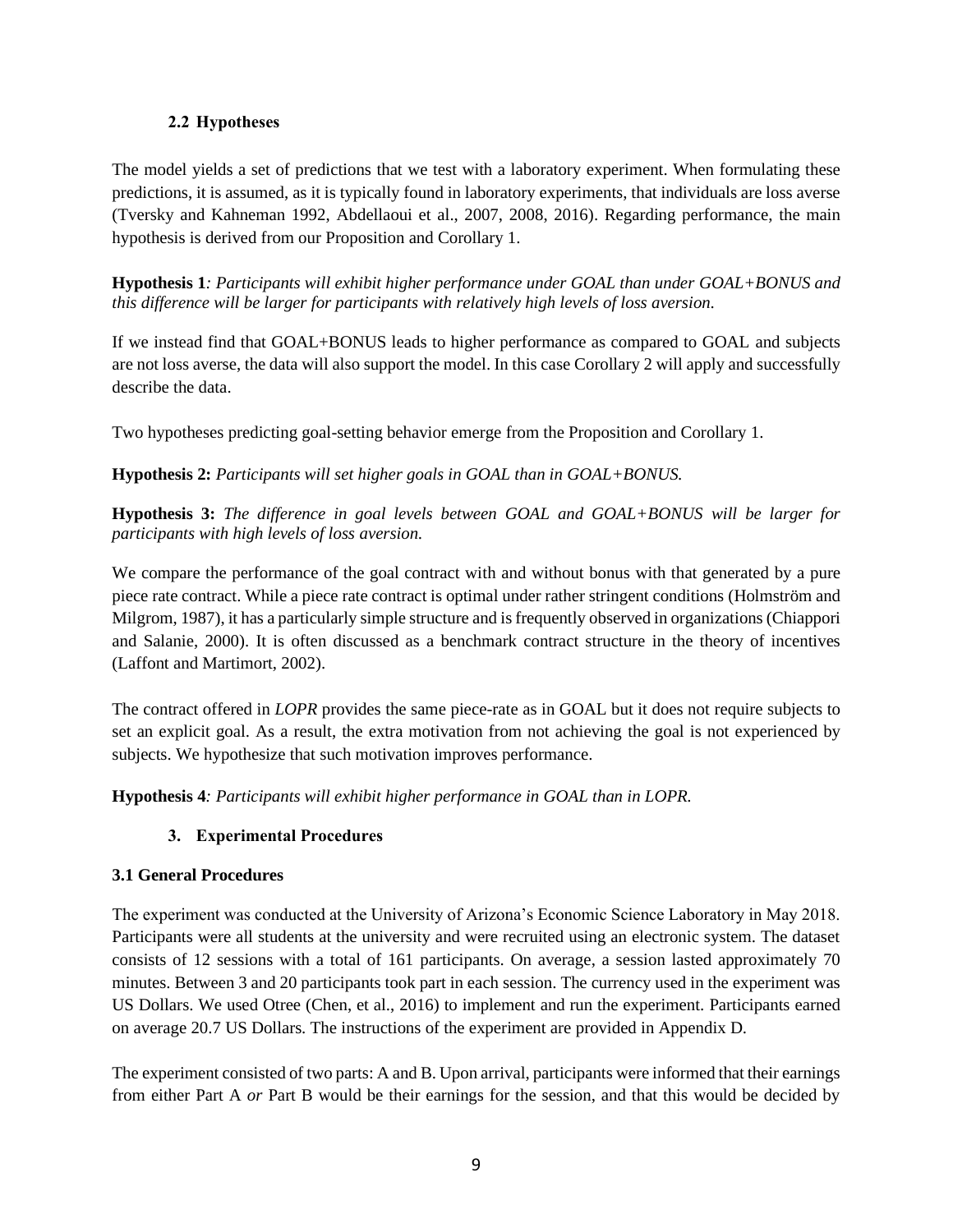chance at the end of the session. Whether participants faced Part A or Part B first was determined at random by the computer.

# **3.2. Treatment Structure: Comparison of the Contracts**

In Part A, participants performed a task that required their effort and attention. The task consisted of counting the number of zeros in a table of 100 randomly distributed zeros and ones. This task has been widely used by other researchers (e.g. Abeler et al., 2011, Gneezy et al., 2017, and Koch and Nafzinger, 2019). Participants submitted their answers using the computer interface. Immediately after submission, a new table appeared on the computer screen and participants were invited again to count the number of zeros in the new table.

Participants had six rounds of five minutes each to complete as many correct tables as they could. To become acquainted with the task, participants also had a five-minute practice round where it was clear that their performance did not count toward their earnings. After each round ended, participants were given feedback about the number of tables they solved correctly and their earnings for that round. If applicable, they were reminded of their goal for that round and were told whether that goal was achieved. In total, aside from the practice round, participants had 30 minutes to work on the task, and were given small time intervals between rounds. Since the time between goal setting and performance was almost immediate, we rule out by design any self-control problems, which have been shown to affect goal-setting behavior.

There were four treatments, LOPR, HIPR, GOAL, and GOAL+BONUS. The treatments differed only with respect to the incentives offered to participants. Each participant was randomly assigned to one of the four treatments. We ensured randomization in our design by having participants in any given experimental session face the same chance of being assigned to any of the treatments. That is, within each session in the laboratory, different individuals were randomized into different treatments. The incentives in effect in each treatment were the following.

- *LOPR*: Participants were paid 0.20 dollars for each correctly solved table.

- *HIPR*: Participants were paid 0.50 dollars for each correctly solved table.

- *GOAL*: Participants were paid 0.20 dollars for each correctly solved table and were asked at the beginning of each round to set an individual goal regarding the number of tables that they aimed to solve in that round. - *GOAL+BONUS:* Identical to the *GOAL* treatment, with the exception that participants were offered a monetary bonus for reaching their goals. The bonus in dollars was equivalent to the goal set by the participant, multiplied by a factor of 0.20.

LOPR can be viewed as a baseline condition to which different features that may improve performance are added. HIPR includes an increase in the piece rate, while GOAL adds a goal set by the worker. GOAL+BONUS adds the goal, as well as a monetary payment for reaching it, which is larger the more ambitious the goal.

Including the HIPR treatment has the purpose of evaluating how incentive schemes with self-chosen goals compare in terms of performance to a policy of considerably increasing the piece rate. The predicted boost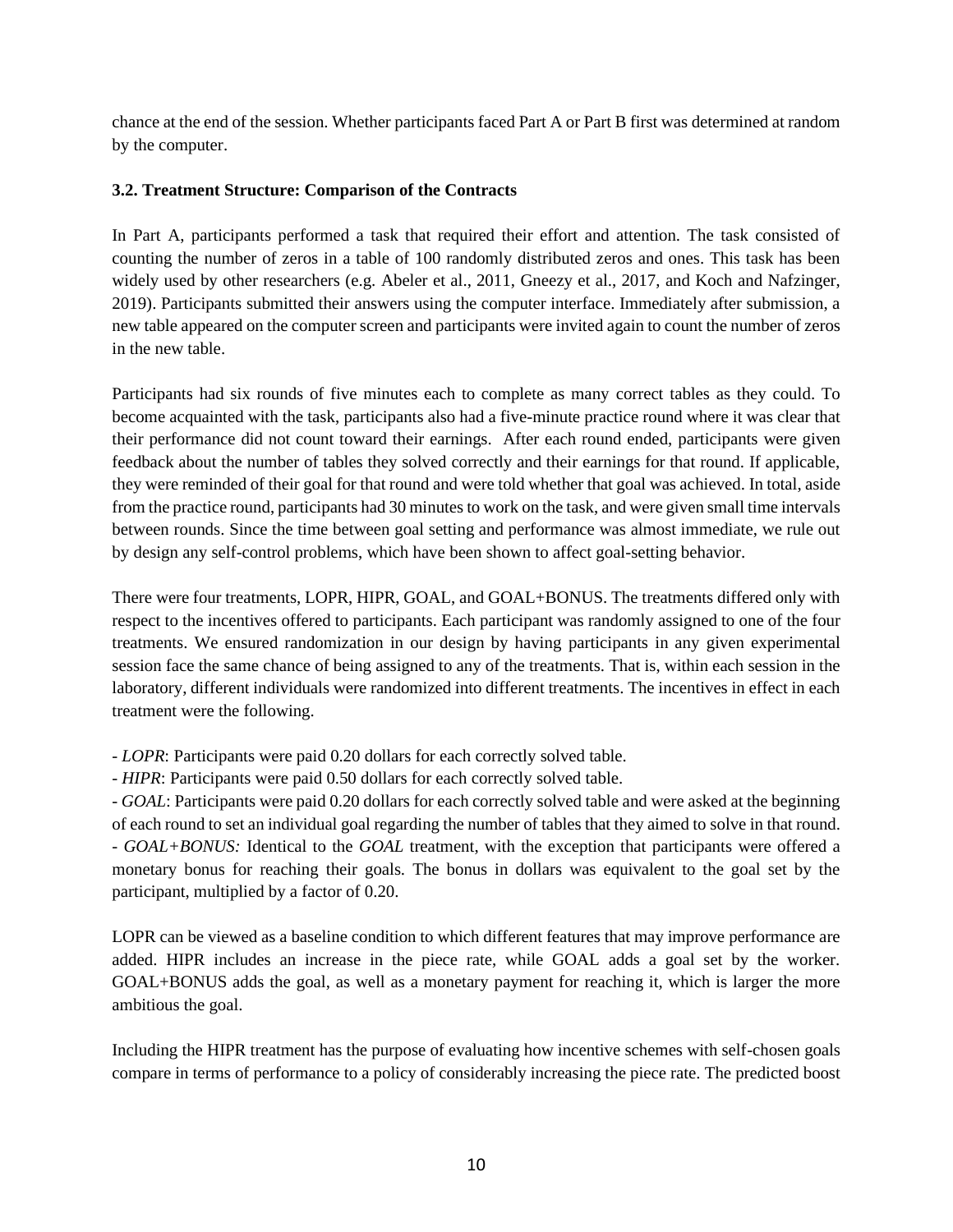in performance in GOAL from Corollary 1 is not only compared to a cost-equivalent piece rate LOPR but also to a higher piece-rate, HIPR.

## **3.3 Elicitation of Risk Attitudes**

In Part B of the experiment, the task was to choose between two binary lotteries in multiple trials. This part of the experiment was designed to elicit participants' loss aversion and utility curvature. The lotteries yielded either only gains, or were mixed in the sense that either gains or losses were possible. We used the Abdellaoui et al. (2008) method, which has the advantage of eliciting risk and loss attitudes without making any assumptions about the decision model that participants use to evaluate outcomes or probabilities.

Our implementation of Abdellaoui et al.'s (2008) method consisted of 10 decision sets. Each decision set was designed to elicit indifference between two initial lotteries through bisection. The algorithm was programmed so that the participant's choice between two initial lotteries determined the next choice problem that the participant faced. Specifically, in the next choice trial, either the lottery chosen in the preceding trial was replaced by a less attractive alternative, or the one not chosen was replaced by a more attractive alternative, while the other choice remained the same. The participant was again invited to choose between the two available options. This process was repeated four times.

Decision sets 1 to 5 elicited participants' utility curvature. In each decision set, the algorithm elicited the certainty equivalent  $x_j$  of a lottery of the form  $Lottery_j = (H_j, 0.5; L_j, 0.5)$ , with  $j = 1,2,3,4,5$ , and  $H_i \ge L_i \ge 0$ . The values of  $H_i$  and  $L_i$  used in each decision set are shown in Table 1 below.

| Lottery | $=$ | $=$ | ◠<br>$=$<br>ъ. | $=$ | =   |
|---------|-----|-----|----------------|-----|-----|
|         |     |     |                |     | - - |
| ∸       |     |     |                |     |     |

**Table 1.** High and Low Values Used in Lotteries to Measure Utility Curvature

Panel A of Table 2 below details an example of the bisection algorithm used to find  $x_1$ , the certainty equivalent of  $L_1$ . Note that initially, option R is a degenerate lottery that pays the expected value of option L, which, in turn, is equal to  $L_1$ . The example shows that after having made a first choice, the participant faces a new problem whereby R, the option that was chosen before, becomes less attractive. In the remaining repetitions, the individual's preferred option is L, even though lottery R becomes more attractive. The certainty equivalent is eventually determined as  $x_2 = 1.625$ , the midpoint between 1.75 and 1.5.

Decision sets 6 to 10 elicited participants' loss aversion. The program was designed to find the outcome  $z_i$  < 0 that made an individual indifferent between a sure outcome of zero and a mixed lottery of the form  $(k_j, 0.5; z_j, 0.5)$ , with  $k_j > 0$  for  $j = 1, 2, 3, 4, 5$ . A loss averse participant would require low values of  $z_j$  to be indifferent, whereas a gain-seeking participant would require large values of  $z_j$  to be indifferent. The starting values of the program were set at the certainty equivalent of a decision set j, i.e.  $k_j = x_i$ , and its mirror image, that is  $z_j = -x_j$ .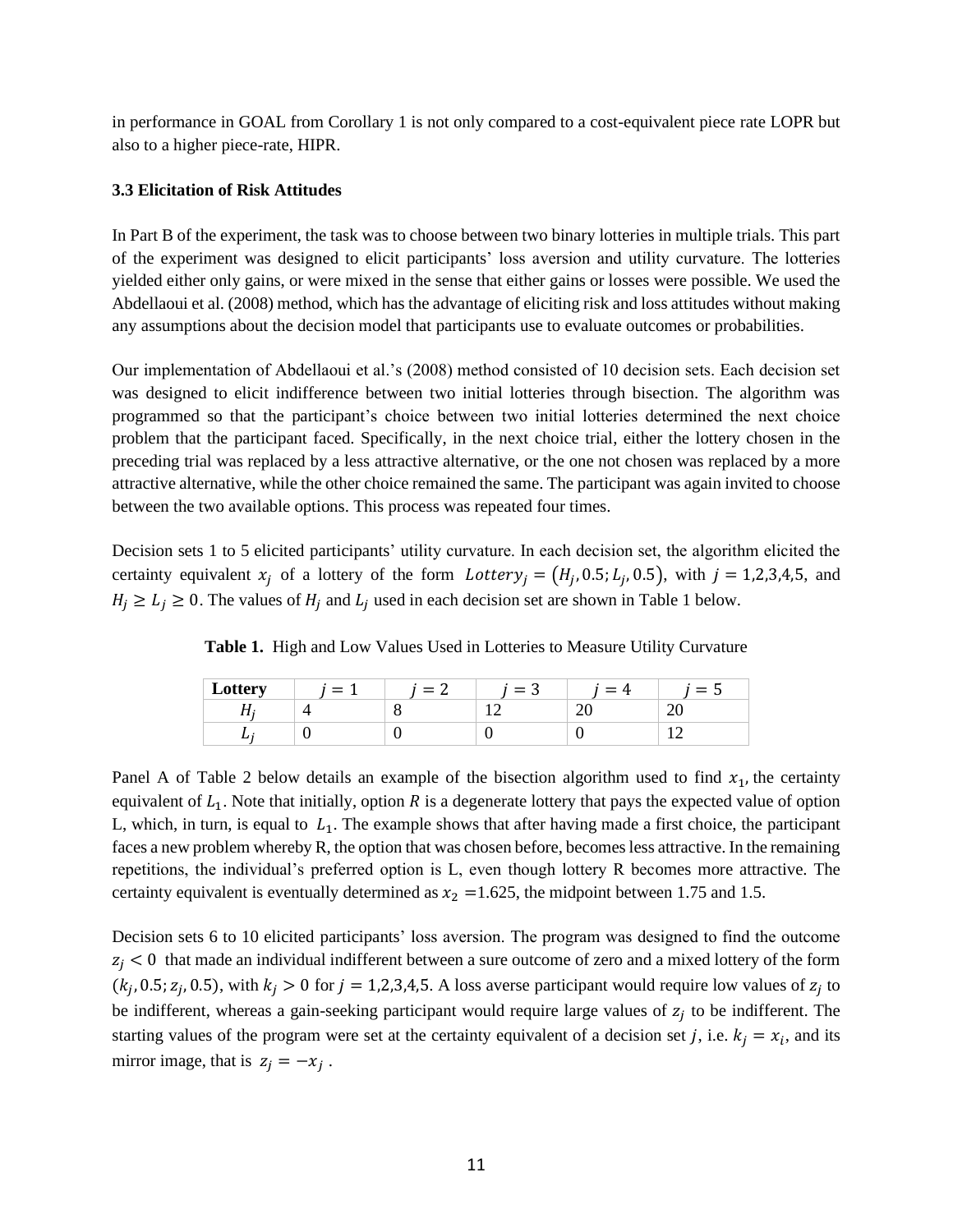|                             | Panel A       |               |              | <b>Panel B</b>               |                  |          |
|-----------------------------|---------------|---------------|--------------|------------------------------|------------------|----------|
| <b>Repetition</b>           | Lottery L     | Lottery R     | Choice       | Lottery L                    | Lottery R        | Choice   |
| Initial lottery             | (4,0.5;0,0.5) | 2             | R            | (1.62, 0.5;<br>$-1.62, 0.5)$ | $\boldsymbol{0}$ | R        |
|                             | (4,0.5;0,0.5) | 1             | L            | (1.62, 0.5)<br>$-0.81, 0.5)$ | $\boldsymbol{0}$ | L        |
| $\overline{2}$              | (4,0.5;0,0.5) | 1.5           | L            | (1.62, 0.5)<br>$-1.20, 0.5$  | $\overline{0}$   | L        |
| 3                           | (4,0.5;0,0.5) | 1.75          | $\mathbf{L}$ | (1.62, 0.5)<br>$-1.40, 0.5)$ | $\overline{0}$   | $\bf{R}$ |
| Final<br><b>Elicitation</b> |               | $x_1 = 1.625$ |              | $z_1 = -1.40$                |                  |          |

**Table 2.** Example of the Elicitation Procedure for Certainty Equivalents and Loss Aversion

Note: This table presents an example of Abdellaoui et al.'s (2008) algorithm used to find certainty equivalents  $\{x_1, x_2, x_3, x_4, x_5\}$ and the sequence of offsetting negative numbers  $\{z_1 z_2, z_3, z_4, z_5\}$ . The left panel presents how  $x_1$  is elicited with the algorithm. The right panel shows how  $z_1$  is elicited.

Panel B of Table 2 presents an example of the bisection algorithm used to find these negative outcomes. Note that in this example, the certainty equivalent elicited in Panel A,  $x_1 = 1.625$ , is used as an outcome of the mixed lottery. Also note that the mirror image of  $x_1$ ,  $-1.625$ , is used initially as the other outcome of the mixed lottery. The elicited value in this example,  $z_1 = -1.40$ , was the value that made the participant indifferent between the lottery  $(1.625<sub>j</sub>, 0.5, -1.40, 0.5)$  and zero.

Once participants finished both parts (A and B), they were reminded about their performance in each round of the real-effort task, as well as whether they achieved their goal in that round, if applicable. Also, participants were informed about the lottery that was chosen for potential compensation for Part B and its realization. They were also informed about whether Part A or B was chosen to become their final earnings. Finally, participants completed a questionnaire about their general willingness to take risks, as well as to take specific risks (health-, job-, and driving-related). The questions were taken from Dohmen et al. (2011). The questionnaire can be found in Appendix D.

# **4. Results**

We first present results on risk attitudes. Measuring the degree of loss aversion and, by construction, reference dependence in our subject pool, allows us to later test our hypotheses regarding performance and goal setting.

# **4.1 Risk Attitudes**

To measure subjects' attitudes towards risky monetary payments, we use the data from part B of the experiment, where we elicit the certainty equivalents of five lotteries that offer positive payments,  $\{x_1, x_2, x_3, x_4, x_5\}$ , and the negative outcomes,  $\{z_1, z_2, z_3, z_4, z_5\}$ , that make subjects indifferent between receiving zero and a mixed lottery  $(x_j, 0.5; z_j, 0.5)$  for each  $j = \{1,2,3,4,5\}$ . We classify participants according to the curvature of their utility function, as well as their sensitivity toward losses.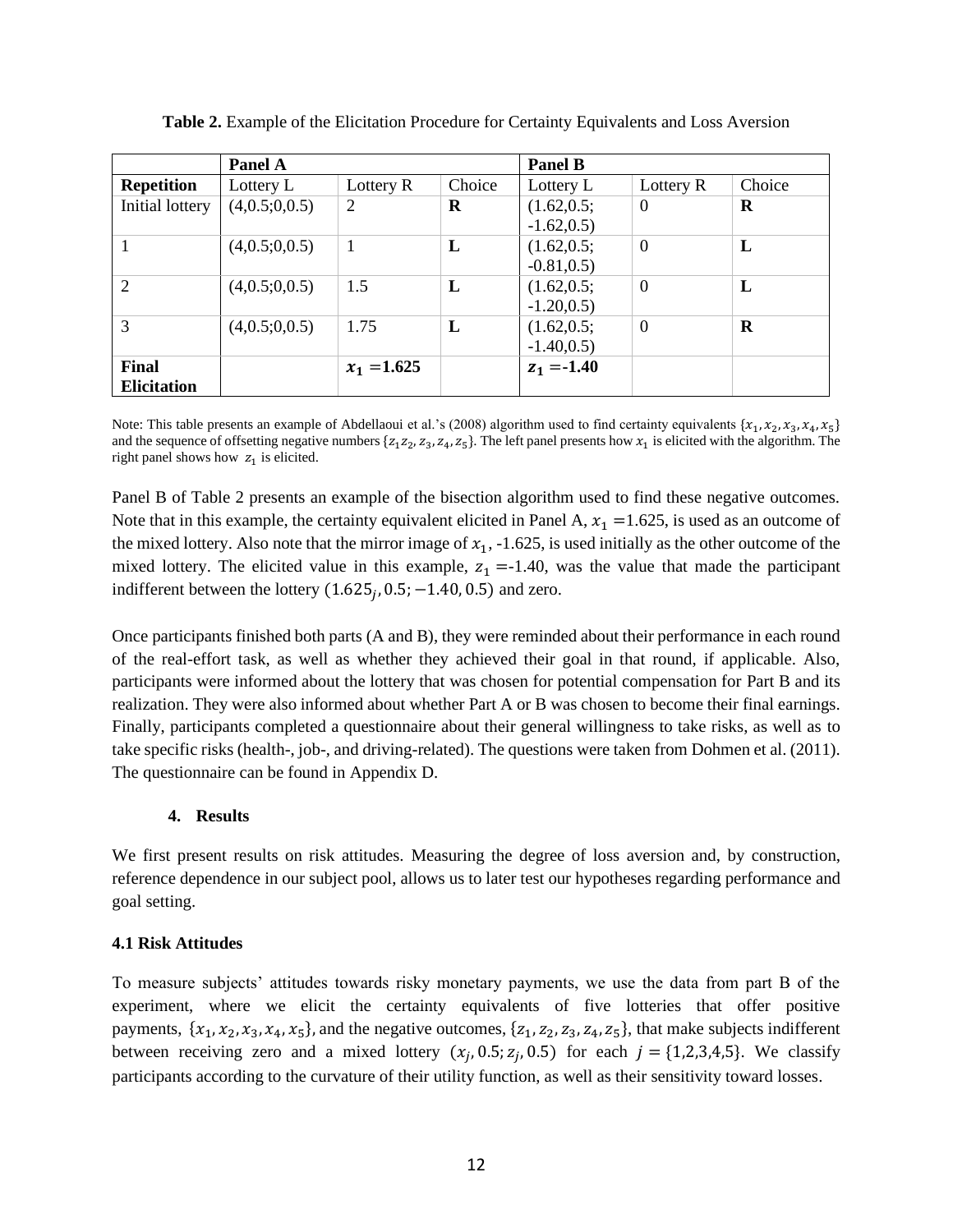Most participants in our sample have linear utility functions in the domain of gains. Specifically, 91 participants are classified as having a linear utility function (proportion test against 0.5, p=0.014), while 65 have concave, and only five have convex, utility. Details of this classification are included in Appendix B.<sup>7</sup> If a power utility function  $u(x) = x^{\theta}$  is assumed, the pooled estimate overall participants is  $\hat{\theta} = 0.945$ , close to risk neutrality. In Appendix B, we show that similar conclusions are reached when other families of utility functions are assumed. These results confirm that our theoretical assumption that individuals have linear utility functions is reasonable.

In addition, the great majority of participants are loss averse. Specifically, 117 participants are classified as loss averse and 23 as gain-seeking (more sensitive to gains than losses of the same magnitude). Table B.1 in Appendix B presents further details of this classification.<sup>8</sup> Importantly, participants are balanced across treatments with respect to both the mean level of loss aversion and the proportion of loss averse participants.<sup>9</sup>

Table 3 presents descriptive statistics for the loss aversion coefficients,  $\lambda_j$ , obtained by computing  $\lambda_j =$  $x_j$  /z<sub>j</sub>, for  $j = 1, ..., 5$ . Following Abdellaoui et al. (2008), we compute one loss aversion coefficient for each mixed lottery that we implement. We find that, on average, participants exhibit loss aversion for every mixed lottery. The null hypothesis that the loss aversion coefficient is equal to one is rejected for each lottery. Moreover, we cannot reject the null that the five loss aversion coefficients are equal to each other (F(4,805)=0.63, sphericity-corrected p-value=0.644), corroborating the result that sign-dependence, rather than the magnitude of the loss, determines loss aversion (Köbberling and Wakker, 2005).

|               | $\mathbf{A}_1$ | $\lambda_2$ | $\lambda_3$ | $\lambda_4$ | $\lambda_5$ | <b>A</b> average | $\boldsymbol{\Lambda_{median}}$ |
|---------------|----------------|-------------|-------------|-------------|-------------|------------------|---------------------------------|
| <b>Mean</b>   | 3.459          | 3.676       | 3.712       | 3.548       | 3.945       | 3.668            | 3.417                           |
| <b>Median</b> | 1.777          | 1.777       | 1.777       | 1.777       | 2.285       | 2.136            | 1.777                           |
| S.D.          | 4.798          | 4.716       | 4.699       | 4.166       | 4.566       | 3.752            | 4.152                           |
| $25th$ perc.  | 0.516          | 1.066       | 1.066       | 1.230       | 1.066       | 1.208            | 1.230                           |
| $75th$ perc,  | 3.2            | 3.2         | 3.2         | 5.333       | 5.333       | 4.48             | 3.2                             |

**Table 3.** Loss Aversion Levels for Each of the Five Lotteries  $\lambda_i = z_i/x_i$ 

Aggregating the coefficients across lotteries and participants, we observe that participants exhibit a median coefficient of 2.14. This implies that, for our participants, losses loomed 2.14 times larger than equally

<sup>&</sup>lt;sup>7</sup> In short, to classify participants according to their curvature we constructed variables  $\Delta_{ij} \equiv x_{ij} - EV_j$ , where  $x_{ij}$  is the certainty equivalent of participant *i* for lottery *j*,  $EV_j$  stands for the expected value of the lottery, and  $j = \{1, ..., 5\}$  is an indicator of the lottery used. A participant was classified as having a linear utility function if for at least four  $\Delta_{ij}$ s the null hypothesis that they are equal to zero was not rejected.

<sup>&</sup>lt;sup>8</sup> A subject is loss averse when at least four of her variables  $\lambda_j$ , are greater than one, where  $\lambda_{ij} := x_{ij}/z_{ij}$ . We adopt this classification from Abdellaoui et al. (2008).

<sup>9</sup> The proportion of loss averse participants is 0.717 in LOPR, 0.6923 in GOAL, 0.6923 in GOAL+BONUS and 0.804 in HIPR. We use a two-sample test of proportions and find that these proportions are not significantly different from each other (LOPR vs. GOAL ( $p=0.786$ ), HIPR vs. GOAL ( $p=0.230$ ), GOAL+BONUS vs. GOAL ( $p=0.985$ )). Mean loss aversion is on average 3.44 for GOAL, 3.94 for GOAL+BONUS, 3.55 for HIPR and 3.75 for LOPR. The distribution of loss aversion is not significantly different between pairs of treatments, according to Mann-Whitney tests (LOPR vs. GOAL (p= 0.461), HIPR vs. GOAL (p=0.639), GOAL+BONUS vs. GOAL  $(p= 0.533)$ ).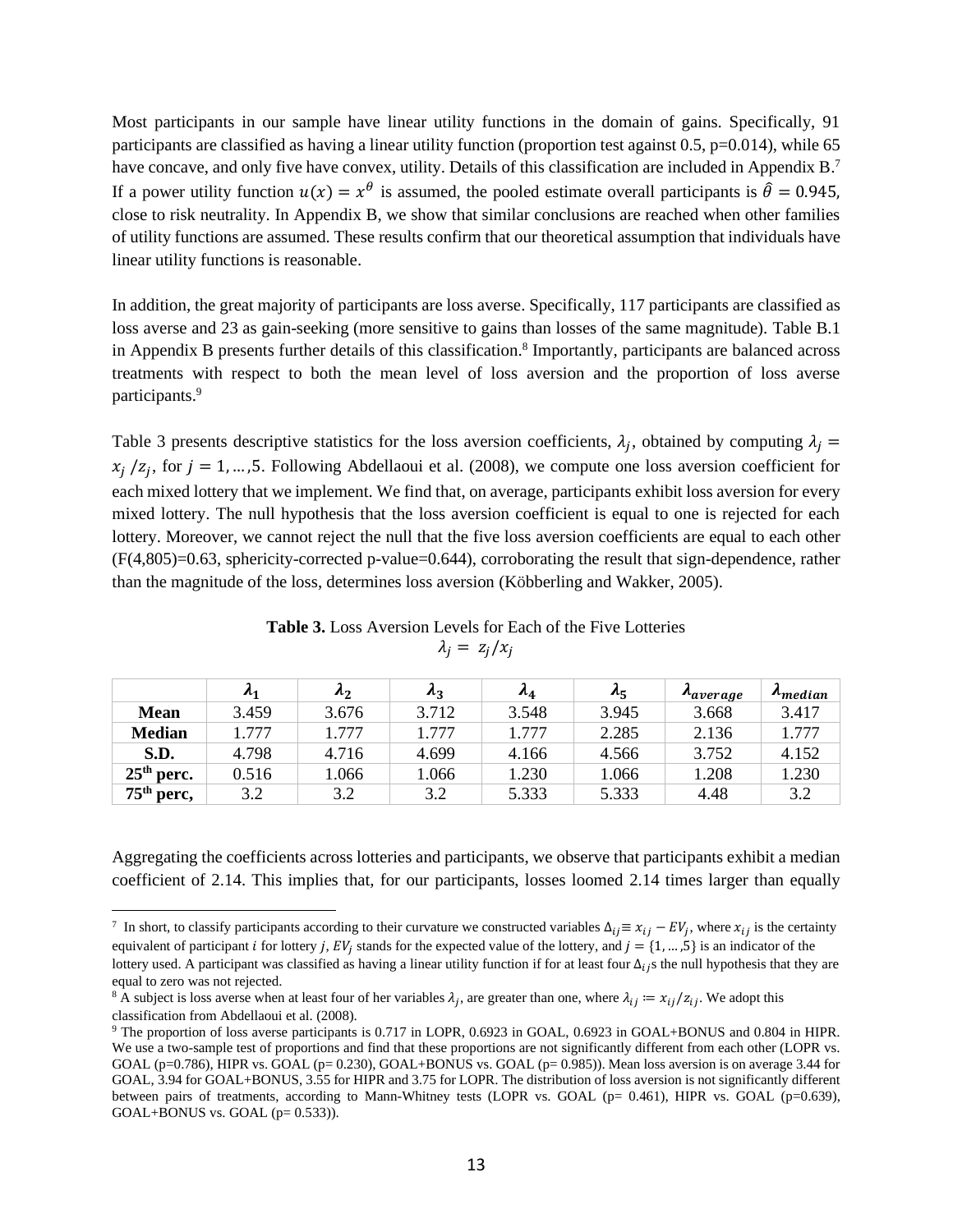sized gains for the median individual. Previous studies that used the same definition of loss aversion found a median loss aversion parameter of similar magnitude to our 2.14. For instance, Tversky and Kahneman's (1992) median estimate was 2.25, Abdellaoui et al. (2007) reported an estimate of 2.54, Abdellaoui et al. (2016) observed 1.88, and Abdellaoui et al. (2008), using the same method to elicit loss aversion as we have employed here, obtained a median loss aversion parameter equal to 2.61. As in all previous studies we observe considerable heterogeneity, reflected in the size of the interquartile range (the difference between the  $25<sup>th</sup>$  and  $75<sup>th</sup>$  percentile).

# **4.2 Performance Under the Different Contracts**

Since most participants are loss averse (and therefore have reference-dependent preferences), we hypothesize that performance will be on average higher in the GOAL treatment than in the GOAL+BONUS treatment and this difference in average performance will be higher for participants with greater loss aversion (Hypothesis 1). Recall that we define performance in the experiment as the total number of tables an individual solves correctly.

Table 4 reports the descriptive statistics of performance by treatment and Figure 3 shows the Probability Density Functions (PDFs) of performance in GOAL and GOAL+BONUS. As predicted, paying a monetary bonus for achieving a goal backfires, resulting in lower output. On average, participants in GOAL solve more tables (47.58 tables), than participants in GOAL+BONUS (42.897 tables) (t = 1.485, p = 0.07).<sup>10</sup> The size of this effect is 11.1%, or 0.377 standard deviations.

| <b>Treatment</b> | N   | <b>Mean</b> | <b>Median</b> | S.D.   | $2^{5t}$ h | 75 <sup>th</sup> | <b>Max</b> | Min | <b>Mean Cost</b><br>(Dollars) |
|------------------|-----|-------------|---------------|--------|------------|------------------|------------|-----|-------------------------------|
| GOAL+BONUS       | 39  | 42.897      | 43            | 13.480 | 34         | 48               | 80         | 17  | 9.74                          |
| <b>GOAL</b>      | 41  | 47.585      | 47            | 14.747 | 39         | 56               | 86         | 17  | 9.517                         |
| <b>HIPR</b>      | 41  | 42.073      | 43            | 15.408 | 31         | 48.5             | 72         |     | 21.036                        |
| <b>LOPR</b>      | 39  | 42.179      | 41            | 15.022 | 27         | 55               | 72         | 16  | 8.436                         |
| <b>Total</b>     | 160 | 44.3        | 43.5          | 14.734 | 34         | 54               | 86         |     | 12.259                        |

**Table 4.** Performance by Treatment

In addition, participants in GOAL solve more tables than participants in LOPR ( $t = 1.623$ ,  $p = 0.054$ ) and even more than in HIPR (t = 1.6548, p=0.051).<sup>11</sup> These represent differences of 0.401 standard deviations and 0.406 standard deviations, respectively. These results validate Hypothesis 4. The fact that output is higher under GOAL than under HIPR suggests that a self-chosen goal contract without a bonus is highly cost-effective.

However, we do not find significant differences in performance between (a) GOAL+BONUS and LOPR (t  $= 0.222$ , p= 0.824), (b) GOAL+BONUS and HIPR (t = 0.255, p= 0.799) or (c) LOPR and HIPR (t = 0.312,

<sup>&</sup>lt;sup>10</sup> A Wilcoxon-Mann-Whitney test generates the same conclusion (U=  $1.584$ , p=0.056).

<sup>&</sup>lt;sup>11</sup> Wilcoxon-Mann-Whitney tests of these differences yield U= 1.494 ( $p=0.074$ ) and U= 1.512 ( $p=0.065$ ), respectively.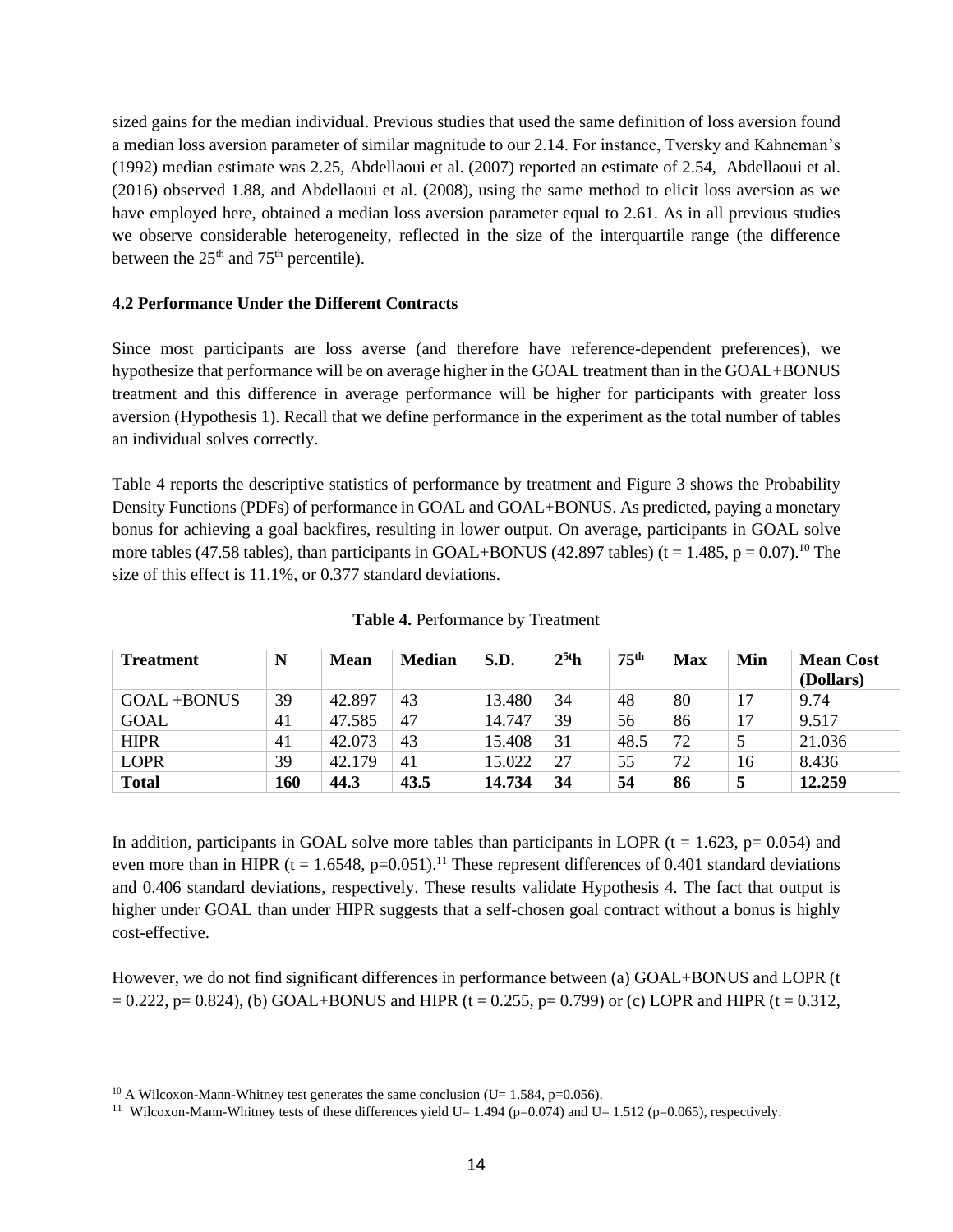$p= 0.975$ .<sup>12</sup> Raising the piece rate or adding a self-chosen contract with a bonus did not improve average performance over LOPR. As it will be shown later, restricting the sample to individuals with linear utility, as it is assumed in the model, does lead to differences in performance across these treatments.



**Figure 3.** Probability Density Function of Performance in the Treatments with Goal Setting

We also perform regressions of individual performance on treatment dummies that confirm these results. We use Poisson count regressions to account for the count nature of the performance data. Table 5 shows that the coefficient associated with GOAL is positive and significant at the 5% level for all specifications, indicating that participants in GOAL exhibit higher average performance than participants in GOAL+BONUS, the benchmark category. Similarly, the coefficient of GOAL is significantly larger than the coefficient of LOPR ( $\chi^2 = 13.28$ , p= 0.001) and HIPR ( $\chi^2 = 16.79$ , p= 0.001).<sup>13 14 15</sup> These results are robust controlling for loss aversion (Column 2).

In column 3 of Table 5 we show regression estimates when the sample is restricted to participants with linear utility, in line of the model's assumption. All the results reported above are robust to this sample restriction, and we observe that performance in GOAL+BONUS is higher than performance in LOPR.

To test Hypothesis 3, we examine the role of loss aversion in explaining the performance differences between GOAL and GOAL+BONUS. We start by distinguishing participants who are loss averse from those who are not. We create a dummy variable labeled "Loss Averse" that equals one if the participant has a loss aversion parameter greater than one, and zero otherwise. We then extend the Poisson count regression model presented above by adding the interaction between this "Loss Averse" dummy and the GOAL dummy. We perform the analysis only with participants assigned to either GOAL or GOAL+BONUS.

 $12$  These conclusions are also confirmed by Wilcoxon-Mann-Whitney tests. The U-statistics of these comparisons and their respective p-values are U= 0.110 (p= 0.912), U= 0.048 (p= 0.961), and U= 0.034 (p= 0.973), respectively.

<sup>&</sup>lt;sup>13</sup> The coefficients for the LOPR and HIPR treatments are not significantly different for the specification in columns (1) and (2)  $(\chi^2 = 0.16, p = 0.688).$ 

 $14$  We use the estimates of column (2) in Table 5 for statistical inference.

<sup>&</sup>lt;sup>15</sup> All results are robust to adding an ability variable in the regression, measured by the number of correct tables that participants completed in the 5-minute practice round.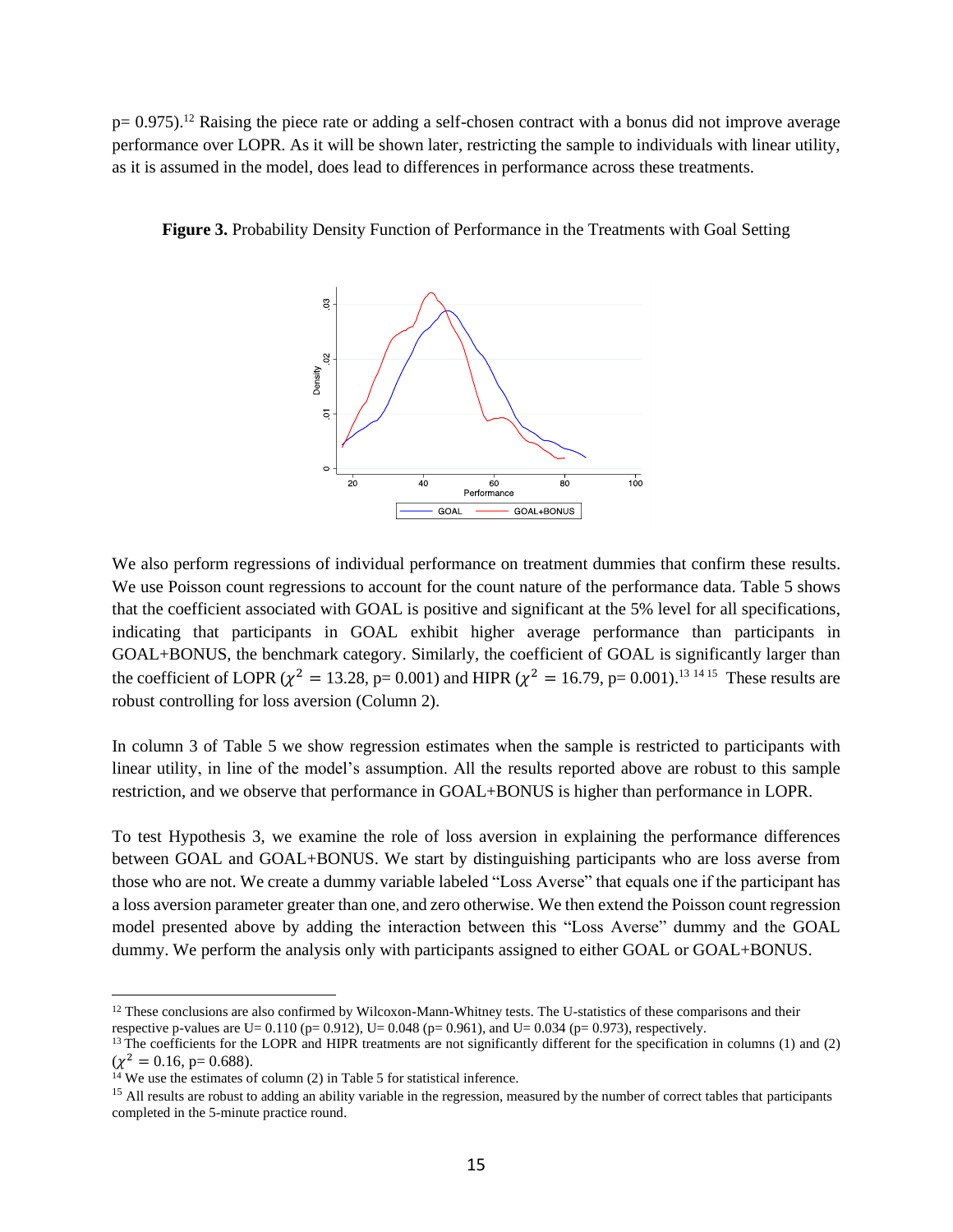|                    | (1)                | (2)              | (3)                        |
|--------------------|--------------------|------------------|----------------------------|
|                    | <b>Performance</b> | Performance (all | <b>Performance (linear</b> |
|                    | (all participants) | participants)    | utility only)              |
| <b>GOAL</b>        | $0.104***$         | $0.102***$       | $0.177***$                 |
|                    | (0.033)            | (0.033)          | (0.045)                    |
| <b>HIPR</b>        | $-0.019$           | $-0.034$         | $0.098**$                  |
|                    | (0.034)            | (0.034)          | (0.038)                    |
| <b>LOPR</b>        | $-0.017$           | $-0.020$         | $-0.134***$                |
|                    | (0.035)            | (0.035)          | (0.048)                    |
| <b>Loss Averse</b> |                    | $0.135***$       | $0.169***$                 |
|                    |                    | (0.028)          | (0.038)                    |
| Constant           | $3.759***$         | $3.664***$       | $3.585***$                 |
|                    | (0.024)            | (0.032)          | (0.043)                    |
| Log-Likelihood     | $-846.727$         | $-834.826$       | $-442.010$                 |
| N                  | 160                | 160              | 91                         |

**Table 5.** Performance as Function of Treatment and Preference Parameters

Note: This table presents the estimates of Poisson count regressions of the statistical model Performance<sub>i</sub> =  $\beta_0 + \beta_1 \text{GOAL}$  +  $\beta_2$ HIPR +  $\beta_3$ LOPR +  $\beta_4$ Loss Averse +  $\epsilon_i$  with  $\epsilon_i$ ~Poisson (ω). "Performance" is the total number of tables a participant solves correctly over the six rounds of the real-effort task. Participants were assigned either to the GOAL, HIPR, LOPR, or GOAL+BONUS treatment. The GOAL+BONUS treatment is the benchmark category of the regression. ``Loss Averse'' is a dummy variable that indicates whether a participant is loss averse or not. A participant is classified as loss averse when at least four of her variables  $\lambda_j$ , where  $\lambda_j \equiv x_j/z_j$ , are greater than one. A participant is classified as having a linear utility function when for at least four  $\Delta_{ij}$ s the null hypothesis that they are equal to zero was not rejected. Model (3) presents estimates of a regression including only those participants classified as having linear utility. Standard errors are in parenthesis. \* indicates a p-value <0.1, \*\* indicates a p-value <0.05, \*\*\*indicates a p-value <0.01

Table 6, Column 1 presents the results of this regression. The coefficient of the interaction term is positive and significant, which implies that under the GOAL contact, loss averse participants perform better than non-loss averse participants. Moreover, loss averse participants perform better when assigned to GOAL than when assigned to GOAL+BONUS ( $\chi^2(1)$  =7.76, p<0.01). Participants who are not loss averse perform equally under GOAL than under GOAL+BONUS. Figure 4(a) illustrates this result using the marginal effects of these estimates.

To dig further into the interaction between the levels of loss aversion and the monetary bonus, we classify participants as being either above (High Loss Averse) or below (Low Loss Averse) the median loss aversion level (1.77). We use the same Poisson count regression model with the interaction term as above. The results are presented in Column 2 of Table 6, and the marginal effects are presented in Figure 4(b). Again, we observe that High Loss Averse participants perform significantly better under GOAL than under GOAL+BONUS, while there is no significant difference in performance across treatments for Low Loss Averse participants.

To finalize this analysis, we also use a continuous measure of loss aversion. In that model, we allow for different slopes for loss averse relative to non-loss averse subjects. Our results are confirmed: for loss averse subjects the slope in GOAL is significant and positive whereas that in GOAL+BONUS is significant and negative (p=0.004). Hence, subjects with higher loss aversion exhibit a larger performance difference between GOAL and GOAL+BONUS. Results are presented in Table C.2 in Appendix C. Furthermore,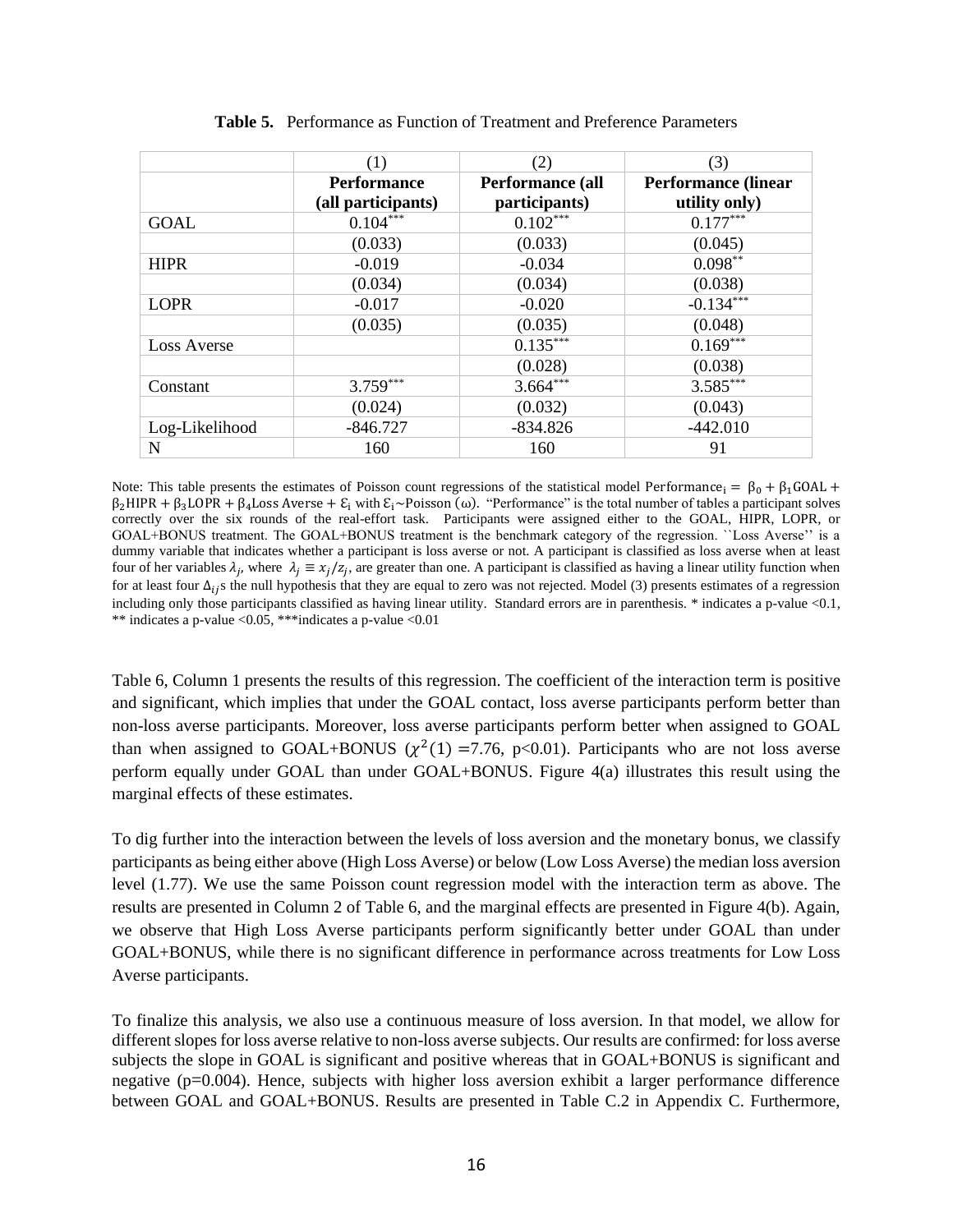Table C.3 and Figure C.1. in Appendix C corroborate our model's main implication that subjects with high loss aversion *and* a linear utility for money are more affected by the monetary bonus, findings that are supportive of Hypothesis 1.

|                         | (1)                | (2)                |
|-------------------------|--------------------|--------------------|
|                         | <b>Performance</b> | <b>Performance</b> |
| <b>GOAL</b>             | 0.055              | 0.073              |
|                         | (0.063)            | (0.055)            |
| <b>Loss Averse</b>      | 0.079              |                    |
|                         | (0.053)            |                    |
| GOAL* Loss Averse       | $0.198***$         |                    |
|                         | (0.052)            |                    |
| <b>High Loss Averse</b> |                    | $-0.006$           |
|                         |                    | (0.050)            |
| GOAL* High Loss Averse  |                    | $0.113***$         |
|                         |                    | (0.048)            |
| Constant                | $3.703***$         | $3.762***$         |
|                         | (0.045)            | (0.039)            |
| Log-Likelihood          | -391.929           | $-396.641$         |
| N                       | 80                 | 80                 |

**Table 6.** Heterogeneity of Treatment Effects by Participant Loss Aversion Level

Note: This table presents the estimates of the Poisson regression of the specification Performance<sub>i</sub> =  $\beta_0 + \beta_1 \text{GOAL} * \text{Loss}$  Averse +  $\beta_2 \text{GOAL} + \beta_3 \text{LOPR} + \beta_4 \text{LOPR} + \beta_5 \text{Loss}$  Averse +  $\varepsilon_i$  with  $\varepsilon_i \sim \text{Poisson}(\omega)$ Loss Averse +  $\beta_2$ GOAL +  $\beta_3$ LOPR +  $\beta_4$ LOPR +  $\beta_5$ Loss Averse +  $\mathcal{E}_i$  with "Performance" is the total number of correctly solved tables by a participant over all rounds. GOAL+BONUS is the benchmark category. ``Loss Averse'' is a dummy variable that captures whether a participant is loss averse or not. A participant is loss averse when at least four of her variables  $\lambda_j$ , where  $\lambda_j \equiv x_j/z_j$ , are greater than one. In the second column ``Loss Averse'' is replaced by "High Loss averse" which equals 1 if her average  $\lambda$  is greater than that of the median participant in the sample and 0 otherwise. See Appendix B for a detailed explanation of these measurements. Standard errors are in parenthesis. \* indicates a p-value <0.1, \*\* indicates a p-value <0.05, \*\*\*indicates a p-value <0.01.

**Figure 4.** Treatment differences in performance by loss aversion levels.



a) With  $\lambda = 1$  as threshold b) With median  $\lambda$  as threshold (median split)

We summarize the above analysis on performance as follows: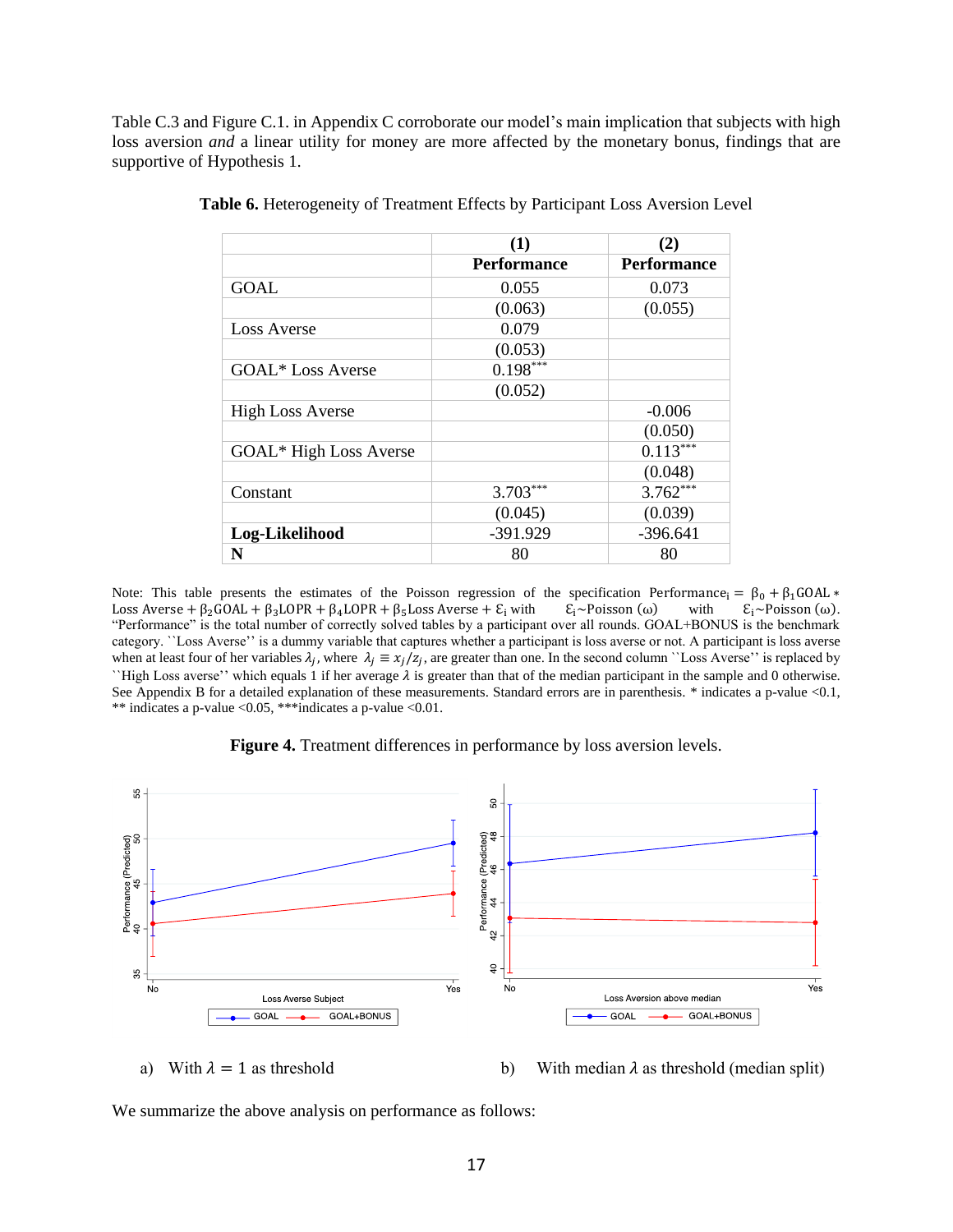**Result 1:** *Performance is higher in GOAL than in any of the other treatments, including GOAL+BONUS. Performance in GOAL+BONUS is also higher than in LOPR for participants with linear utility.* 

**Result 2:** *Performance differences between GOAL and GOAL+BONUS are more pronounced for participants with high loss aversion.* 

# **4.3 Goal Setting**

Regarding goals, the model predicts that participants, the majority of whom have reference-dependence preferences, will set higher average goals in GOAL than in GOAL+BONUS (Hypothesis 2). Also, the model predicts that the difference in goal levels between GOAL and GOAL+BONUS increases with loss aversion (Hypothesis 3).

Table 7 presents the descriptive statistics of goals by treatment and Figure 5 presents the Probability Density Functions (PDFs) of goals in the two treatments. As predicted by the model, participants in GOAL set significantly higher goals on average (48.82 tables) than participants in GOAL+BONUS (37.48 tables)  $(t=2.842, p=0.005).$ <sup>16</sup> This represents a difference of 30.2%, or 0.573 standard deviations.

In Table C.1 presented in Appendix C, we show that the difference in goals between GOAL and GOAL+BONUS increases in later rounds, indicating that not only do participants adjust their goals after being provided with feedback, but also that this adjustment induces a larger difference in goal setting between the two treatments. This rules out the alternative explanation that the observed difference in goals is an artifact of early periods and dissipates with experience.

In Table 8, we report estimates from regressions of the goals set by participants, controlling for loss aversion with a dummy variable in Columns (2) and (3). The results confirm that participants set higher goals when goal achievement is not rewarded monetarily. Moreover, more loss averse individuals set on average higher goals.

| <b>Treatment</b> |    | Mean        | <b>Median</b> | S.D.   | 25 <sup>th</sup> | 75 <sup>th</sup> | Max. | Min. |
|------------------|----|-------------|---------------|--------|------------------|------------------|------|------|
|                  |    |             |               |        | perc.            | perc.            |      |      |
| $GOAL + BONUS$   | 39 | 37.<br>.487 | 38            | 10.308 | 29               | 43               | 64   | 20   |
| GOAL             | 41 | 48.829      | 45            | 25.706 | 34               | 54               | 180  | 18   |
| <b>Total</b>     | 80 | 44.300      | 40            | 22.758 | 31               | 48.5             | 180  | 18   |

**Table 7.** Mean and Median Goals Set, by Treatment

<sup>&</sup>lt;sup>16</sup> A Wilcoxon-Mann-Whitney test yields the same conclusion (U=2.842, p=0.004).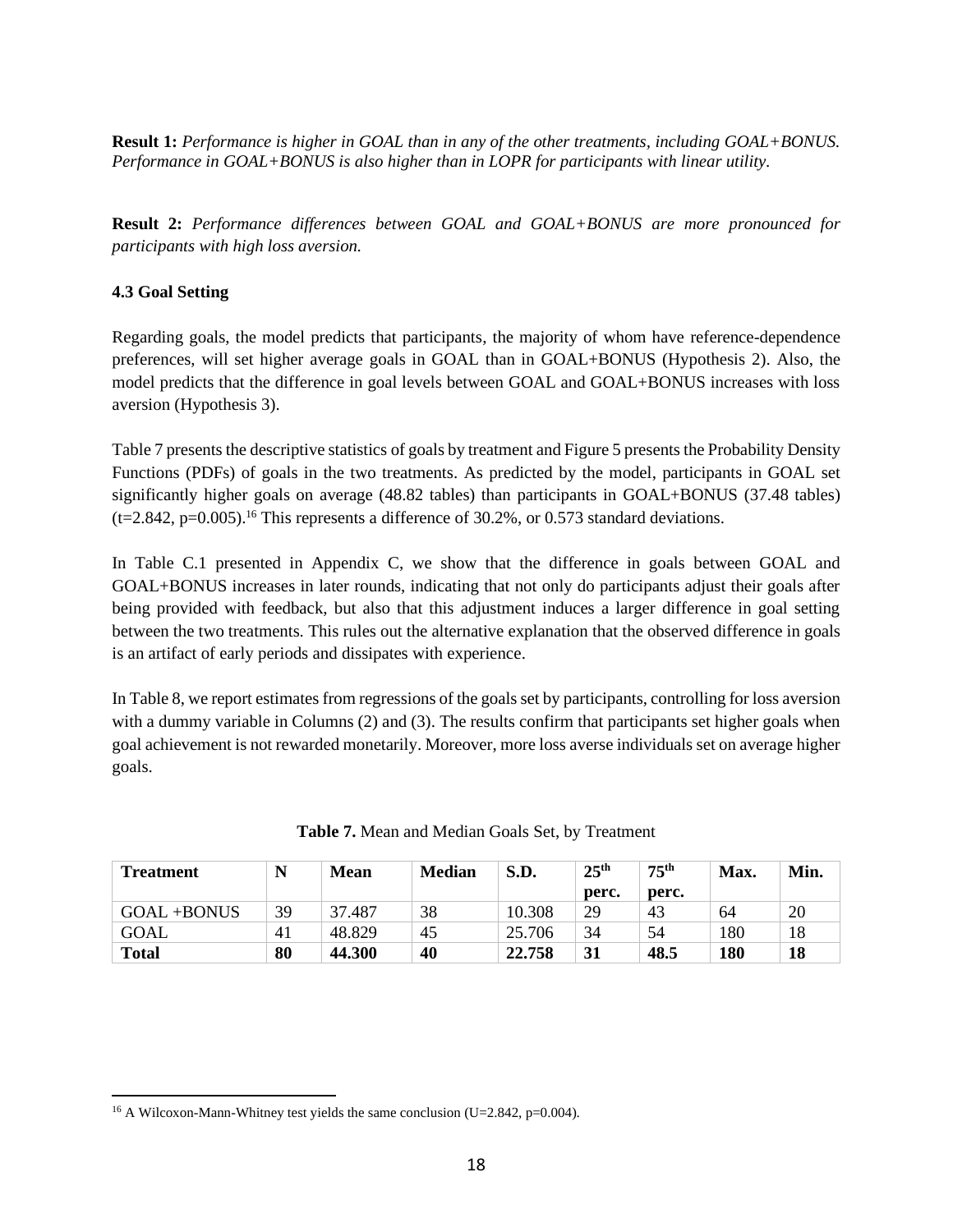



**Table 8.** Goals as Function of Treatment and Preference Parameters

|                | (1)                                     | (2)                                     | (3)                                        |
|----------------|-----------------------------------------|-----------------------------------------|--------------------------------------------|
|                | <b>Goal Level (all</b><br>participants) | <b>Goal Level</b><br>(all participants) | <b>Goal Level (linear</b><br>utility only) |
| GOAL           | $0.264***$                              | $0.262***$                              | $0.378***$                                 |
|                | (0.034)                                 | (0.034)                                 | (0.045)                                    |
| Loss Averse    |                                         | $0.133***$                              | $0.241***$                                 |
|                |                                         | (0.038)                                 | (0.054)                                    |
| Constant       | $3.624***$                              | $3.530***$                              | $3.426***$                                 |
|                | (0.026)                                 | (0.038)                                 | (0.053)                                    |
| Log-Likelihood | $-475.870$                              | -469.699                                | $-280.819$                                 |
| N              | 80                                      | 80                                      | 44                                         |

Note: This table presents the estimates of Poisson count regressions of the statistical model Goal Level =  $\beta_0 + \beta_1 \text{GOAL}$  +  $Γ'$ Controls +  $E_i$  with  $E_i$ ~Poisson (ω). "Goal Level" equals the sum of a participant's goals over all six rounds of the real-effort task. Participants were randomly assigned either to the "GOAL" or the "GOAL+BONUS" treatment. The latter is the benchmark condition of the regression. ``Loss Averse'' is a dummy variable that captures whether a participant is loss averse or not. A participant is classified as loss averse when at least four variables  $\lambda_j$ , where  $\lambda_j \equiv x_j/z_j$ , are larger than one. Model (3) presents estimates of a regression including only participants classified as having linear utility. Standard errors presented in parenthesis. \* indicates a p-value <0.1, \*\* indicates a p-value <0.05, \*\*\*indicates a p-value <0.0

To test Hypothesis 3, we run models with interaction terms similar to those used to estimate treatment effects on performance and find similar results (Table 9). Participants in GOAL set higher goals than in GOAL+BONUS, and this difference is larger when participants are loss averse  $(\chi^2(1) = 15.37, p=0.001)$ (Column 1 and Figure 6(a)). In another specification (Col 2-Table 9), we investigate whether the difference in goal levels between GOAL and GOAL+BONUS is greater for participants with above median levels of loss aversion than for participants with below median levels of loss aversion. The results in Column 2 and Figure 6 (b) confirm this hypothesis.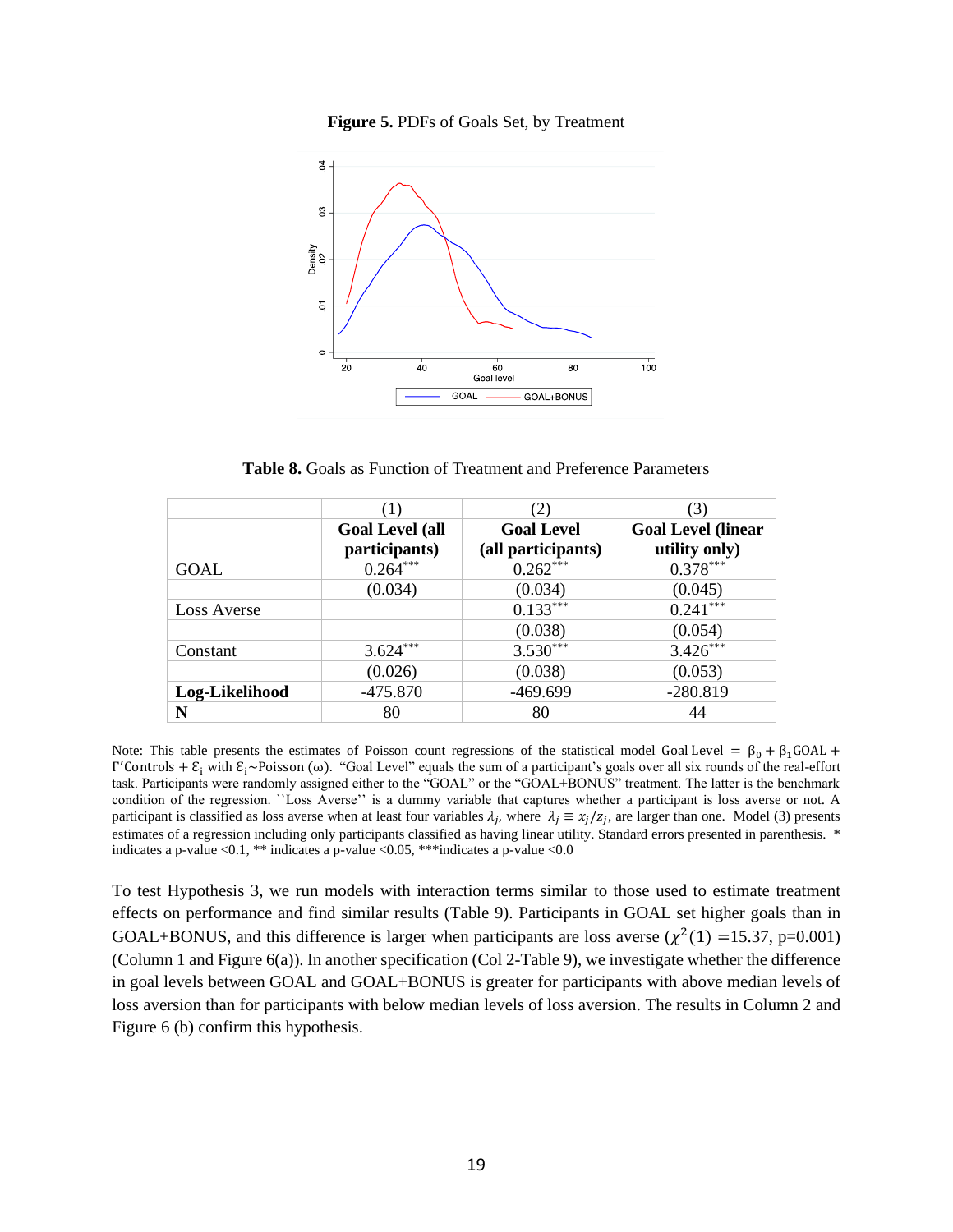|                           | (1)        | (2)        |
|---------------------------|------------|------------|
|                           | Goal       | Goal       |
|                           | Level      | Level      |
|                           |            |            |
| GOAL                      | $0.148**$  | $0.159*$   |
|                           | (0.065)    | (0.083)    |
| <b>GOAL</b> * Loss Averse | $0.350***$ |            |
|                           | (0.054)    |            |
| <b>Loss Averse</b>        | 0.045      |            |
|                           | (0.057)    |            |
| GOAL * High Loss Averse   |            | $0.309***$ |
|                           |            | (0.072)    |
| <b>High Loss Averse</b>   |            | 0.026      |
|                           |            | (0.075)    |
| Constant                  | 3.593***   | $3.601**$  |
|                           | (0.048)    | (0.067)    |
| Log-Likelihood            | $-467.624$ | $-469.951$ |
| N                         | 80         | 80         |
|                           |            |            |
|                           |            |            |

**Table 9.** Heterogeneity of Treatment Effects by Participant Loss Aversion Level

Note: This table presents the estimates of the Poisson regression of the specification Goal level<sub>i</sub> =  $\beta_0 + \beta_1 \text{GOAL} * \text{Loss}$  Averse +  $\beta_2$ GOAL +  $\beta_3$ LOPR +  $\beta_4$ LOPR +  $\beta_5$ Loss Averse + *I* with  $\epsilon_1 \sim$  Poisson (ω). "Goal level" is the sum of the goals set by the participant over all rounds. GOAL+BONUS is the benchmark category for the regression. ``Loss Averse'' is a dummy variable that captures whether a participant is loss averse or not. A participant is loss averse when at least four of her variables  $\lambda_j$ , where  $\lambda_j \equiv x_j/z_j$ , are greater than one, ``Mild Loss averse' equals 1 if a participant is loss averse and her average  $\lambda$  is lower than that of the median participant in the sample, and equals 0 otherwise. ``High Loss averse' equals 1 if a participant is loss averse and her average  $\lambda$  is greater than that of the median participant in the sample and 0 otherwise. See Appendix B for a detailed explanation of these measurements. Standard errors are in parenthesis. \* indicates a p-value <0.1, \*\* indicates a p-value <0.05, \*\*\*indicates a p-value <0.01.

Figure 6. Treatment effects in goal levels by loss aversion levels.

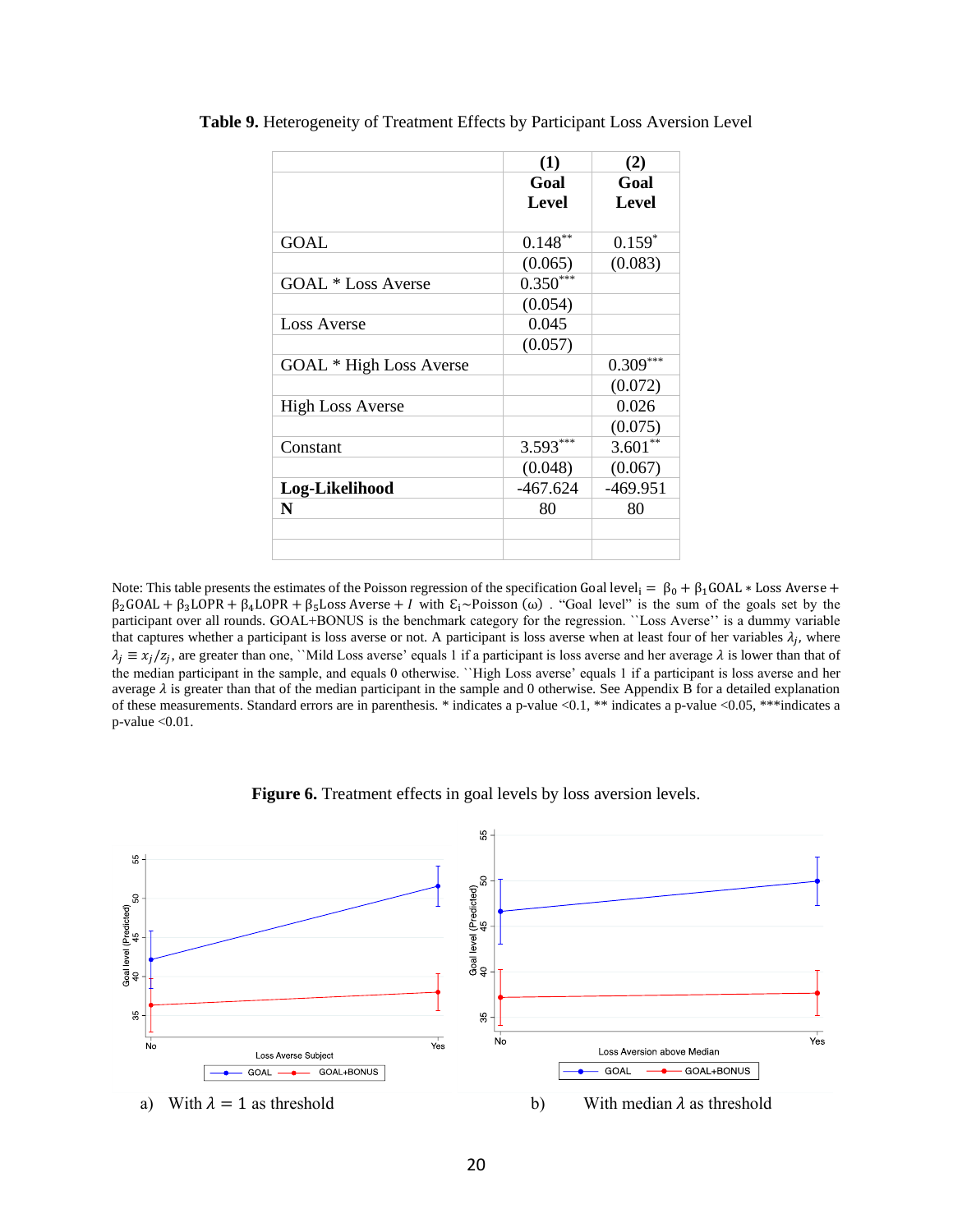Finally, we use a continuous measure of loss aversion, and estimate a model that considers different slopes for loss averse and non-loss averse subjects. Estimates given in Appendix C, Table C.2, confirm that participants with higher loss aversion display a larger goal setting difference between GOAL and GOAL+BONUS. That is because the slope of loss averse subjects under GOAL is significant and positive and that of loss averse subjects in GOAL+BONUS is significant and negative. Also, in Table C.3 and Figure C.1, we show that subjects with high loss aversion and linear utility exhibit a larger treatment effect. These results are consistent with Hypotheses 2 and 3.

We summarize the above analysis on goal setting as follows:

## **Result 3:** *Goals are higher under GOAL than under the GOAL+BONUS.*

**Result 4:** *The difference in goal levels between GOAL and GOAL+BONUS is greater for participants with high loss aversion.*

## **5. Conclusion**

This paper shows that offering monetary bonuses for the achievement of self-chosen goals can backfire on the employer, and result in worse performance than would be achieved without the bonus. In a setting in which workers exhibit a sufficient degree of loss aversion, a monetary bonus for meeting a self-chosen goal can crowd out the motivational effect of the goal itself. Loss averse workers will set lower (though positive) goals to increase the likelihood of reaching the monetary bonus, which will in turn lead to lower performance. Thus, a self-chosen goal contract with no monetary payment can lead to better performance than one where achieving the goal yields a monetary bonus. The results from our experiment confirm this prediction.

Insofar as our empirical findings generalize to less controlled, non-laboratory environments, this paper suggests that including monetary bonuses in a worker's compensation scheme does not necessarily guarantee better performance. Our finding in this regard is that it depends on worker preferences. We have shown this in a setting in which increasing the piece rate did not improve performance, perhaps because the income effect from a greater piece rate reduces effort that may offset the substitution effect that increases effort. A scheme in which individuals set their own goals, when achieving the goal carries no monetary bonus, is the most effective incentive scheme that we have studied. From an employer's point of view, given that there is already a piece rate in place, a non-monetarily rewarded self-chosen goal scheme dominates the others we have studied, though obviously further research would be required to enable stronger claims about the generality of our results.

# **References**

- Abdellaoui, M. (2000). Parameter-Free Elicitation of Utility and Probability Weighting Functions. *Management Science*, *46*(11), 1497–1512.
- Abdellaoui, M., Bleichrodt, H., and L'Haridon, O. (2008). A Tractable Method to Measure Utility and Loss Aversion Under Prospect Theory. *Journal of Risk and Uncertainty*, *36*(245), 1659-1674.
- Abdellaoui, M., Bleichrodt, H., L'Haridon, O., and van Dolder, D. (2016). Measuring Loss Aversion under Ambiguity : A Method to Make Prospect Theory Completely Observable. *Journal of Risk and*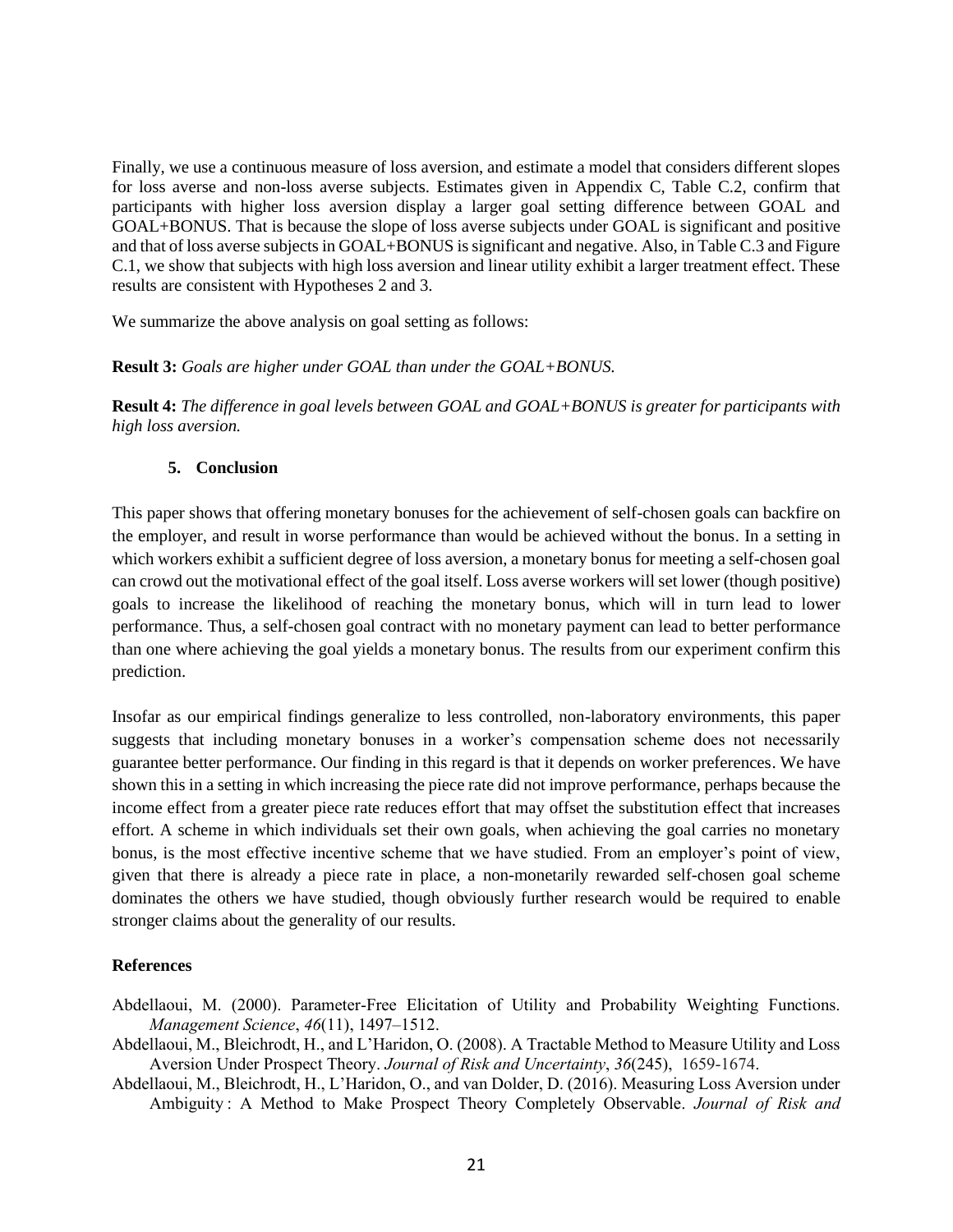*Uncertainty*, *52*, 1–20.

- Abdellaoui, M., Bleichrodt, H., and Paraschiv, C. (2007). Loss Aversion Under Prospect Theory: A Parameter-Free Measurement. *Management Science*, *53*(10), 1659–1674.
- Abeler, J., Falk, A., Goette, L., and Huffman, D. (2011). Reference Points and Effort Provision. *American Economic Review*, *101*(2), 470–492.
- Allen, E., Dechow P., Pope D. and Wu G. (2017). Reference-Dependent Preferences: Evidence from Marathon Runners", *Management Science*, 63, 1657-1672.
- Ariely, B. D., Bracha, A., and Meier, S. (2009). Doing Good or Doing Well ? Image Motivation and Monetary Incentives in Behaving Prosocially. *The American Economic Review*, *99*(1), 544–555. (Ariely et al., 2009a).
- Ariely, D., Gneezy, U., Loewenstein, G., and Mazar, N. (2009). Large Stakes and Big Mistakes. *The Review of Economic Studies*, *76*, 451–469. (Ariely et al., 2009b)
- Benabou, R., and Tirole, J. (2003). Intrinsic and Extrinsic Motivation. *Review of Economic Studies*, *70*(1), 489–520.
- Bourne, M., Neely, A., Mills, J. and Platts, K. (2003). Implementing Performance Measurement Systems: a Literature review. International Journal of Business Performance Management, 5(1), 1-24.
- Bowles, S., and Polanía-Reyes, S. (2012). Economic Incentives and Social Preferences: Substitutes or Complements? *Journal of Economic Literature*, *50*(2), 368–425.
- Brookins, P., Goerg, S. J., and Kube, S. (2017). Self-chosen Goals, Incentives and effort. *Working Paper*.
- Chan, W., Proschan, F., & Sethuraman, J. (1990). Convex-ordering among functions, with applications to reliability and mathematical statistics. *Lecture Notes-Monograph Series*, 121-134.
- Chen, D. L., Schonger, M., and Wickens, C. (2016). oTree-An open-source platform for laboratory, online, and field experiments. *Journal of Behavioral and Experimental Finance*, *9*, 88–97.
- Chung, D. J., Steenburgh, T., and Sudhir, K. (2013). Do Bonuses enhance Sales Productivity? A Dynamic Structural Analysis of Bonus-based Compensation Plans. *Marketing Science*, *33*(2), 165-187.
- Chiappori, P. A., & Salanié, B. (2002). Testing contract theory: A survey of some recent work. *Available at SSRN 318780*.
- Corgnet, B., Gómez-Miñambres, J., and Hernán-gonzalez, R. (2015). Goal Setting and Monetary Incentives : When Large Stakes Are Not Enough. *Management Science*, *61*(12), 2926–2944.
- Corgnet, B., Gómez-Miñambres, J., and Hernán-Gonzalez, R. (2018). Goal Setting in the Principal-Agent Model: Weak Incentives for Strong Performance. *Games and Economic Behavior*, *109*, 311–326.
- Dalton, P. S., Gonzalez-Jimenez, V., and Noussair, C. N. (2016). Self-Chosen Goals: Incentives and Gender Differences, *CentER Discussion Paper Series* No. 2016-036. (Dalton et al., 2016a)
- Dalton, P. S., Ghosal S., and Mani A. (2016). Poverty and Aspirations Failures, *Economic Journal*, *126(590)*, 165-188. (Dalton et al., 2016b)
- De Meza, D., and Webb, D. C. (2007). Incentive design under loss aversion. *Journal of the European Economic Association*, *5*(1), 66-92.
- Dohmen, T., Falk, A., Huffman, D., Sunde, U., Schupp, J., and Wagner, G. G. (2011). Individual risk attitudes: Measurement, determinants, and behavioral consequences. *Journal of the European Economic Association*, *9*(3), 522-550.
- Frey, B. S., and Oberholzer-gee, F. (1997). The Cost of Price Incentives: An Empirical Analysis of Motivation Crowding- Out. *The American Economic Review*, *87*(4), 746–755.

Gallo (2011, February 7) Making sure your employees succeed. Retrieved from <https://hbr.org/2011/02/making-sure-your-employees-suc#comment-section>

- Gibbons, R., and Roberts, J. (2013). *The Handbook of Organizational Economics*. Princeton: Princeton Unversity Press.
- Gneezy, U., Goette, L., Sprenger, C., and Zimmermann, F. (2017). The limits of expectations-based reference dependence. *Journal of the European Economic Association*, *15*(4), 861–876.
- Gneezy, U., Meier, S., and Rey-Biel, P. (2011). When and Why Incentives (Don't) Work to Modify Behavior. *Journal of Economic Perspectives*, *25*(4), 191–210.
- Gneezy, U., and Rustichini, A. (2000). Pay Enough or Don't Pay at All. *Quarterly Journal of Economics*,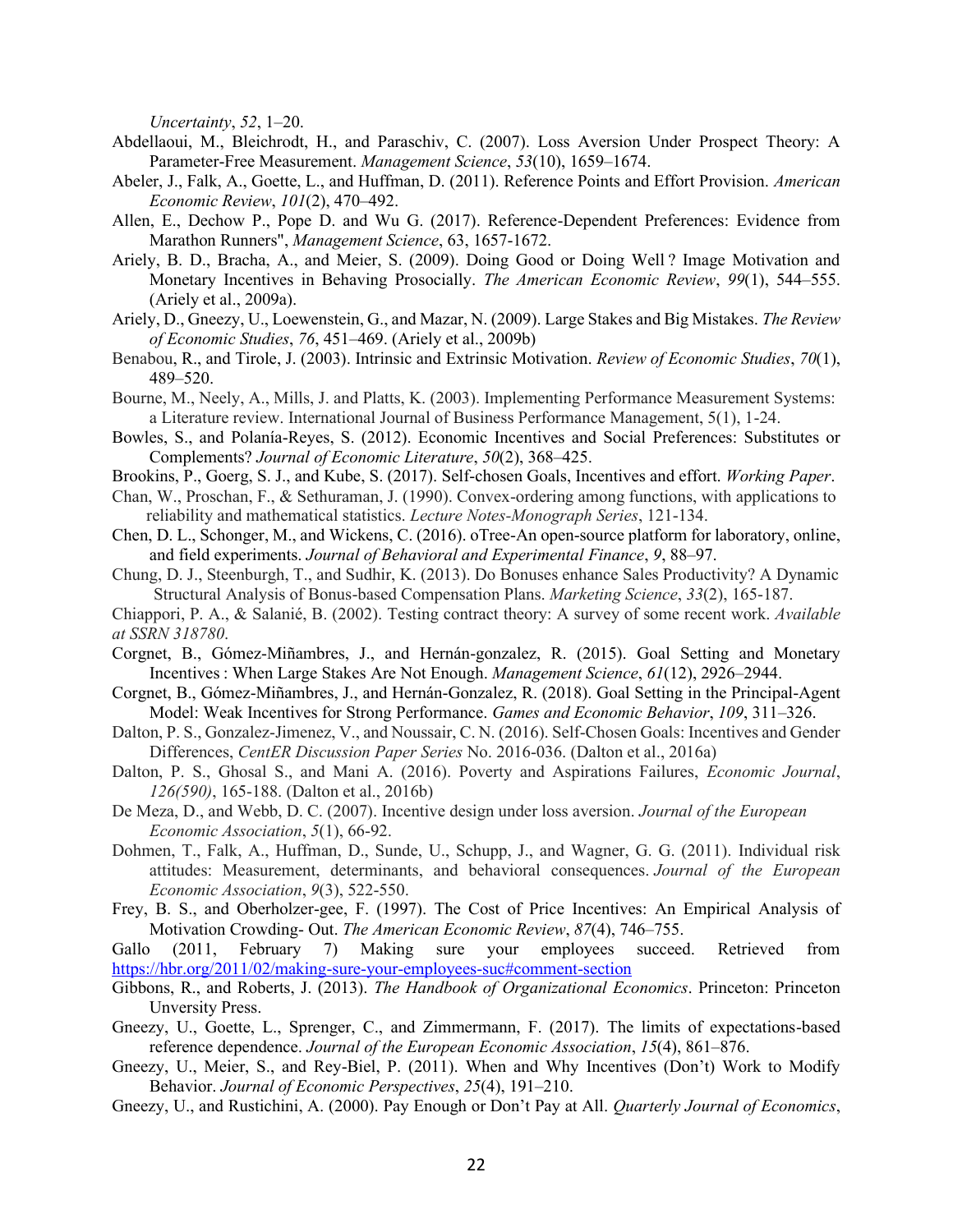*115*(3), 791–810.

- Gómez-Miñambres, J. (2012). Motivation through goal setting. *Journal of Economic Psychology*, *33*(6), 1223–1239.
- Gonzalez, R., and Wu, G. (1999). On the Shape of the Probability Weighting Function. *Cognitive Psychology*, *166*, 129–166.
- Groen, B. A., Wouters, M. J., and Wilderom, C. P. (2012). Why do employees take more initiatives to improve their performance after co-developing performance measures? A field study. *Management Accounting Research*, *23*(2), 120-141.
- Groen, B.A., and Wilderom, C.P. and Wouters M.J. (2015). High Job Performance through co-developing performance with employees. *Human resource management*, *56*(1), 111-132.
- Heath, C., Larrick, R. P., and Wu, G. (1999). Goals as reference points. *Cognitive Psychology*, *38*(1), 79– 109.
- Herweg, F., Müller, D., and Weinschenk, P. (2010). Binary payment schemes: Moral hazard and loss aversion. *American Economic Review*, *100*(5), 2451-77.
- Holmström, B., & Milgrom, P. (1987). Linearity and Aggregation in the Provision of Intertemporal Incentives. *Econometrica*, *55*(2), 303-28.
- Hsiaw, A. (2013). Goal-setting and self-control. *Journal of Economic Theory*, *148*(2), 601–626.
- Hsiaw, A. (2018). Goal bracketing and self-control. *Games and Economic Behavior*, *111*(December), 100– 121.
- Kaur, S., Kremer, M., and Mullainathan, S. (2015). Self-control at work. *Journal of Political Economy*, *123*(6), 1227-1277.
- Kim, S. K. (1997). Limited liability and bonus contracts. *Journal of Economics & Management Strategy*, *6*(4), 899-913.
- Köbberling, V., & Wakker, P. P. (2005). An index of loss aversion. *Journal of Economic Theory*, *122*(1), 119-131.
- Koch, A. K., and Nafziger, J. (2011). Self-regulation through Goal Setting. *Scandinavian Journal of Economics*, *113*(1), 212–227.
- Koch, A. K., and Nafziger, J. (2016). Goals and bracketing under mental accounting. *Journal of Economic Theory*, *162*, 305–351.
- Koch, A. K., and Nafziger, J. (2019). Motivational goal bracketing. *Journal of Economic Theory* (Forthcoming).
- Koszegi, B. (2014). Behavioral contract theory. *Journal of Economic Literature*, *52*(4), 1075-1118.
- Laffont, J. J., and Martimort, D. (2002). *The theory of incentives: The Principal-Agent Model*. Princeton University Press.
- Laffont, J. J., and Tirole, J. (1993). *A Theory of Incentives in Procurement and Regulation*. Cambridge(Mass.): MIT-Press.
- Larkin, I. (2014). The cost of high-powered incentives: Employee gaming in enterprise software sales. *Journal of Labor Economics*, *32*(2), 199-227.
- Markle, A., Wu, G., White, R., and Sackett, A. (2018). Goals as Reference Points in Marathon Running: A Novel Test of Reference Dependence. *Journal of Risk and Uncertainty*, *56*(1), 19-50.
- Mellstrom, C., and Johannesson, M. (2016). Crowding out in Blood Donation: Was Titmuss Right? *Journal of the European Economic Association*, *6*(4), 845–863
- Morree de, Pim (2018) The Science of Target Setting (and how most companies get it wrong). Retrieved from<https://corporate-rebels.com/target-setting/>
- Park, E. S. (1995). Incentive contracting under limited liability. *Journal of Economics & Management Strategy*, *4*(3), 477-490.
- Oyer, P. (2000). A theory of sales quotas with limited liability and rent sharing. *Journal of labor Economics*, *18*(3), 405-426.
- Tversky, A., and Kahneman, D. (1992). Advances in prospect theory: Cumulative representation of uncertainty. *Journal of Risk and Uncertainty*, *5*(4), 297–323.
- Worldatwork. (2018). *2018 Incentive Pay Practices for Publicly-Traded Companies*.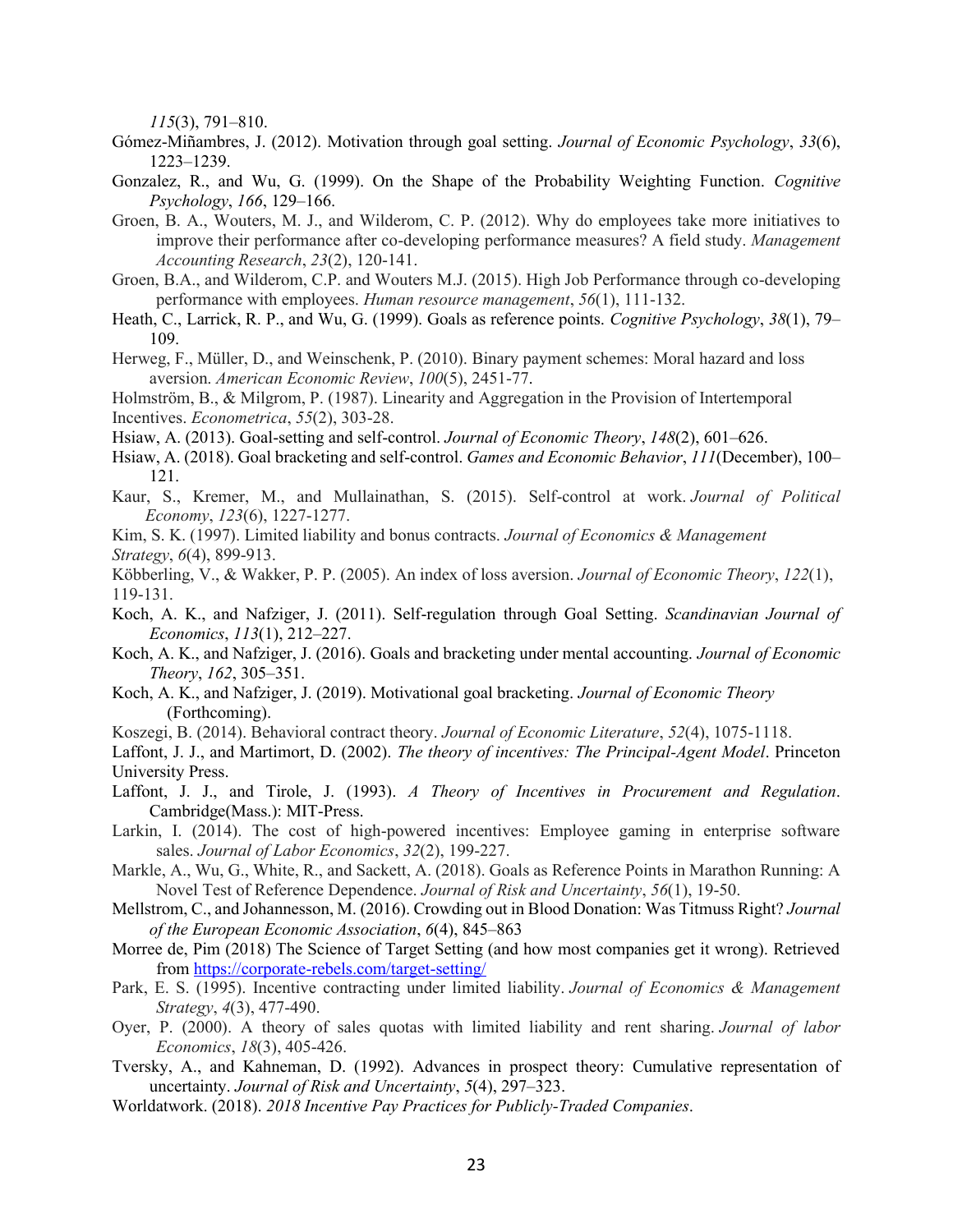Wu, G., Heath, C., and Larrick, R. (2008). A prospect theory model of goal behavior. *Mimeo*. Retrieved from http://faculty.chicagobooth.edu/george.wu/research/papers/wu heath larrick (prospect theory model of goal behavior).pdf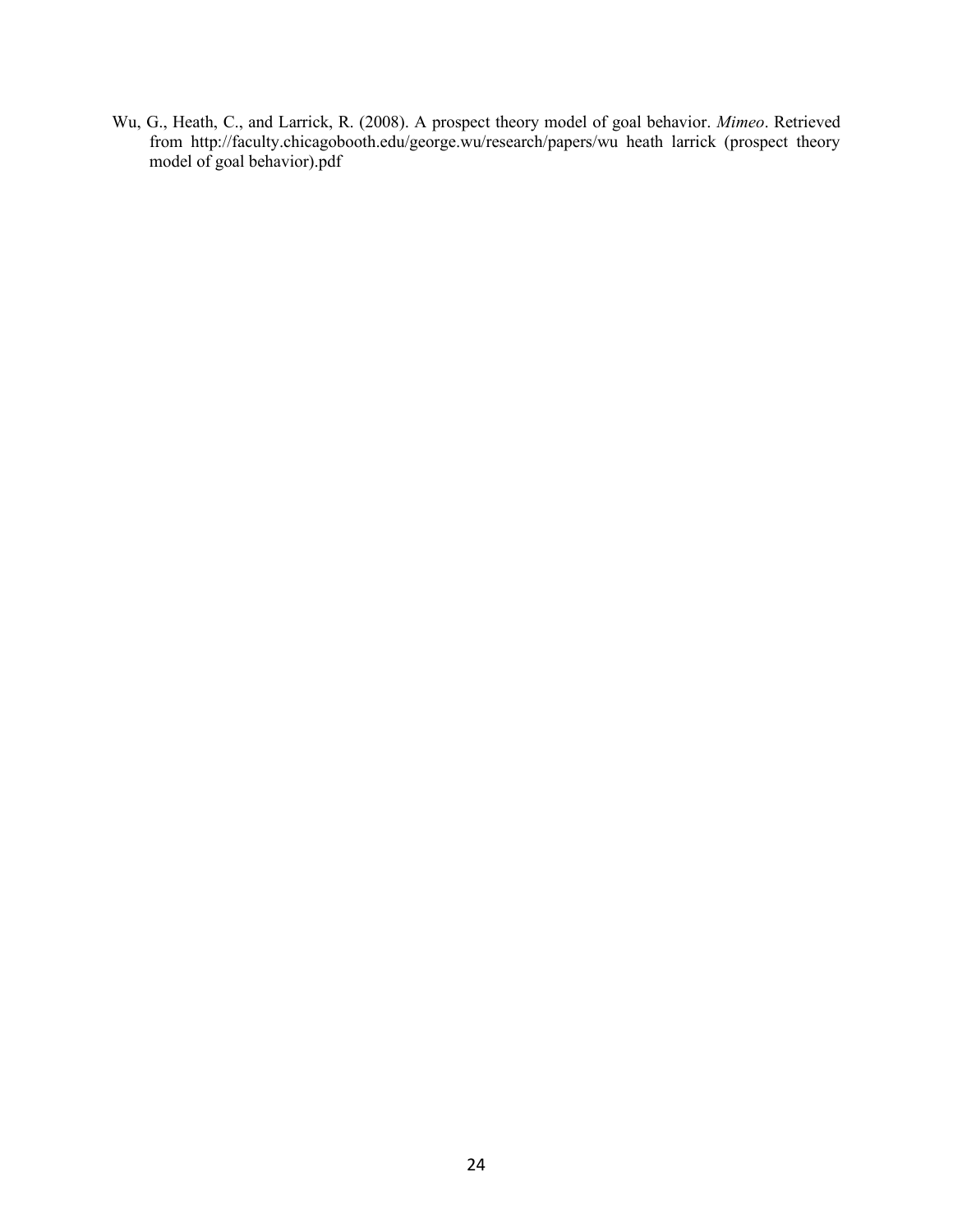# **Appendix A. Proofs**

#### **Lemma 1.**

*Proof.* The optimal goal for given effort level,  $g(e)$ , satisfies the following first-order condition:

$$
b(1 - F(g(e)|e)) - bg(e)f(g(e)|e) - \mu - \mu(\lambda - 1)F(g(e)|e) = 0.
$$
 (A1)

Eq.  $(A1)$  can be rewritten as

$$
g(e) = \frac{b(1 - F(g(e)|e)) - \mu(1 + (\lambda - 1)F(g(e)|e))}{bf(g(e)|e)}
$$
(A2)

For  $g(e)$  to be a maximum, it is sufficient that the second-order condition evaluated at  $g(e)$  satisfies:

$$
-(2b + \mu(\lambda - 1))f(g^*(e)|e) - bg^*(e)f'(g^*(e)|e) < 0.
$$
 (A3)

Note that if  $b = 0$  then (A3) is always satisfied. If  $b > 0$ , a sufficient condition for Eq. (A3) to hold is  $f'(g^*(e)|e) > 0$ . Instead, if Eq. (A3) does not hold, the agent chooses  $g(e) = 0$  since  $\mathbb{E}\left(U(w_g, e, 0)\right) > 0$  $\mathbb{E}\left(U(w_g, e, \overline{y})\right)$ . Thus, to compute comparative statics, we focus on the case in which Eq. (3) is satisfied and  $g(e)$  is interior.

From Eq. (A1) is evident that  $\frac{dg(e)}{da} = 0$  and  $\frac{dg(e)}{dc} = 0$ . To investigate the effect of bonuses, we differentiate implicitly  $(A1)$  with respect to  $b$  to obtain:

$$
\frac{dg(e)}{db} = \frac{(1 - F(g(e)|e)) - g(e)f(g(e)|e)}{(2b + \mu(\lambda - 1))f(g(e)|e) + bg(e)f'(g(e)|e)}.
$$
 (A4)

According to the condition in Eq.  $(3)$  it must be that the denominator of Eq.  $(A4)$  is positive. Moreover, from Eq. (2) it is evident that max ${g(e)}$  = 1− $F(g(e)|e)$  $\frac{(g(c))^{1}}{f(g|e)}, \text{ so } g(e) \leq$  $_{1-F}(g(e)|e)$  $\frac{g(c) |c|}{f(g|e)}$  and the numerator of Eq. (A4) is non-negative. Hence,  $\frac{dg(e)}{db} \ge 0$ .

Next, implicitly differentiate (A1) with respect to  $\lambda$  to obtain:

$$
\frac{dg(e)}{d\lambda} = \frac{-\mu F(g(e)|e)}{(2b + \mu(\lambda - 1))f(g(e)|e) + bg(e)f'(g(e)|e)}.
$$
 (A5)

Due to Eq.  $(A3)$  it must be that at the optimum the denominator of Eq.  $(A5)$  is positive. Therefore,  $\frac{dg(e)}{d\lambda}$  < 0. ■

#### **Lemma 2.**

*Proof.* Fix *g*. Differentiation of Eq. (6) with respect to *a* gives:

$$
\frac{dIC(g)}{da} = \mathbb{E}(y|e_H) - \mathbb{E}(y|e_L). \tag{A6}
$$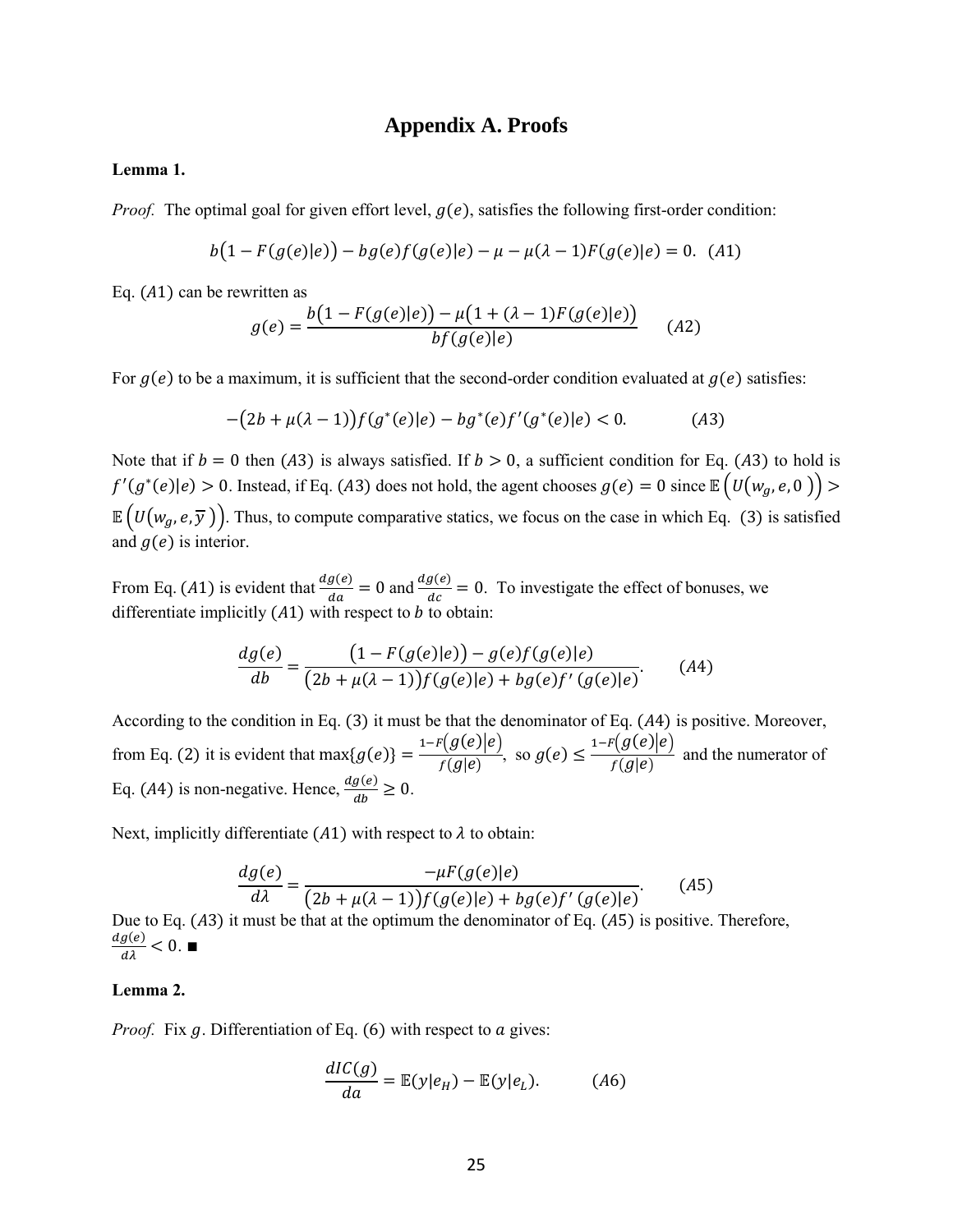Due to Assumption 2, the monotone likelihood ratio property, then  $\mathbb{E}(y|e_H) - \mathbb{E}(y|e_L) \ge 0$ . So  $\frac{dIC(g)}{da} \ge$ 0. To investigate the effect of bonuses on the decision to exert high effort, we differentiate Eq. (6) with respect to  $b$  to obtain:

$$
\frac{dIC(g)}{db} = g(F(g|e_L) - F(g|e_H)).\tag{A7}
$$

Due to Assumption 2,  $F(g|e_L) - F(g|e_H) \ge 0$  so  $\frac{dI(C(g))}{dh}$  $\frac{c(y)}{db} \geq 0.$ 

Moreover, the derivative of (6) with respect to  $\lambda$  gives:

$$
\frac{dIC(g)}{d\lambda} = \mu \int_0^g \bigl( F(y|e_L) - F(y|e_H) \bigr) dy > 0. \tag{A8}
$$

The above equation shows that  $\frac{dI C(g)}{d\lambda} \ge 0$ . Finally, differentiating (6) with respect to c is equal to  $\frac{\partial IC(g)}{\partial c} = -1 < 0.$ 

#### **Lemma 3**

*Proof.* Fix g. To investigate the effect of higher goals on the decision to exert high effort, we derive (6) with respect to  $q$  to obtain:

$$
\frac{\partial IC(g)}{\partial g} = (b + \mu(\lambda - 1))(F(g|e_L) - F(g|e_H)) + bg(f(g|e_L) - f(g|e_H)).\tag{A9}
$$

Assumption 2 implies  $F(g|e_L) - F(g|e_H) \ge 0$ , so the first expression of the above equation is nonnegative. The sign of the second expression in (A9) depends on the location of g. Let  $g \le \hat{y}$ . In that case  $f(g|e_L) \ge f(g|e_H)$  and that second expression non-negative, which implies  $\frac{dI}{dg} \ge 0$ . Instead, if  $g > \hat{y}$  then  $f(g|e_L) < f(g|e_H)$  and  $\frac{dI}{dg} \ge 0$  is not guaranteed. A condition for  $\frac{\partial I}{\partial g} \ge 0$  under  $g > \hat{y}$  is that  $\lambda$  is sufficiently large so that the first expression in  $(A9)$  outweighs the second expression in that equation. Specifically,  $\frac{dIC}{dg} \ge 0$  as long as  $\lambda \ge \hat{\lambda}$ :  $= \frac{b}{\mu}$  $\frac{b}{\mu}\bigg(\frac{g(f(g|e_H)-f(g|e_L))}{F(g|e_L)-F(g|e_H)}\bigg)$  $\frac{F(g|e_L) - F(g|e_H)}{F(g|e_L) - F(g|e_H)} - 1 + 1.$ 

Finally, let  $b = 0$ . The derivative of (6) with respect to g becomes:

$$
\frac{\partial IC(g)}{\partial g} = \mu(\lambda - 1)\big(F(g|e_L) - F(g|e_H)\big) \tag{A10}
$$

then  $\frac{dI}{dg} \ge 0$  regardless of whether  $g \le \hat{y}$  or  $g > \hat{y}$ .

The following Lemma is not included in the main text of the paper as it yields a similar conclusion as Lemma 3. Specifically, it shows sufficient conditions on b and μ such that optimal goal increases in effort. This result is however achieved comparing optimal goals at different effort levels.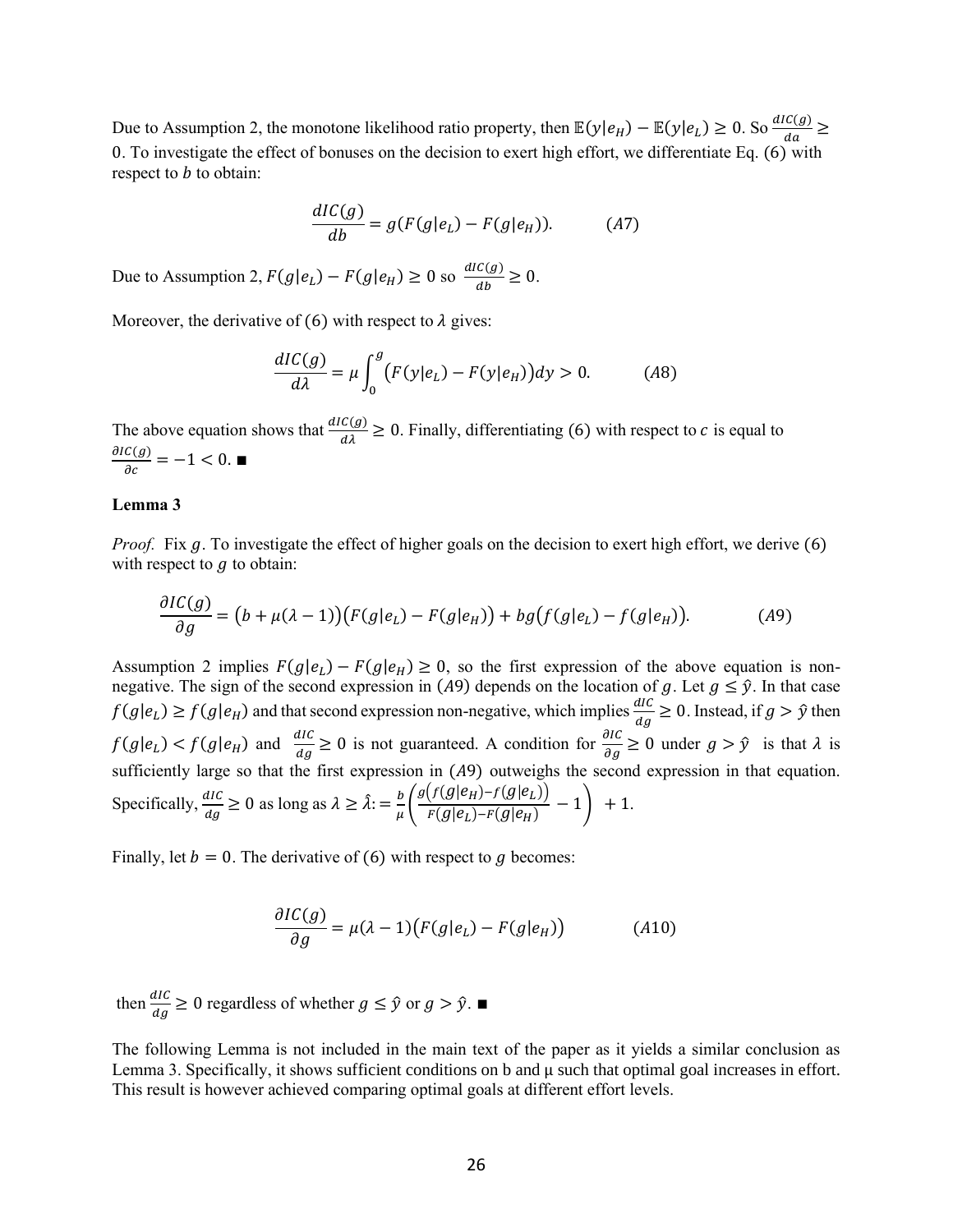#### **Lemma 4**

- *i. If*  $b > \mu$ , then  $g(e_H) > g(e_L)$ ;
- *ii. If*  $\mu > b$  and  $g(e_L) \ge \hat{y}$ , then  $g(e_H) > g(e_L)$ ;
- *iii.* If  $\mu > b$ ,  $g(e_L) < \hat{y}$ , and large enough loss aversion, then  $g(e_H) > g(e_L)$ .

*Proof.* Suppose that  $g(e_H) \geq g(e_L)$ . We use the expression in Eq. (A2) to obtain:

$$
g(e_H) \ge g(e_L) \Leftrightarrow \left(1 - \frac{\mu}{b}\right) \left(\frac{1 - F(g(e_H)|e_H)}{f(g(e_H)|e_H)} - \frac{1 - F(g(e_L)|e_L)}{f(g(e_L)|e_L)}\right) - \frac{\mu \lambda}{b} \left(\frac{F(g(e_H)|e_H)}{f(g(e_H)|e_H)} - \frac{F(g(e_L)|e_L)}{f(g(e_L)|e_L)}\right) \ge 0.
$$
 (A11)

Assumption 2 implies  $\frac{1-F(g(e_H))|e_H}{f(g(e_H))|e_H}$  $\frac{-r(g(e_H)|e_H)}{f(g(e_H)|e_H)} \geq \frac{1-r(g(e_L)|e_L)}{f(g(e_L)|e_L)}$  $\frac{(\partial (e_L)|e_L)}{f(g(e_L)|e_L)}$ , hazard rate dominance. That assumption also implies  $\frac{F(g(e_H)|e_H)}{f(g(e_H))}$  $\frac{F(g(e_H) | e_H)}{f(g(e_H) | e_H)} \leq \frac{F(g(e_L) | e_L)}{f(g(e_L) | e_L)}$  $\frac{(\mathcal{G}(\mathcal{L})|\mathcal{L})}{f(g(e_L)|e_L)}$ , inverse hazard rate dominance. Hence, according to Eq. (A11) a sufficient condition for  $g(e_H) \ge g(e_L)$  is  $b > \mu$ .

Let instead  $\mu > b$ . Rewrite (A11) as

$$
\frac{1}{\lambda} \left( \frac{b}{\mu} - 1 \right) > \frac{\frac{F(g(e_H) | e_H)}{f(g(e_H) | e_H)} - \frac{F(g(e_L) | e_L)}{f(g(e_L) | e_L)}}{\left( \frac{1 - F(g(e_H) | e_H)}{f(g(e_H) | e_H)} - \frac{1 - F(g(e_L) | e_L)}{f(g(e_L) | e_L)} \right)}.
$$
(A12)

Since  $0 \ge \frac{1}{2}$  $\frac{1}{\lambda} \Big( \frac{b}{\mu}$  $(\frac{\nu}{\mu}-1) \geq -1$ , a sufficient condition for (A12) to hold is -1 >  $\frac{F(g(e_H))|e_H)}{f(g(e_H))|e_H)}-\frac{F(g(e_L)|e_L)}{f(g(e_L)|e_L)}$ )  $_{f}(\overline{g(e_{L})|e_{L}})$  $\left( \frac{1-F(g(e_H))|e_H}{(g(e_H))|e_H} \right)$  $\frac{-r({g}(e_H))|e_H)}{f({g}(e_H))|e_H)} - \frac{{_{1^{-F}}}(g(e_L)|e_L)}{f({g}(e_L)|e_L)}$  $\frac{\partial (g(e_L) | e_L)}{\partial (g(e_L) | e_L)}$ , which after some manipulations gives  $1 > \frac{f(g(e_L))e_L}{f(g(e_L))e_L}$  $\frac{\partial (g(e_H))e_L}{\partial f(g(e_H))e_H}$ . Hence, under  $\mu >$ b the fact that  $q(e_l) > \hat{y}$  guarantees the inequality in (A12).

Finally, we establish the conditions for  $g(e_H) < g(e_L)$ . Using similar steps as above, we obtain:

$$
g(e_H) < g(e_L) \Leftrightarrow \frac{1}{\lambda} \left(\frac{b-\mu}{\mu}\right) < \frac{\frac{F(g(e_H)|e_H)}{f(g(e_H)|e_H)} - \frac{F(g(e_L)|e_L)}{f(g(e_L)|e_L)}}{\left(\frac{1 - F(g(e_H)|e_H)}{f(g(e_H)|e_H)} - \frac{1 - F(g(e_L)|e_L)}{f(g(e_L)|e_L)}\right)}.\tag{A13}
$$

Since  $0 > \frac{1}{1}$  $\frac{1}{\lambda} \left( \frac{b}{\mu} \right)$  $(\frac{\nu}{\mu}-1)$  > -1, a necessary condition for (13) to hold is

$$
-1 < \frac{\frac{F(g(e_H)|e_H)}{f(g(e_H)|e_H)} - \frac{F(g(e_L)|e_L)}{f(g(e_H)|e_H)} - \frac{F(g(e_L)|e_L)}{f(g(e_L)|e_L)}}{1 - F(g(e_H)|e_H)} < 0 \Leftrightarrow 1 < \frac{f(g(e_L)|e_L)}{f(g(e_H)|e_H)} < \frac{F(g^*(e_L)|e_L)}{F(g^*(e_H)|e_H)} \tag{A14}
$$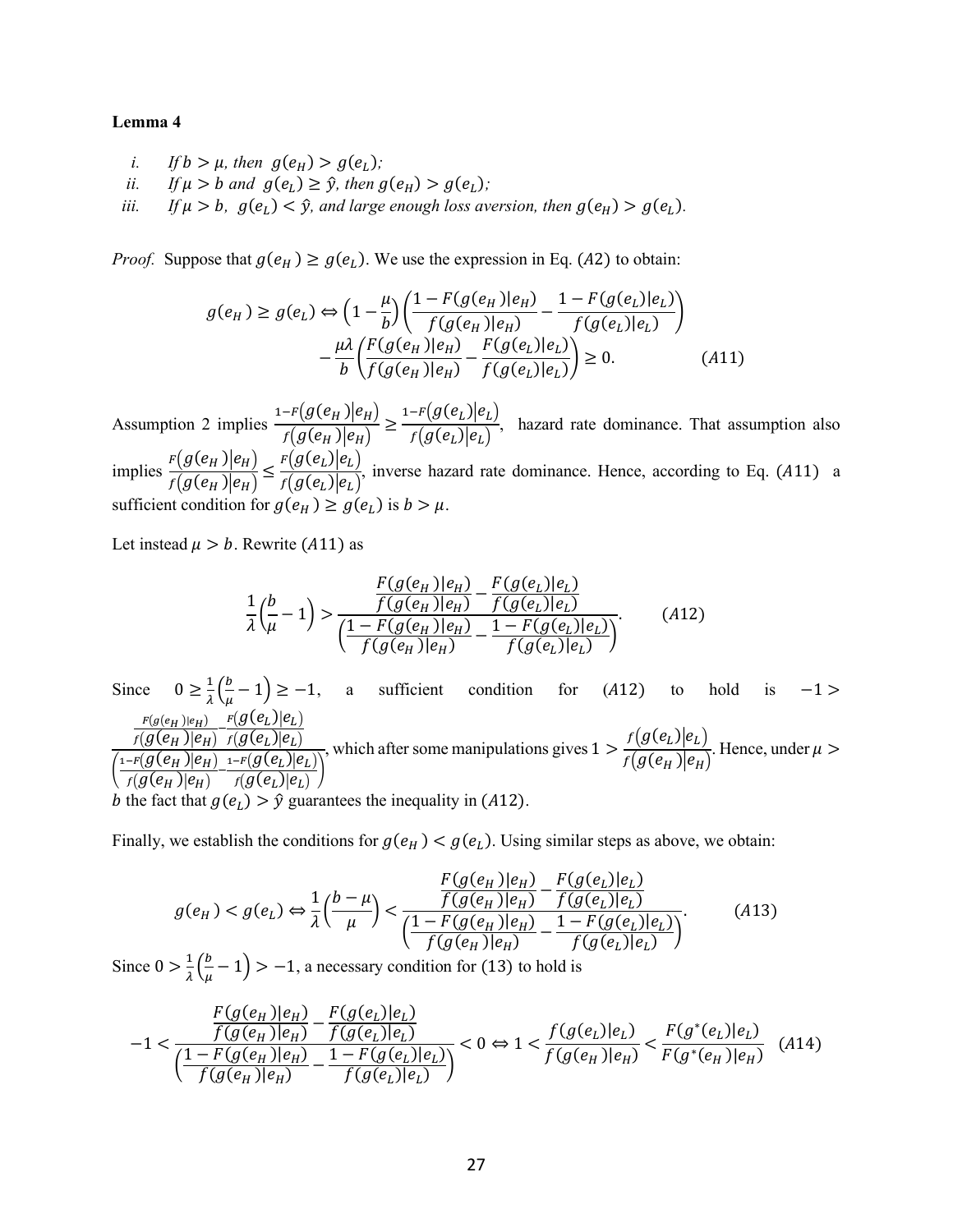Hence,  $g(e_L) < \hat{y}$  is necessary for  $g(e_H) < g(e_L)$ . From (A13) it is evident that  $g(e_H) < g(e_L)$  is more likely as  $b \to 0^+$ . Instead (A13) when  $b \to \mu^-$  then  $g(e_H) > g(e_L)$  is more likely.

The following lemma is invoked in the Proposition and is key to Proof that at the optimum goals decrease in bonuses. This result is originally due to Chan et al. (1990).

**Lemma 5**. Assumption 2 implies that  $F(y|e_H)$  is more convex than  $F(y|e_L)$ .

*Proof.* The distribution  $F(y|e_H)$  is more convex than  $F(y|e_L)$  if  $F(y|e_H)F(y|e_L)^{-1}$  is a convex function in [0,1]. The function  $F(y|e_H)F(y|e_L)^{-1}$  is convex if and only if  $\frac{F(y|e_L)^{-1}f(y|e_L)}{F(y|e_L)^{-1}f(y|e_L)}$  $\frac{F(y|e_L) - f(y|e_L)}{F(y|e_L)^{-1} f(y|e_H)}$  is increasing in y. To see how, compute the derivative of  $F(y|e_H)F(y|e_L)^{-1}$  with respect to y to obtain

$$
\frac{F(y|e_L)^{-1}f(y|e_H)}{F(y|e_L)^{-1}f(y|e_L)} + F(y|e_H)F(y|e_L)^{-1}.
$$
 (A15)

Thus, that the second derivative of  $F(y|e_H)F(y|e_L)^{-1}$  is positive requires that  $\frac{F(y|e_H)^{-1}f(y|e_L)}{F(y|e_L)^{-1}f(y|e_L)}$  $\frac{F(y|e_H) - f(y|e_L)}{F(y|e_H)^{-1}f(y|e_H)}$  increases in y. Since,  $F(y|e_H)^{-1}$  is an increasing function, then it is sufficient and necessary that the ratio  $\frac{f(y|e_H)}{f(y|e_L)}$ increases in y. This is equivalent to the monotone likelihood ratio property (Assumption 2). ■

#### **Proposition.**

*Proof.* According to Eq. (A2), the self-chosen goal compatible with exerting high effort is equal to:

$$
b(1 - F(g(e_H)|e_H)) - bg(e_H)f(g(e_H)|e_H) - \mu - \mu(\lambda - 1)F(g(e_H)|e_H) = 0. \tag{A16}
$$

Similarly, the self-chosen goal compatible with exerting low effort is equal to:

$$
b(1 - F(g(e_L)|e_L)) - bg(e_L)f(g(e_L)|e_L) - \mu - \mu(\lambda - 1)F(g(e_L)|e_L) = 0. \tag{A17}
$$

We find an expression of  $g(e_H)$  as a function of  $g(e_L)$  using Eq. (A16) and Eq. (A17). We do so by obtaining an expression for  $\mu - b$  for each equation, and equating those expressions to get:

$$
(b + \mu(\lambda - 1))(F(g(e_L)|e_L) - F(g(e_H)|e_H)) - b(g(e_H)f(g(e_H)|e_H) - g(e_L)f(g(e_L)|e_L)) = 0. \quad (A18)
$$

Equation  $(A18)$  is rewritten to obtain:

$$
g(e_H) = \left(1 + \frac{\mu(\lambda - 1)}{b}\right) \left(\frac{F(g(e_L)|e_L) - F(g(e_H)|e_H)}{f(g(e_H)|e_H)}\right) + \frac{g(e_L)f(g(e_L)|e_L)}{f(g(e_H)|e_H)}.
$$
 (A19)

Denote by  $g^*(e_H)$  and  $g^*(e_L)$  the goal levels that satisfy (A19). Moreover note that Eq. (A19) shows that by  $g^*(e_H) \ge g^*(e_L)$  since  $F(g^*(e_L) \mid e_L) - F(g^*(e_H) \mid e_H) \ge 0$  (Assumption 2),  $b > 0$ ,  $\lambda > 1$ , and  $\mu > 0$ . Lemma 4 shows that a necessary condition for  $g^*(e_H) \ge g^*(e_L)$  is  $g^*(e_L) > \hat{y}$ . Hence, at the optimum it must be that  $g^*(e_L) \ge \hat{y}$  and, therefore, that  $g^*(e_H) > 0$ .

To evaluate the impact of bonuses on goals we implicitly differentiate  $(A18)$  and obtain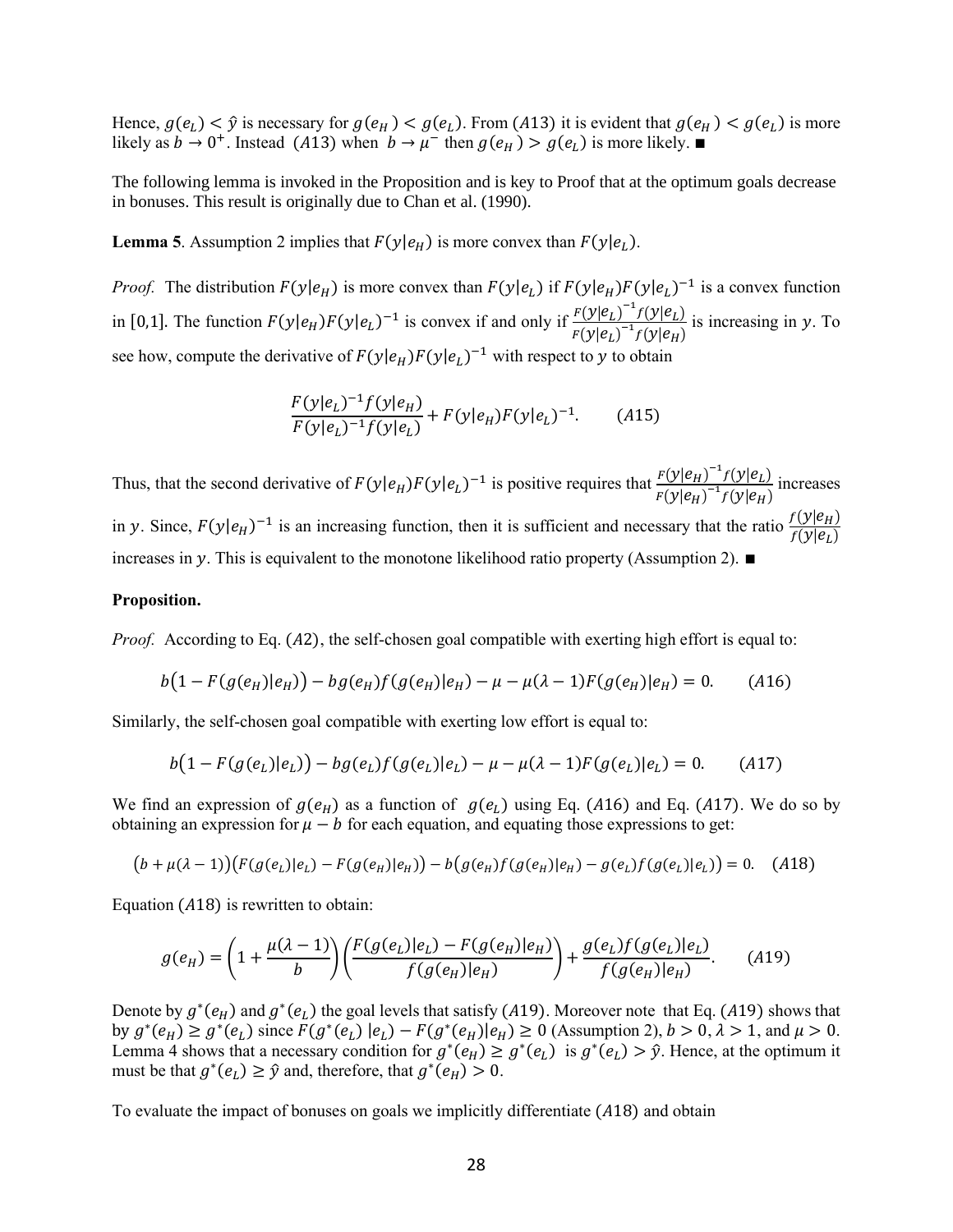$$
\frac{dg^*(e_H)}{db} = \frac{F(g^*(e_L)|e_L) - F(g^*(e_H)|e_H) - (g^*(e_H)f(g^*(e_H)|e_H) - g^*(e_L)f(g^*(e_L)|e_L))}{(2b + \mu(\lambda - 1))(f(g^*(e_H)|e_H) - f(g^*(e_L)|e_L)) + b(g^*(e_H)f'(g^*(e_H)|e_H) - g^*(e_L)f'(g^*(e_L)|e_L))}.
$$
(A20)

Note that under  $g^*(e_l) > \hat{y}$  then  $f(g^*(e_l)|e_l) > f(g^*(e_l)|e_l)$ . Moreover, Lemma 5 shows that Assumption 2 implies  $f'(g^*(e_H)|e_H) > f'(g^*(e_L)|e_L)$  for all y. Hence, the denominator of Eq. (A20) is positive. Moreover, the numerator of Eq.  $(A20)$  is weakly positive if:

$$
g^*(e_H) \le \frac{F(g^*(e_L)|e_L) - F(g^*(e_H)|e_H)}{f(g^*(e_H)|e_H)} + \frac{g^*(e_L)f(g^*(e_L)|e_L)}{f(g^*(e_H)|e_H)}.
$$
(A21)

Eq. (A19) shows that the inequality in (A21) cannot hold at the optimum if  $\mu > 0$  and  $b > 0$ . Thus,  $dg^*(e_H)$  $\frac{(e_H)}{ab} < 0.$ 

Finally, Lemma 3 states that  $\frac{\partial IC(g^*(e))}{\partial x^*(e)}$  $\frac{C(g^*(e))}{\partial g^*(e)} > 0$  if  $g^*(e_L) > \hat{y}$  and if  $\lambda > \hat{\lambda}$ , i.e. a sufficiently large level of loss aversion. Since  $\frac{dg^*(e_H)}{dt}$  $\frac{(\epsilon_H)}{d b}$  < 0 for any  $\lambda$ , then higher bonuses yield a lower affordability of high effort if  $\lambda >$  $\lambda$  through their adverse effect on goals.

#### **Corollary 1**

*Proof.* Let  $b = 0$ . Equation (A19) implies that  $g^*(e_H) = \overline{y}$ . In the absence of bonuses, a goal consistent with high effort is the maximum possible goal. That equation also demonstrates that  $g^*(e_H) > g^*(e_L)$ . From Lemma 4 we know that  $g^*(e_H) \ge g^*(e_L)$  if  $g^*(e_L) > \hat{y}$ . Hence, at the optimum it must be that  $g^*(e_L) \in (\hat{y}, \bar{y}]$ .

Under  $b = 0$ , (6) becomes

*IC*: 
$$
(a + \mu)(\mathbb{E}(y|e_H) - \mathbb{E}(y|e_L)) + \mu(\lambda - 1)\int_0^g F(y|e_L) - F(y|e_H)dy > c.
$$
 (A22)

Assumption 2 implies  $F(y|e_L) \ge F(y|e_H)$  and  $\mathbb{E}(y|e_H) > \mathbb{E}(y|e_L)$ . Therefore  $\frac{dC}{dg} > 0$ . Higher goals always lead to higher effort in the absence of bonuses. Note that Eq. (A22) is largest whenever  $g(e_H) = \overline{y}$ since  $F(y|e_L) - F(y|e_H) \ge 0$  and  $g \ge 0$  so  $\int_0^g F(y|e_L) - F(y|e_H) dy$  attains its maximum value when g is largest. As a result, high effort can be implemented for larger values of  $c$  in the absence of bonuses.

#### **Corollary 2.**

*Proof*. Let  $\mu = 0$ . Equation (A18) becomes,

$$
F(g(e_L)|e_L) - F(g(e_H)|e_H) - (g(e_H)f(g(e_H)|e_H) - g(e_L)f(g(e_L)|e_L)) = 0. \quad (A23)
$$

So, Eq.  $(A23)$  can be rewritten as: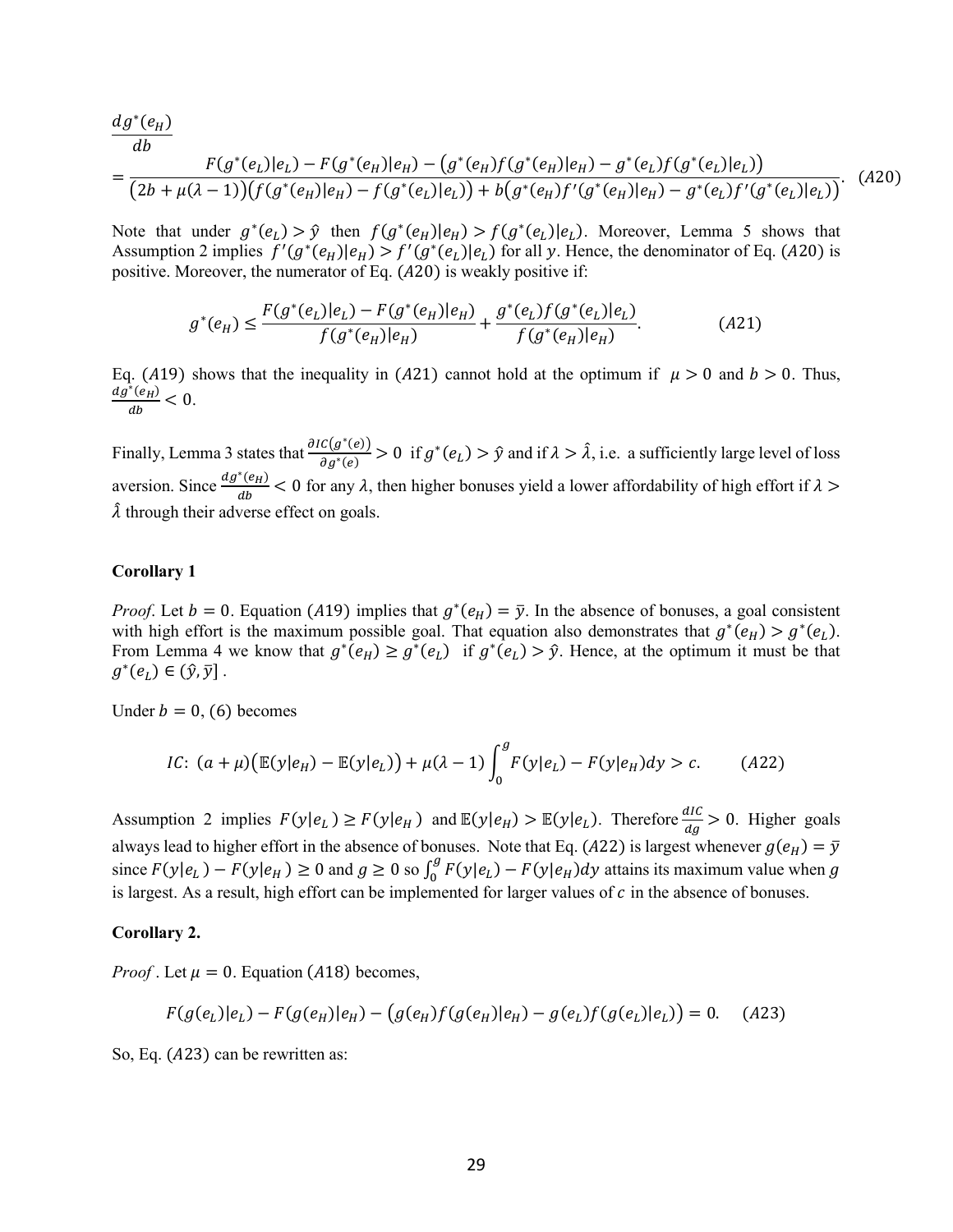$$
g(e_H) = \frac{F(g(e_L)|e_L) - F(g(e_H)|e_H)}{f(g(e_H)|e_H)} + \frac{g(e_L)f(g(e_L)|e_L)}{f(g(e_H)|e_H)}.
$$
 (A24)

The optimal goal  $g^*(e_H)$  satisfying Eq. (A24) is non-negative since  $F(g^*(e_L)|e_L) - F(g^*(e_H)|e_H) \ge 0$ (Assumption 2) and  $g(e_L) \in [0, \overline{y}]$ . Furthermore, Eq. (A24) demonstrates that  $\frac{dg^*(e_H)}{dh}$  $\frac{\left(e_H\right)}{ab} = 0.$ 

Under  $\mu = 0$ , Eq. (6) evaluated at  $g^*(e_H)$  becomes

*IC*: 
$$
a(\mathbb{E}(y|e_H) - \mathbb{E}(y|e_L)) + bg^*(e_H)(1 - F(g^*(e_H)|e_H)) - bg^*(e_L)(1 - F(g^*(e_L)|e_L)) \ge c
$$
 (A25)

Differentiating  $(A25)$  with respect to *b* gives

$$
\frac{dIC(g^*(e_H))}{db} = g^*(e_H)(1 - F(g^*(e_H)|e_H)) - g^*(e_L)(1 - F(g^*(e_L)|e_L))
$$
\n(A26)

Assumption 2 implies  $1 - F(g^*(e_H)|e_H) \ge 1 - F(g^*(e_L)|e_L)$ , and Eq. (A24) demonstrates that  $g^*(e_H) \ge g^*(e_L)$  even if  $\mu = 0$ . Therefore  $\frac{dIC(g^*(e_H))}{dh}$  $\frac{g(e_H)}{ab}$  > 0. As a conclusion, while higher bonuses do not influence optimal goals when  $\mu = 0$ ,  $\frac{dg^*(e_H)}{dh}$  $\frac{(\epsilon_H)}{db}$  = 0, they do increase the likelihood of attaining high effort  $dIC(g^*(e_H))$  $\frac{g(eH)}{db} \geq 0.$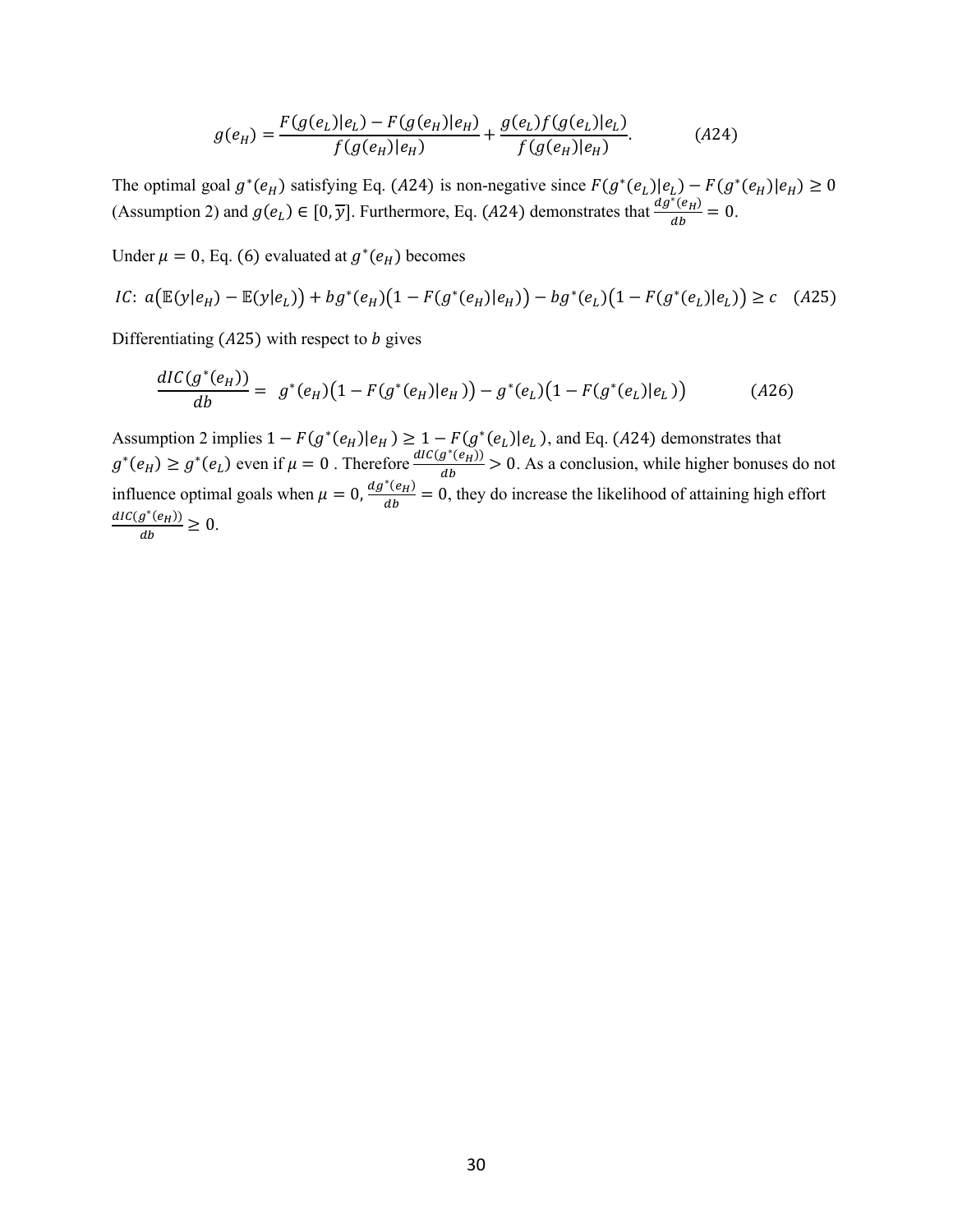# **Appendix B. Details of the Risk Attitude Classifications**

In this appendix, we report some additional analysis of the data from part B of the experiment, in which utility curvature and loss-aversion are measured. These elicited data consist of a vector of positive certainty equivalents  $\{x_1, x_2, x_3, x_4, x_5\}$  for five different lotteries in the domain of gains, and the vector of offsetting loss outcomes  $\{z_1, z_2, z_3, z_4, z_5\}$  for each participant. These values can be analyzed to understand (1) the risk attitudes of participants when outcomes are restricted to the gain domain, (2) whether risk attitudes have a sign-dependent component as proposed in prospect theory, and (3) how loss averse a participant is.

#### **B.1. Risk attitudes in the domain of gains**

We begin by studying the elicited sequence  $\{x_1, x_2, x_3, x_4, x_5\}$  which informs us about the risk attitudes of participants in the domain of gains. We classify each participant according to their risk attitude. To that end we compute the difference  $\Delta_{ij} \equiv x_{ij} - EV_j$ , where the index *j* indicates the lottery number, and EV<sub>j</sub> stands for the expected value of that lottery, that is,  $EV_j = 0.5H_j + 0.5L_j$ . The sign of  $\Delta_{ij}$  is a non-parametric measure of the risk attitude of participant *i* with respect to lottery *j*. If the participant exhibits  $\Delta_{ij} > 0$ , the lowest price at which she is willing to sell the lottery is larger than its expected value, denoting a riskseeking attitude. If  $\Delta_{ij}$  < 0, the participant has a risk averse attitude toward that lottery. Also, whenever  $\Delta_{ij}$  = 0, the participant is risk neutral.

We perform a classification of participants based on the statistical significance of their elicited  $\Delta_{ij}$ . We compute confidence intervals around zero to determine whether a  $\Delta_{ij}$  is statistically relevant given the overall variation in the data. Specifically, we calculate the standard deviation of  $\sum_i \Delta_{ij}$  for each lottery j, and multiply it by the factors 0.64 and -0.64. A significantly positive  $\Delta_{ij}$  indicates that participant *i* is risk seeking with respect to lottery *j*, while a significantly negative  $\Delta_{ij}$  indicates risk aversion. Under the assumption that the data follow a normal distribution, approximately 50% of the data must lie within this confidence interval. Furthermore, to account for response error, we classify a participant to have a risk averse attitude when at least four of her  $\Delta_{ij}$ s are negative. A participant is risk seeking when at least four of her  $\Delta_{ij}$ s are positive, and a participant has linear utility when at least four  $\Delta_{ij}$ s are not different from zero. This is also the approach followed by Abdellaoui (2000) and Abdellaoui et al. (2008).

Table C.1 shows that, by this criterion, the majority of participants, 57%, are classified as having linear utility. A proportion test rejects the hypothesis that the fraction is  $0.5$ ,  $p=0.049$ , indicating that a significant majority has linear utility, 40% of participants are classified as having concave utility, and only five individuals (3%) as having convex utility.

The second analysis we conduct on these data assumes that the utility function of participants follows a particular functional form. We fit the certainty equivalents to these functionals to examine the participants' risk attitudes. Specifically, we assume that the utility of participants is of the power utility form,  $x_{ij}$  =  $EV_j^{\alpha}$ , which belongs to the CRRA family, or of the exponential utility form,  $x_{ij} = 1 - \exp(-\rho EV_j)$ , which belongs to the CARA family. We estimate the parameters of these functionals, using the non-linear least squares method, for the pooled data of all participants.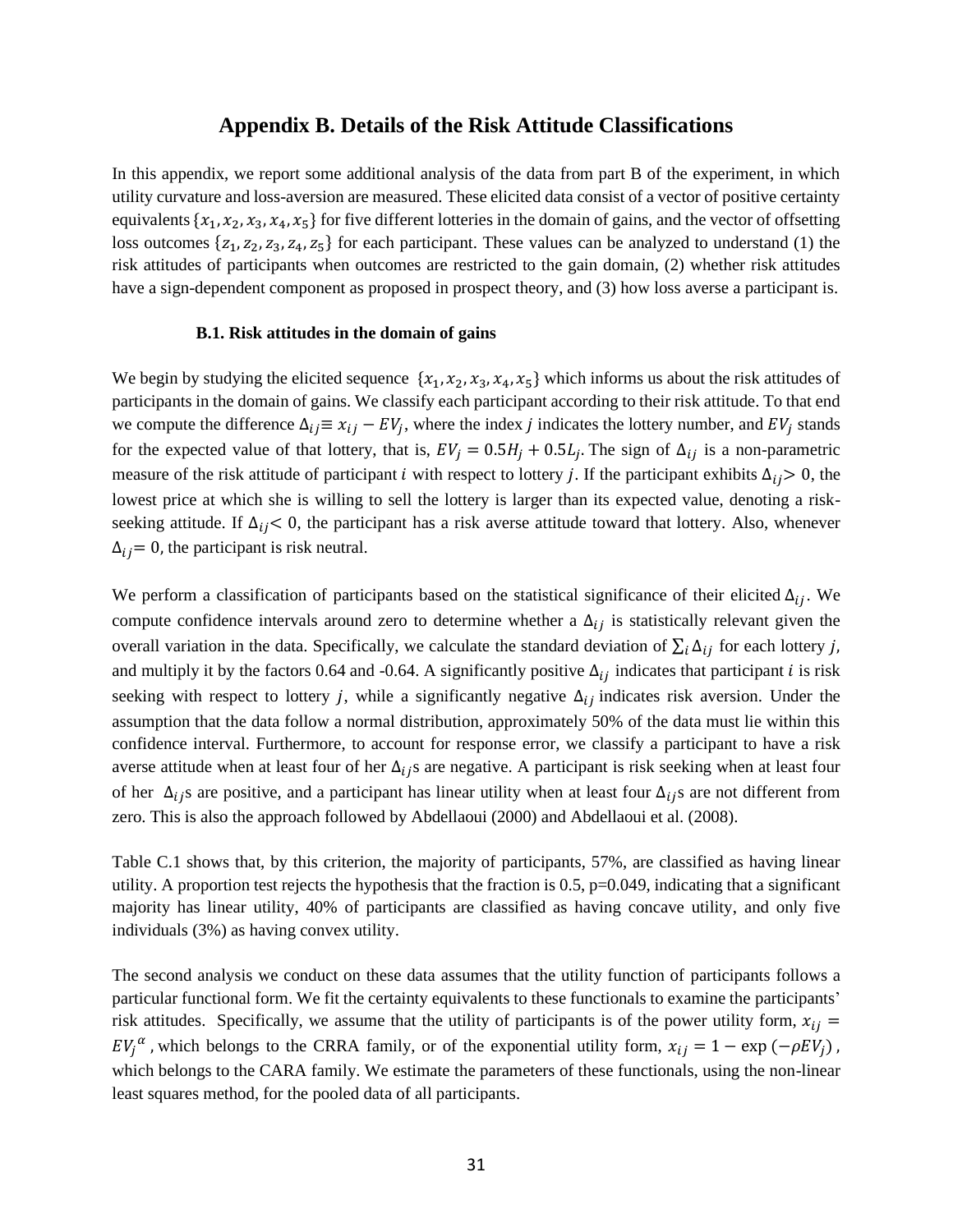| Lottery/Classification         | <b>Concave Utility</b> | <b>Convex</b><br><b>Utility</b> | <b>Linear Utility</b> |
|--------------------------------|------------------------|---------------------------------|-----------------------|
| Lottery 1                      |                        | 24                              |                       |
| Lottery 2                      |                        |                                 | 66                    |
| Lottery 3                      | 98                     | 16                              |                       |
| Lottery 4                      |                        |                                 |                       |
| Lottery 5                      | 100                    |                                 | 50                    |
| <b>Total num. participants</b> | 65                     |                                 |                       |

**Table B.1** Classification of individuals' risk attitudes towards lotteries with gains

Note: This table presents the classification of individuals according to their risk attitudes in the domain of gains. Each row presents the number of participants classified as having concave, convex or linear utility, which is equivalent to saying that they are risk averse, risk seeking, or risk neutral, respectively. A participant i is classified as having concave utility for lottery j whenever the difference  $\Delta_{ij} \equiv x_{ij} - EV_i < 0$ . A participant i is classified as having convex utility for lottery j whenever the difference  $\Delta_{ij} > 0$ . A participant i is classified as having linear utility for lottery j whenever the difference  $\Delta_{ii}$  is not significantly different from zero. The last row presents the number of participants classified as having concave, convex, and linear utility over all lotteries. A participant is classified to have concave utility if she displays risk averse attitudes toward at least four lotteries. A participant is classified to have convex utility if she displays risk seeking attitudes toward at least four lotteries. Having risk neutral attitudes for at least four lotteries classify a participant as having linear utility.

Table B.2 presents the estimates of the parameters. We find that the estimate  $\hat{\alpha}$  is significantly less than one, though only modestly so. This implies a utility function for a representative agent that has slightly risk averse attitudes (F(1,160)=127.651, p<0.001). Similarly, we find that the estimate  $\hat{\rho}$  is significantly greater than zero, though still fairly small in magnitude. This also reveals a small degree of risk aversion on the part of the representative individual  $(F(1,160) = 3.4e+0.5, p<0.001)$ . Thus, we find that participants in aggregate display moderate risk aversion when functional forms with CARA and CRRA are estimated. This is in line with the statistical analysis of the data at the individual level, which found that the majority of participants were risk-neutral, but that there was also a share of participants more appropriately classified as risk averse.

| <b>Parametric form</b>              | Coefficient        | <b>St. Error</b> | $R^2$ |
|-------------------------------------|--------------------|------------------|-------|
| $x_{ij} = EV_i^{\alpha}$            | $\alpha = 9480115$ | .0048            | 0.946 |
| $1 - \exp(-\rho E V_i)$<br>$x_{ij}$ | $\rho = 0.01854$   | .0016            | 0.942 |

**Table B.2** Estimates of parameters of the utility function of the representative participant

# **B.2 Loss aversion**

Next, we analyze the sequence of negative outcomes  $\{z_1, z_2, z_3, z_4, z_5\}$  that made the participants indifferent between receiving zero for sure and a lottery consisting of  $(z_j, 0.5; x_j, 0.5)$ , where  $x_j$  was an elicited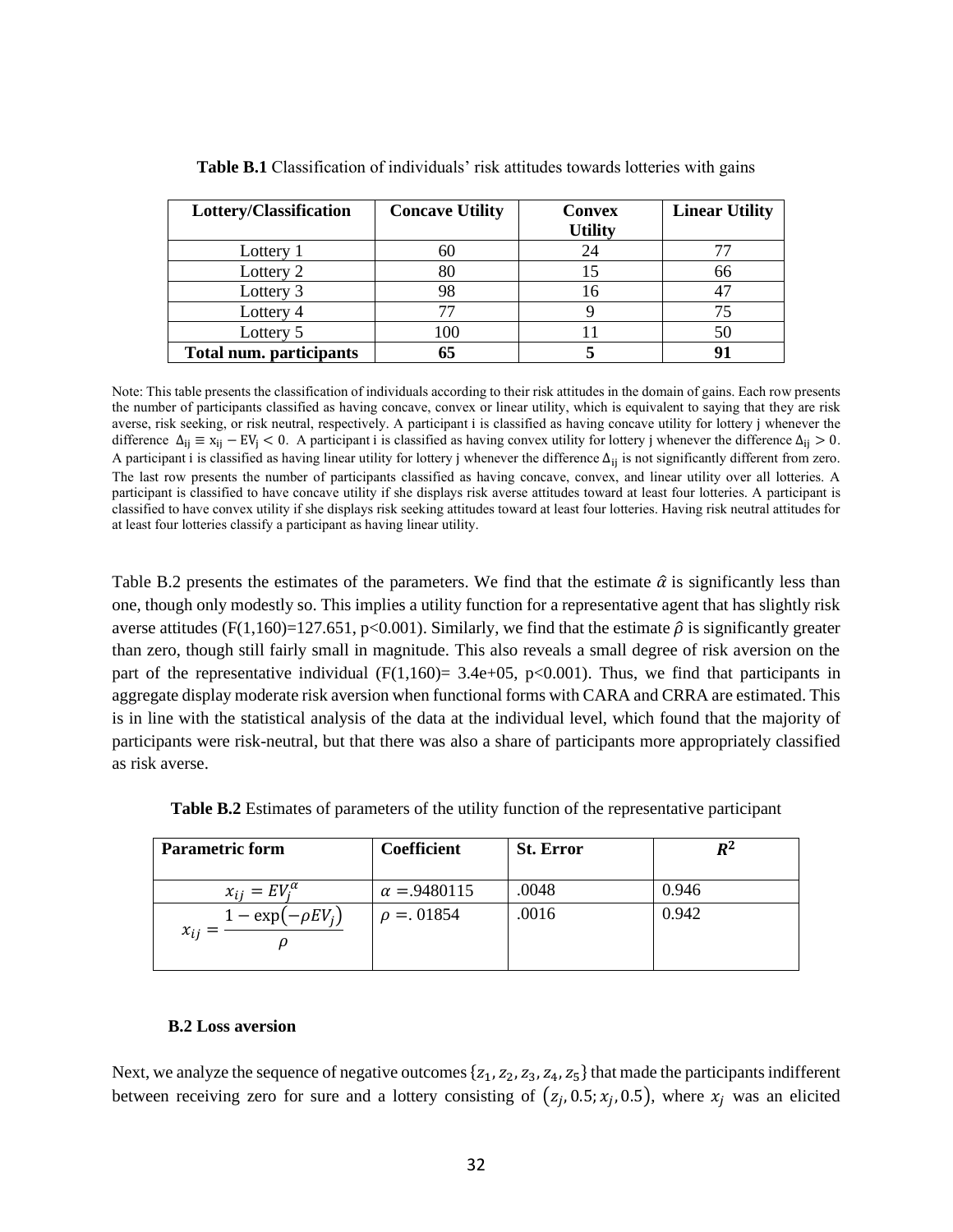certainty equivalent of one of the lotteries containing only positive outcomes. The analysis of this data reveals the degree of a participant's loss aversion. The measure of loss aversion is the coefficient  $\lambda_i \equiv$  $x_j/z_j$ . When the  $\lambda_i$  coefficient takes the value of one, the participant is indifferent between accepting and declining a lottery that consists of a gain and a loss of equal magnitude, each occurring with probability 0.5, and thus the participant exhibits no loss aversion or gain seeking. If the coefficient  $\lambda_i$  takes on a value larger than one, it indicates the presence of loss aversion.

We first analyze the loss aversion coefficients at the individual level. A participant is classified as loss averse when at least four (out of five) of her loss aversion coefficients satisfy  $\lambda_i > 1$ . A participant is classified as gain-seeking when at least four (out of five) of her loss aversion coefficients have  $\lambda_i$  < 1. Finally, a participant is classified as having mixed attitudes toward losses if she cannot be classified as either loss averse or gain seeking. Table B.3 shows that the large majority of participants is loss averse. Specifically, 72% of participants are classified as loss averse and 14% as gain-seeking.

| <b>Classification</b> | <b>Loss Averse</b> | <b>Gain-Seeking</b> | <b>Mixed</b>             |
|-----------------------|--------------------|---------------------|--------------------------|
| Lottery 6             | 106                | 55                  |                          |
| Lottery 7             | 125                | 36                  | $\overline{\phantom{a}}$ |
| Lottery 8             | 128                | 33                  | $\overline{\phantom{a}}$ |
| Lottery 9             | 128                | 33                  |                          |
| Lottery 10            | 124                | 37                  | $\overline{\phantom{a}}$ |
| <b>Total</b>          | 117                | 23                  | 21                       |
| Average               | 134                | 27                  | 0                        |

**Table B.3** Individuals classified as loss averse for each *x<sup>j</sup>*

We also perform a second analysis of these data featuring the average of the loss aversion coefficient that an individual exhibits over all five lotteries. The last row in Table B.3 shows that according to this analysis, 137 participants, or 85% of participants, are loss averse, and the remaining 27 participants are gain-seeking. Thus, both analyses conclude that the great majority of the participants is loss averse.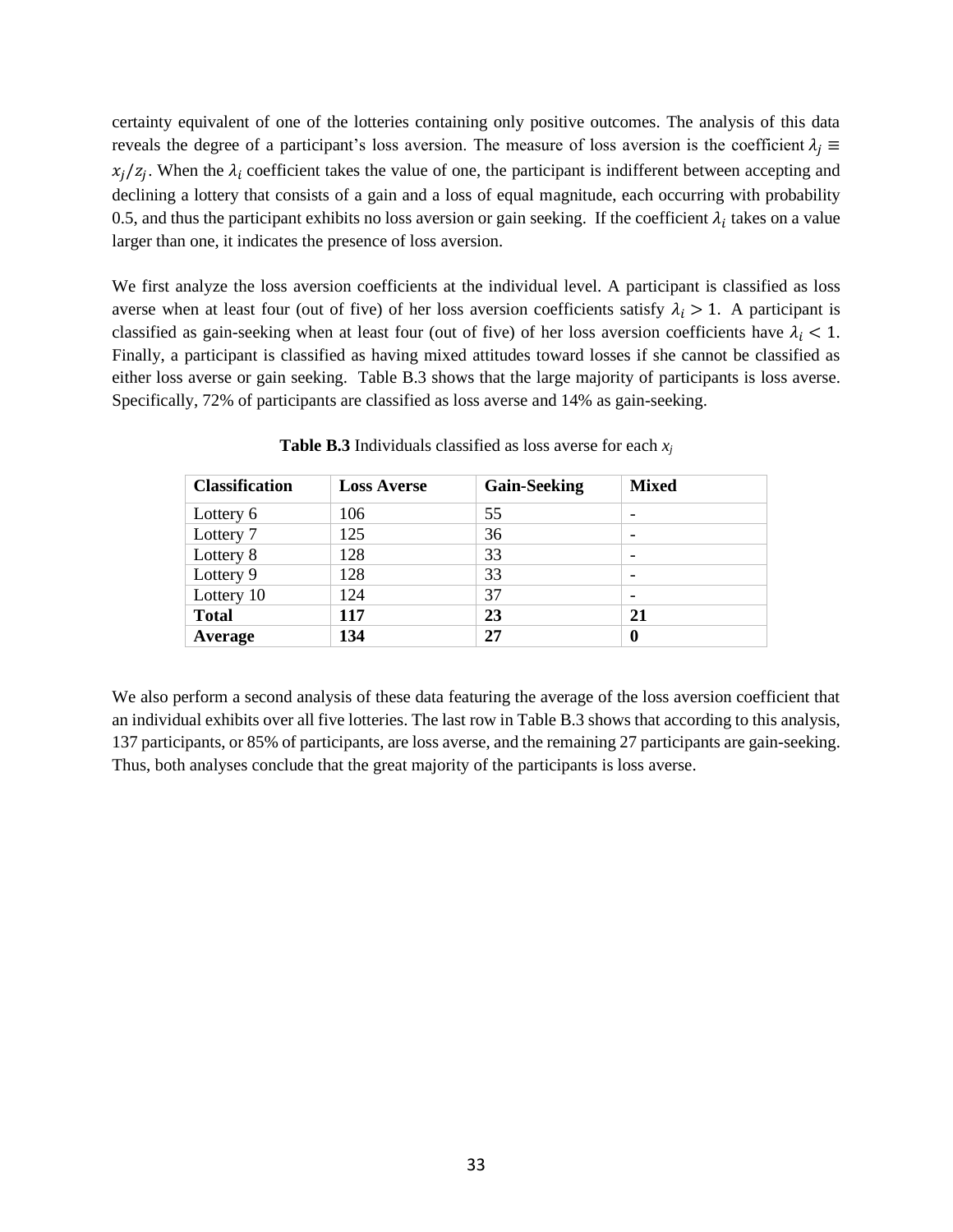# **Appendix C. Additional Tables and Analyses**

|                   | round 1 | round 2 | round 3 | round 4 | round 5 | round 6      |
|-------------------|---------|---------|---------|---------|---------|--------------|
| <b>GOAL+BONUS</b> |         |         |         |         |         |              |
| mean              | 6.076   | 5.948   | 6.179   | 6.205   | 6.461   | 6.615        |
| median            | h       |         | n       | n       | 6.5     | <sub>0</sub> |
| S.D.              | 2.056   | 1.986   | 2.186   | 2.142   | 1.889   | 2.034        |
| <b>GOAL</b>       |         |         |         |         |         |              |
| mean              | 8.658   | 8.024   | 7.902   | 8       | 7.829   | 8.414        |
| median            |         |         |         | 8       |         | 8            |
| S.D.              | 5.803   | 4.470   | 4.409   | 4.494   | 4.510   | 4.460        |

**Table C.1** Descriptive statistics of goals set by round in the GOAL+BONUS and GOAL treatments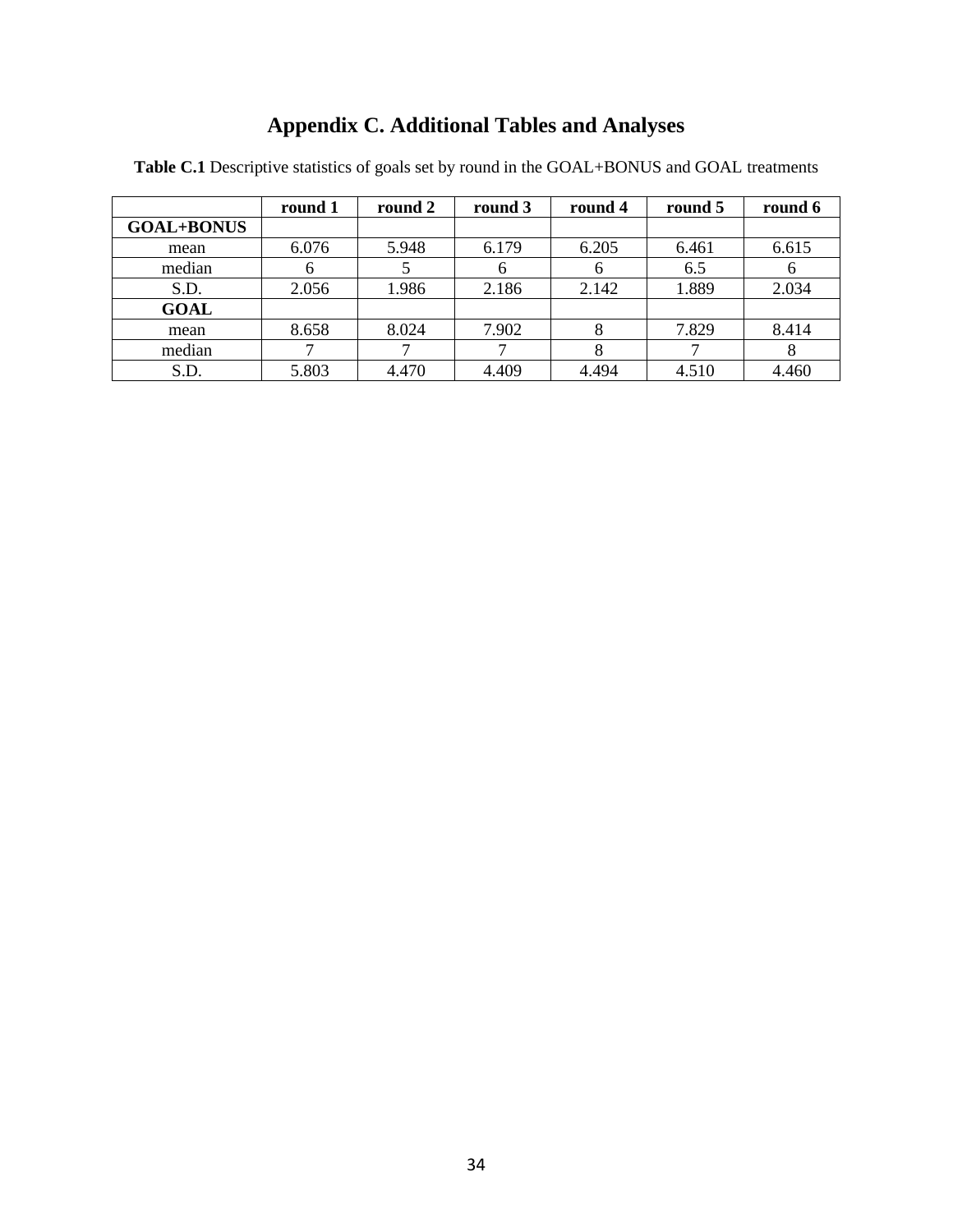|                        | (1)                | (2)               |
|------------------------|--------------------|-------------------|
|                        | <b>Performance</b> | <b>Goal Level</b> |
| GOAL* Loss Aversion    | $0.018***$         | $0.025***$        |
|                        | (0.007)            | (0.006)           |
| GOAL* No Loss aversion | $-0.243$           | $-0.350***$       |
|                        | (0.182)            | (0.191)           |
| <b>Loss Aversion</b>   | $-0.012***$        | $-0.013**$        |
|                        | (0.005)            | (0.005)           |
| No Loss Aversion       | 0.207              | $0.349**$         |
|                        | (0.1548)           | (0.163)           |
| Constant               | $3.825***$         | $3.780***$        |
|                        | (0.021)            | (0.022)           |
| Log-Likelihood         | $-396.611$         | $-496.029$        |
| N                      | 80                 | 80                |

**Table C.2** Effect of treatment and continuous loss aversion level

Note: This table presents the estimates of the Poisson regression of the specification Performance<sub>i</sub> =  $\beta_0 + \beta_1 \text{GOAL} *$ Loss Aversion + β<sub>2</sub>GOAL \* No Loss Aversion + β<sub>3</sub>Loss Aversion + β<sub>4</sub> No Loss Aversion +  $E_i$  with  $E_i \sim$ Poisson (ω), as well as the Poisson regression of the statistical model Goal level<sub>i</sub> =  $\beta_0 + \beta_1$ GOAL \* Loss Aversion +  $\beta_2$ GOAL \* No Loss Aversion +  $\beta_3$ Loss Aversion +  $\beta_4$  No Loss Aversion +  $\epsilon_i$  with  $\epsilon_i$ ~Poisson (ω). "Performance" is the number of tables a participant correctly solves over all rounds and "Goal setting" the sum of the goals set by the participant over all rounds. Participants were assigned either to the GOAL or GOAL+BONUS treatment, where the latter is the benchmark category for the regression. ``Loss Aversion'' is a variable constructed as  $\max(\lambda_i - 1, 0)$  and '`No Loss Aversion'' is a variable constructed as defined as min( $\lambda_i$  – 1, 0) Standard errors are in parenthesis. \* indicates a p-value <0.1, \*\* indicates a p-value <0.05, \*\*\* indicates a p-value  $< 0.01$ .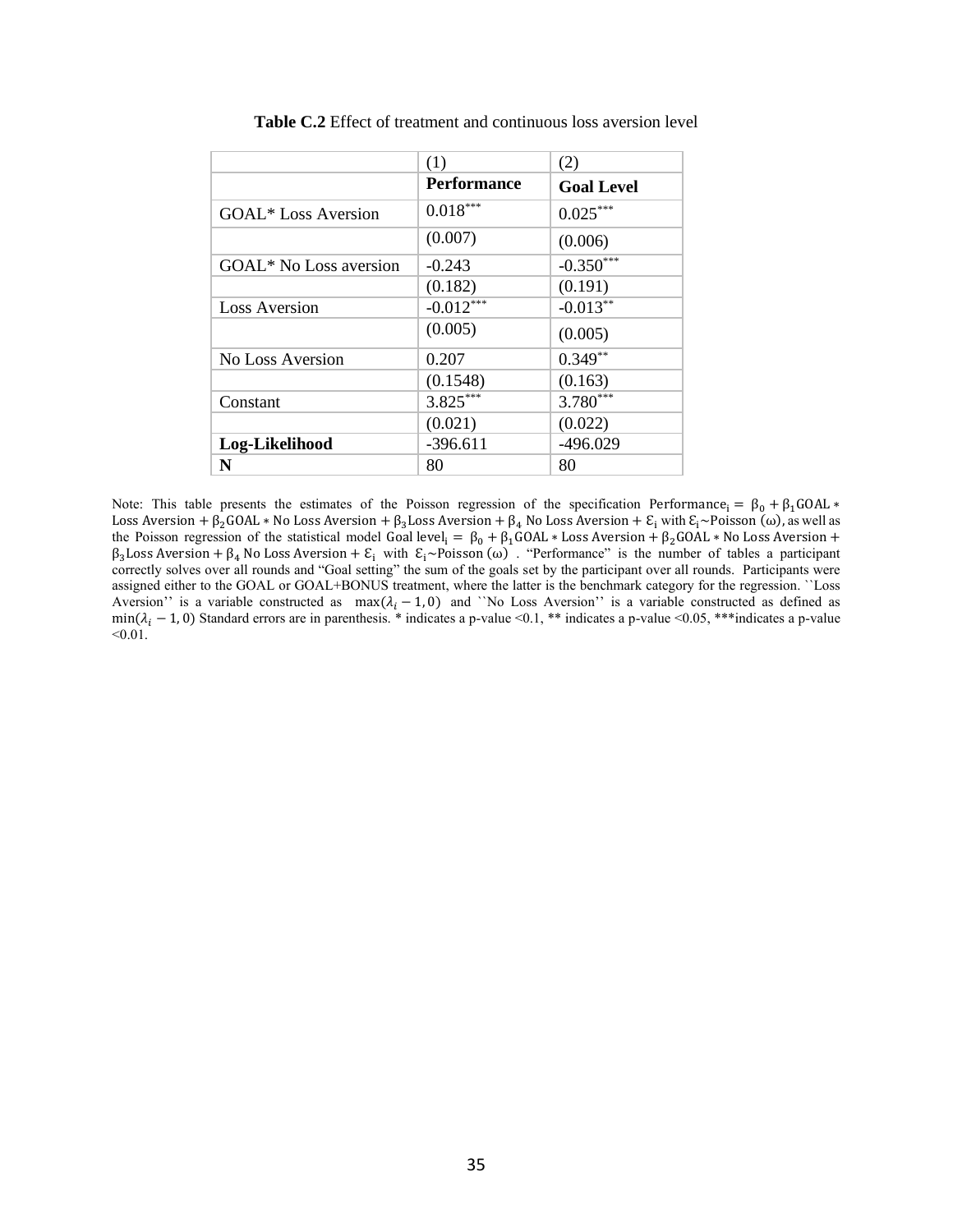|                           | (1)                | (2)                | (3)               | (4)               |
|---------------------------|--------------------|--------------------|-------------------|-------------------|
|                           | <b>Performance</b> | <b>Performance</b> | <b>Goal Level</b> | <b>Goal Level</b> |
| <b>GOAL*</b> Loss Averse  | $0.412***$         |                    | $0.559***$        |                   |
|                           | (0.073)            |                    | (0.073)           |                   |
| GOAL* High Loss<br>Averse |                    | $0.213***$         |                   | $0.476***$        |
|                           |                    | (0.061)            |                   | (0.062)           |
| <b>Loss Averse</b>        | $0.260***$         |                    | $0.134*$          |                   |
|                           | (0.075)            |                    | (0.077)           |                   |
| <b>High Loss Averse</b>   |                    | 0.067              |                   | 0.094             |
|                           |                    | (0.065)            |                   | (0.069)           |
| <b>GOAL</b>               | $0.247*$           | $0.241***$         | $0.218***$        | $0.373***$        |
|                           | (0.094)            | (0.071)            | (0.095)           | (0.073)           |
| Constant                  | $3.517***$         | $3.670***$         | $3.505***$        | $3.550***$        |
|                           | (0.065)            | (0.048)            | (0.065)           | (0.051)           |
| Log-Likelihood            | $-203.44$          | $-437.376$         | $-278.999$        | $-288.899$        |
| N                         | 44                 | 44                 | 44                | 44                |

## **Table C.3** Effect of treatment and loss aversion on performance and goals for participants with linear utility only

Note: This table presents the estimates of the Poisson regression of the specification Performance  $= \beta_0 + \beta_1 \text{GOAL} *$ Loss Averse +  $\beta_2$ GOAL +  $\beta_3$ LOPR +  $\beta_4$ LOPR +  $\beta_5$ Loss Averse +  $\mathcal{E}_i$  with  $\mathcal{E}_i \sim$ Poisson ( $\omega$ ), as well as the Poisson regression of the statistical model Goal level<sub>i</sub> =  $\beta_0$  +  $\beta_1$ GOAL \* Loss Averse +  $\beta_2$ GOAL +  $\beta_3$ LOPR +  $\beta_4$ LOPR +  $\beta_5$ Loss Averse +  $\epsilon$ <sub>i</sub> with  $\epsilon_i$ ~Poisson (ω) . "Performance" is the total number of tables a participant solves correctly over all rounds and "Goal setting" is the sum of the goals set by the participant over all rounds. Participants were assigned either to the GOAL, HIPR, LOPR, or GOAL+BONUS treatment. GOAL+BONUS is the benchmark category for the regression. ``Loss Averse'' is a dummy variable that captures whether a participant is loss averse or not. A participant is loss averse when at least four variables  $\lambda_j$ , where  $\lambda_j \equiv$  $x_j/z_j$ , are greater than one, ``Loss averse Mild' equals 1 if a participant is loss averse and her average  $\lambda$  is lower than the median participant in the sample, and 0 otherwise. ``Loss averse High' equals 1 if a participant is loss averse and her average  $\lambda$  is lower than the median participant in the sample and 0 otherwise. All models include only participants classified as having linear utility. Standard errors presented in parenthesis. \* indicates a p-value <0.1, \*\* indicates a p-value <0.05, \*\*\*indicates a p-value <0.01.



**Figure C.1** Effect of treatment and loss aversion on performance and goals for participants with linear utility only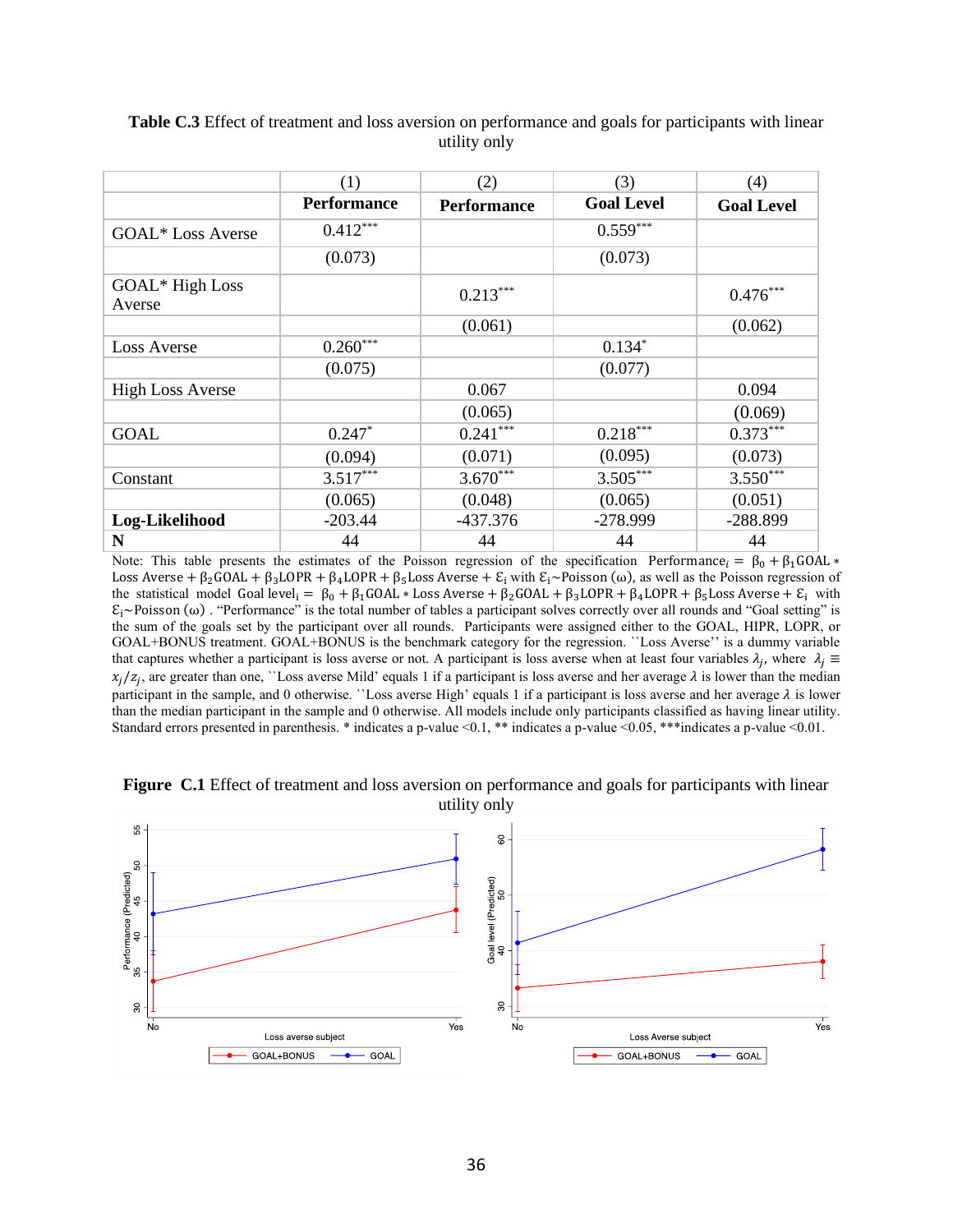|                                               | (1)                | (2)               |
|-----------------------------------------------|--------------------|-------------------|
|                                               | <b>Performance</b> | <b>Goal Level</b> |
| <b>GOAL*</b> Loss Aversion<br>Highest tercile | $0.123**$          | $0.366***$        |
|                                               | (0.070)            | (0.074)           |
| <b>GOAL*</b> Loss Aversion<br>Middle tercile  | $0.170**$          | $0.242***$        |
|                                               | (0.075)            | (0.061)           |
| <b>GOAL*</b> Loss Aversion<br>Lowest tercile  | 0.058              | $0.159*$          |
|                                               | (0.078)            | (0.082)           |
| <b>Loss Aversion Highest</b><br>tercile       | 0.010              | 0.032             |
|                                               | (0.074)            | (0.032)           |
| <b>Loss Aversion Middle</b><br>tercile        | 0.028              | 0.020             |
|                                               | (0.072)            | (0.077)           |
| Constant                                      | $3.741***$         | $3.601***$        |
|                                               | (0.062)            | (0.067)           |
| Log-Likelihood                                | $-395.325$         | $-468.352$        |
| N                                             | 80                 | 80                |

**Table C.4** Effect of treatment and loss aversion terciles on performance and goals

Note: This table presents the estimates of the Poisson regression of the specification Performance<sub>i</sub> =  $\beta_0 + \beta_1 \text{GOAL} *$ Concave Utility +  $\beta_2$ GOAL +  $\beta_5$ Loss Averse +  $\epsilon_i$  with  $\epsilon_i \sim$ Poisson (ω), as well as the Poisson regression of the statistical model Goal level<sub>i</sub> =  $\beta_0 + \beta_1 GOL *$  Concave Utility +  $\beta_2 GOL + \beta_5 Loss$  Averse +  $\mathcal{E}_i$  with  $\mathcal{E}_i \sim \text{Poisson}(\omega)$ . "Performance" is the number of tables a participant correctly solves over all rounds and "Goal setting" the sum of the goals set by the participant over all rounds. Participants were assigned either to the GOAL or GOAL+BONUS treatment, where the latter is the benchmark category for the regression. ``Loss Averse'' is a dummy variable that indicates whether a participant is loss averse or not. A participant is loss averse when at least four of her  $\lambda_j$ , where  $\lambda_j \equiv x_j/z_j$ , are greater than one. ``Concave Utility'' is a dummy variable that equals 1 if a participant exhibits concave utility and zero otherwise. A participant exhibits concave utility when at least four of her variables  $\Delta_j$ , where  $\Delta_j \equiv x_j - EV_j$ , are less than zero. Standard errors are in parenthesis. \* indicates a p-value <0.1, \*\* indicates a p-value  $\leq 0.05$ , \*\*\*indicates a p-value  $\leq 0.01$ .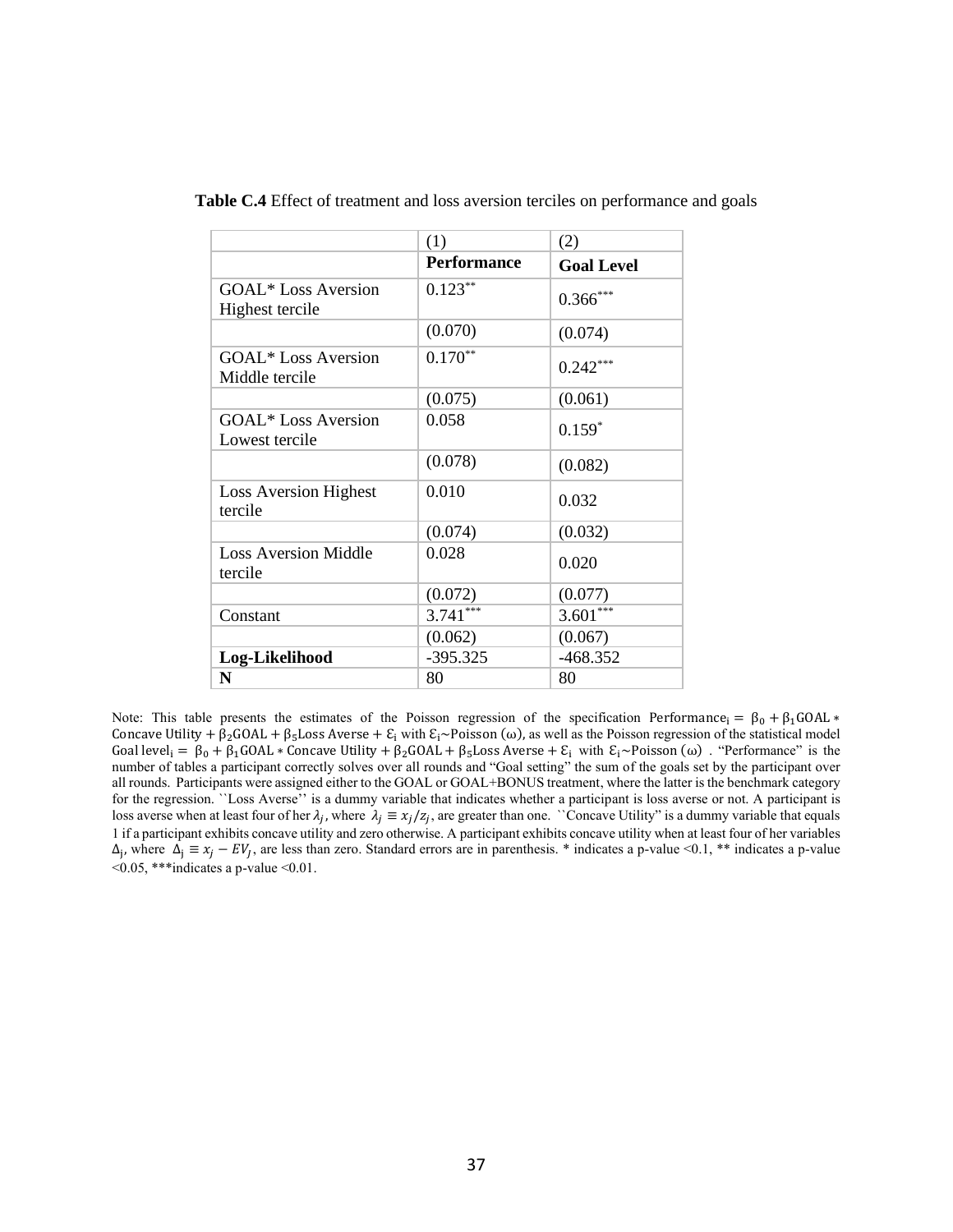

Figure C.2 Effect of treatment and loss aversion terciles on performance and goals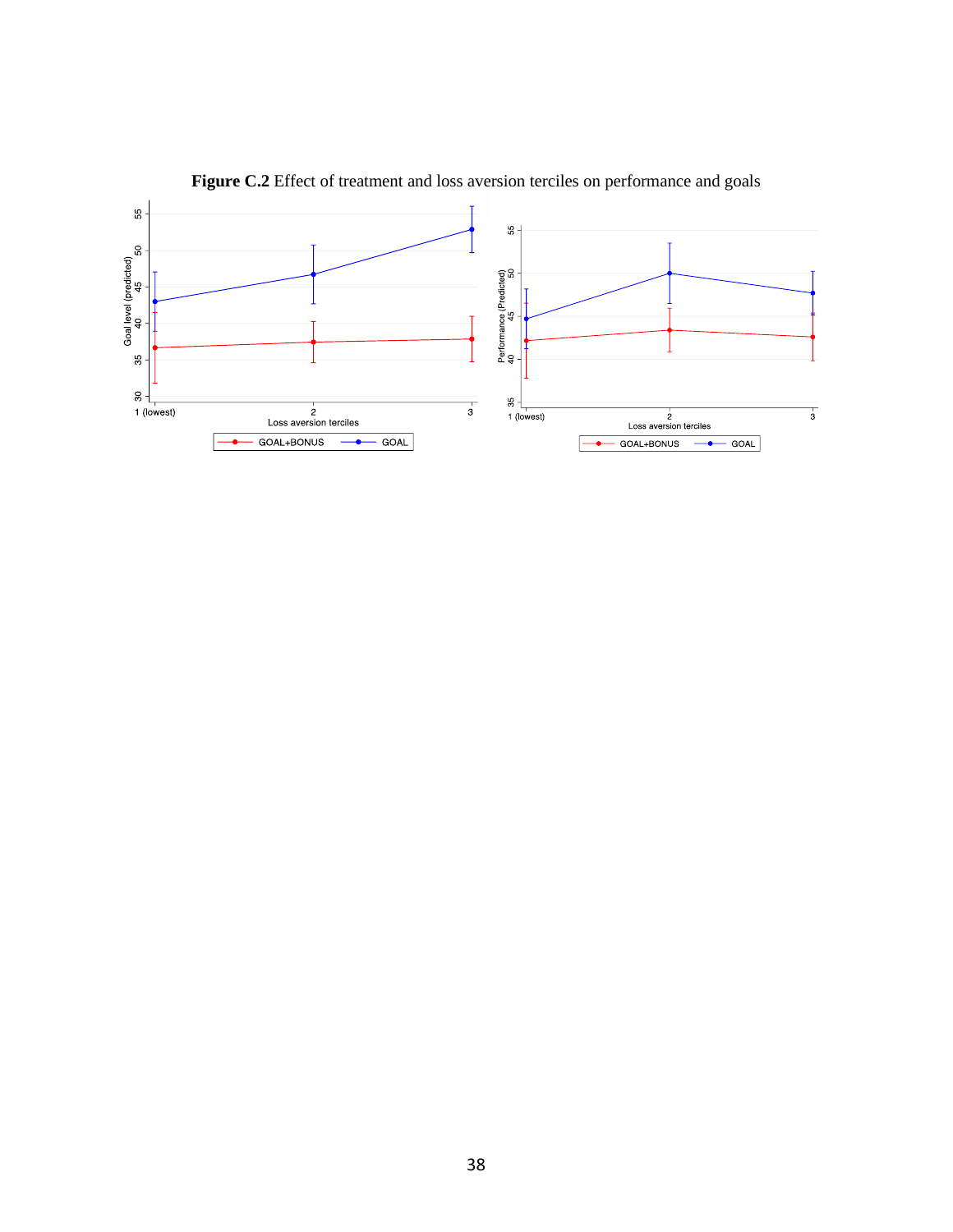# **Appendix D. Experimental Instructions**

# **D.1 Welcome**

This is an experiment in the economics of decision-making. The instructions are simple and if you follow them and make good decisions, you might earn a considerable amount of money, which will be paid to you at the end of the experiment. The amount of payment you receive depends on your decisions, your effort, and partly on luck. The currency used throughout the experiment is Dollars.

Once the experiment has started, no one is allowed to talk to anybody other than the experimenter. Anyone who violates this rule will lose his or her right to participate in this experiment. If you have further questions when reading these instructions please do not hesitate to raise your hand and formulate the question to the experimenter.

The experiment consists of two parts. A **counting task** part and a **decision-making** part. Both tasks will count towards your final earnings.

# **D.2 Part A: Counting task**

This part of the experiment consists of a sequence of **6 rounds** of **5 minutes** each. In each round you need to complete as many tasks as possible. A task is completed when you count the correct number of zeros in a table that contains 100 zeros and ones.

As soon as you know the correct number of zeros contained in a table, you have to input your answer using the keyboard. Once you have entered the number, click "Next". Immediately afterwards a new table will be displayed and, again, you have to count the number of zeros in this new table. This procedure is repeated until the time is up. A timer is displayed in the upper part of your screen. After each round is over you receive feedback about your performance in that round.

Counting Tips: Of course you can count the zeros in any way you want. Speaking from experience, however, it is helpful to always count two zeros at once and multiply the resulting number by two at the end. In addition, you miscount less frequently if you track the number you are currently counting with the mouse cursor.

you will see an example when you press "Next".

(example is displayed)

# **Payments**

# **(LOPR treatment)**

For each correct task that you complete you receive 0.20 Dollars, but if your answer was wrong you receive nothing.

The formula we use to calculate your earnings is Earnings  $=$  # correct tasks  $*$  0.20 Dollars.

# **(HIPR treatment)**

For each correct task that you complete you receive 0.50 Dollars, but if your answer was wrong you receive nothing.

The formula we use to calculate your earnings is Earnings  $=$  # correct tasks  $*$  0.50 Dollars.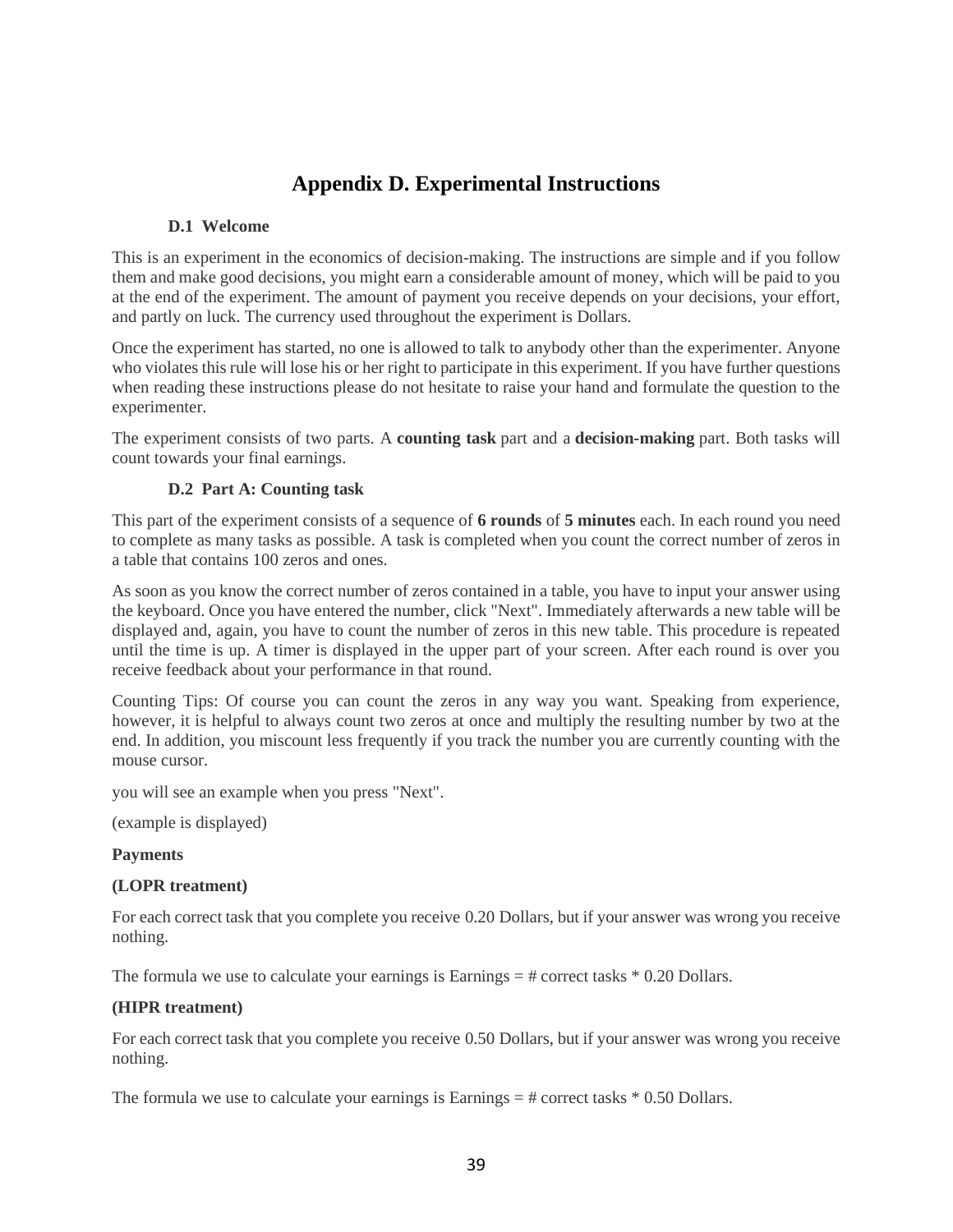# **(GOAL treatment)**

For each correct task that you complete you receive 0.20 Dollars, but if your answer was wrong you receive nothing.

Goal: At the beginning of each round you will be asked to set a goal in terms of the number of tables you aim at solving correctly in that specific round. Provide this target at this best ability, we would like to see how accurate is your prediction

The formula we use to calculate your earnings is Earnings  $=$  # correct tasks  $*$  0.20 Dollars

# **(GOAL+BONUS treatment)**

For each correct task that you complete you receive 0.20 Dollars, but if your answer was wrong you receive nothing.

Goal: At the beginning of each round you will be asked to set a goal in terms of the number of tables you aim at solving correctly in that specific round. If you achieve your goal or you surpass it, you will be paid an additional bonus. The bonus is larger the large the goal is set. If your goal is high and you achieve it or surpass you will be given a high monetary reward. But, if your goal is low and you accomplish it or surpass it you will be given a low monetary reward. Also be aware that if you set a very high goal and you cannot accomplish it you will get no bonus.

The formula we use to calculate your earnings is Earnings  $=$  # correct tasks  $*$  0.20 Dollars + goal  $*$  20 cents.

Are you ready to start now? As soon as you press "Next" the task will start.

# **D.3 Part B: decision-making part**

the following, you will face a series of decisions. Your task in each decision is to choose among two possible alternatives. Your earnings on this part of the experiment depend on your choices.

You will be faced with 10 decision sets. Each decision set contains several choices. In each of decision you need to choose between the option R, that delivers a sure amount of money, and the option L that results in one of two different monetary amounts.

Note that in each decision set you need to choose between L and R multiple times. But, you need to be careful since the offered amounts of money could change from one decision to the next.

you will see an example when you press "Next"

# *Payments*

At the end of this part of the experiment **one** randomly chosen decision will be played and paid. Hence, a random number chosen by the program will be drawn to determine which decision counts towards your earnings.

This means that each choice that you make might be chosen and paid. If it is clear what you have to do in this part of the experiment, press "Next" to start.

# **D.4 Exit Questionnaire.**